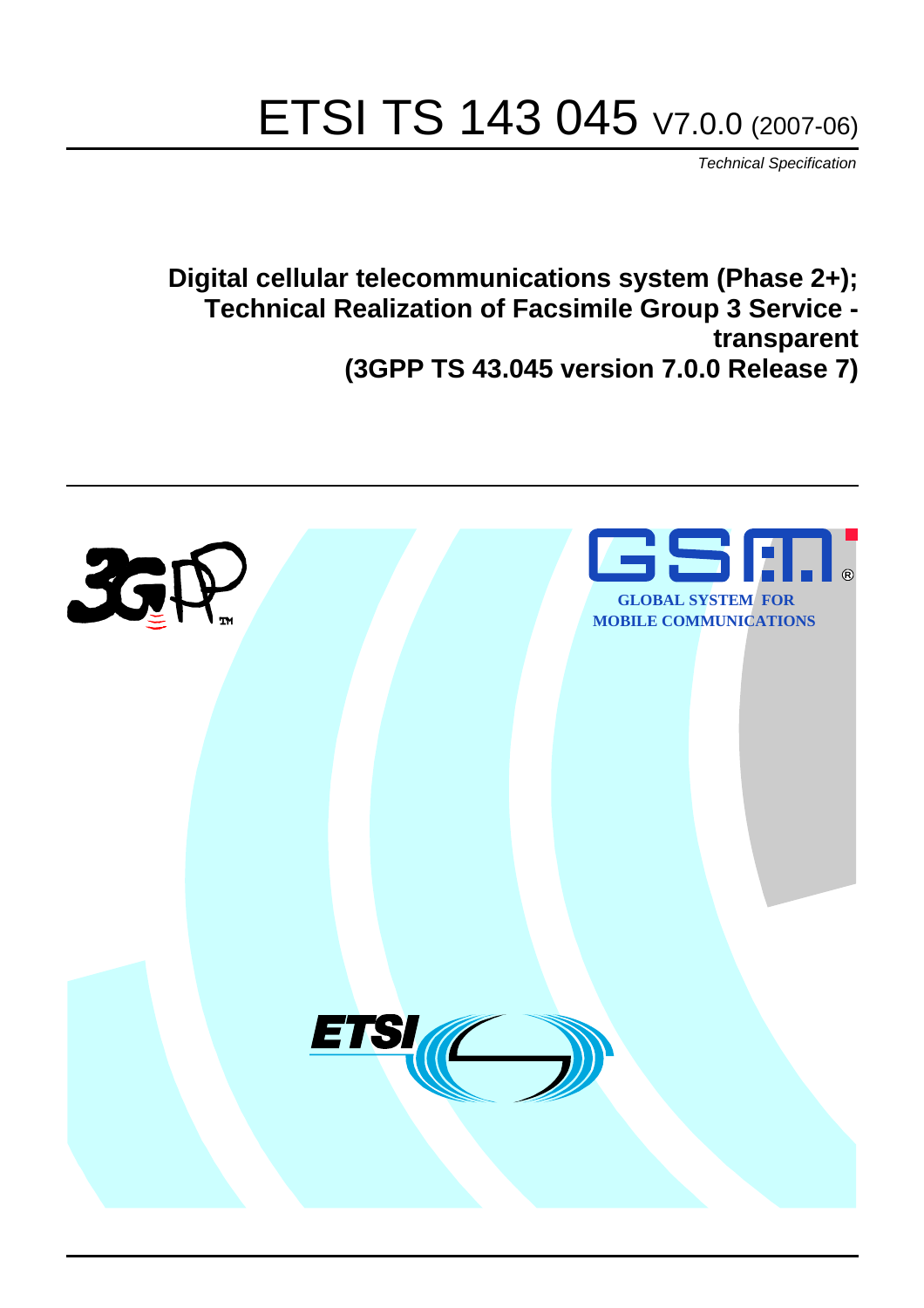Reference RTS/TSGC-0343045v700

> Keywords GSM

#### *ETSI*

#### 650 Route des Lucioles F-06921 Sophia Antipolis Cedex - FRANCE

Tel.: +33 4 92 94 42 00 Fax: +33 4 93 65 47 16

Siret N° 348 623 562 00017 - NAF 742 C Association à but non lucratif enregistrée à la Sous-Préfecture de Grasse (06) N° 7803/88

#### *Important notice*

Individual copies of the present document can be downloaded from: [http://www.etsi.org](http://www.etsi.org/)

The present document may be made available in more than one electronic version or in print. In any case of existing or perceived difference in contents between such versions, the reference version is the Portable Document Format (PDF). In case of dispute, the reference shall be the printing on ETSI printers of the PDF version kept on a specific network drive within ETSI Secretariat.

Users of the present document should be aware that the document may be subject to revision or change of status. Information on the current status of this and other ETSI documents is available at <http://portal.etsi.org/tb/status/status.asp>

If you find errors in the present document, please send your comment to one of the following services: [http://portal.etsi.org/chaircor/ETSI\\_support.asp](http://portal.etsi.org/chaircor/ETSI_support.asp)

#### *Copyright Notification*

No part may be reproduced except as authorized by written permission. The copyright and the foregoing restriction extend to reproduction in all media.

> © European Telecommunications Standards Institute 2007. All rights reserved.

**DECT**TM, **PLUGTESTS**TM and **UMTS**TM are Trade Marks of ETSI registered for the benefit of its Members. **TIPHON**TM and the **TIPHON logo** are Trade Marks currently being registered by ETSI for the benefit of its Members. **3GPP**TM is a Trade Mark of ETSI registered for the benefit of its Members and of the 3GPP Organizational Partners.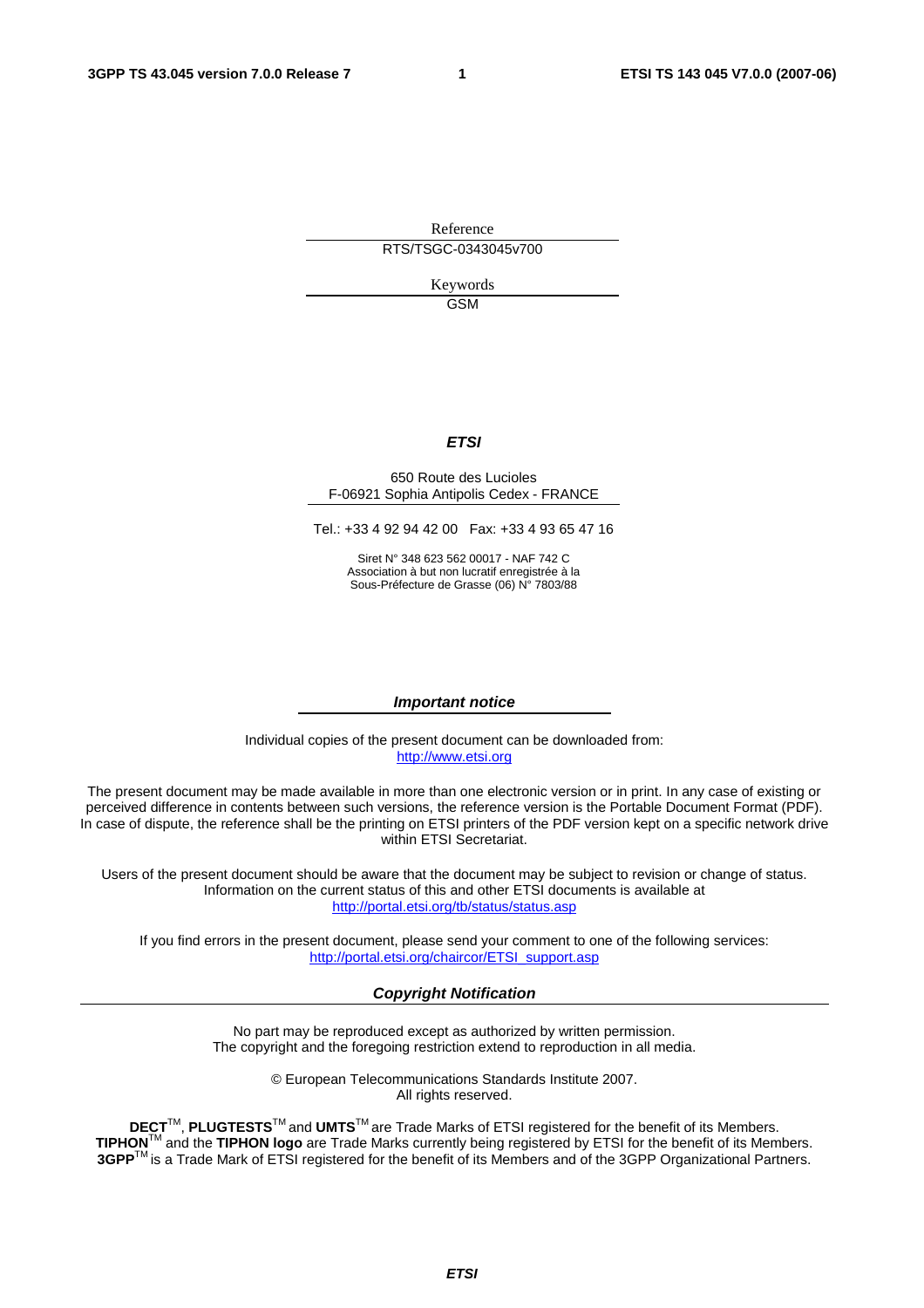## Intellectual Property Rights

IPRs essential or potentially essential to the present document may have been declared to ETSI. The information pertaining to these essential IPRs, if any, is publicly available for **ETSI members and non-members**, and can be found in ETSI SR 000 314: *"Intellectual Property Rights (IPRs); Essential, or potentially Essential, IPRs notified to ETSI in respect of ETSI standards"*, which is available from the ETSI Secretariat. Latest updates are available on the ETSI Web server ([http://webapp.etsi.org/IPR/home.asp\)](http://webapp.etsi.org/IPR/home.asp).

Pursuant to the ETSI IPR Policy, no investigation, including IPR searches, has been carried out by ETSI. No guarantee can be given as to the existence of other IPRs not referenced in ETSI SR 000 314 (or the updates on the ETSI Web server) which are, or may be, or may become, essential to the present document.

## Foreword

This Technical Specification (TS) has been produced by ETSI 3rd Generation Partnership Project (3GPP).

The present document may refer to technical specifications or reports using their 3GPP identities, UMTS identities or GSM identities. These should be interpreted as being references to the corresponding ETSI deliverables.

The cross reference between GSM, UMTS, 3GPP and ETSI identities can be found under [http://webapp.etsi.org/key/queryform.asp.](http://webapp.etsi.org/key/queryform.asp)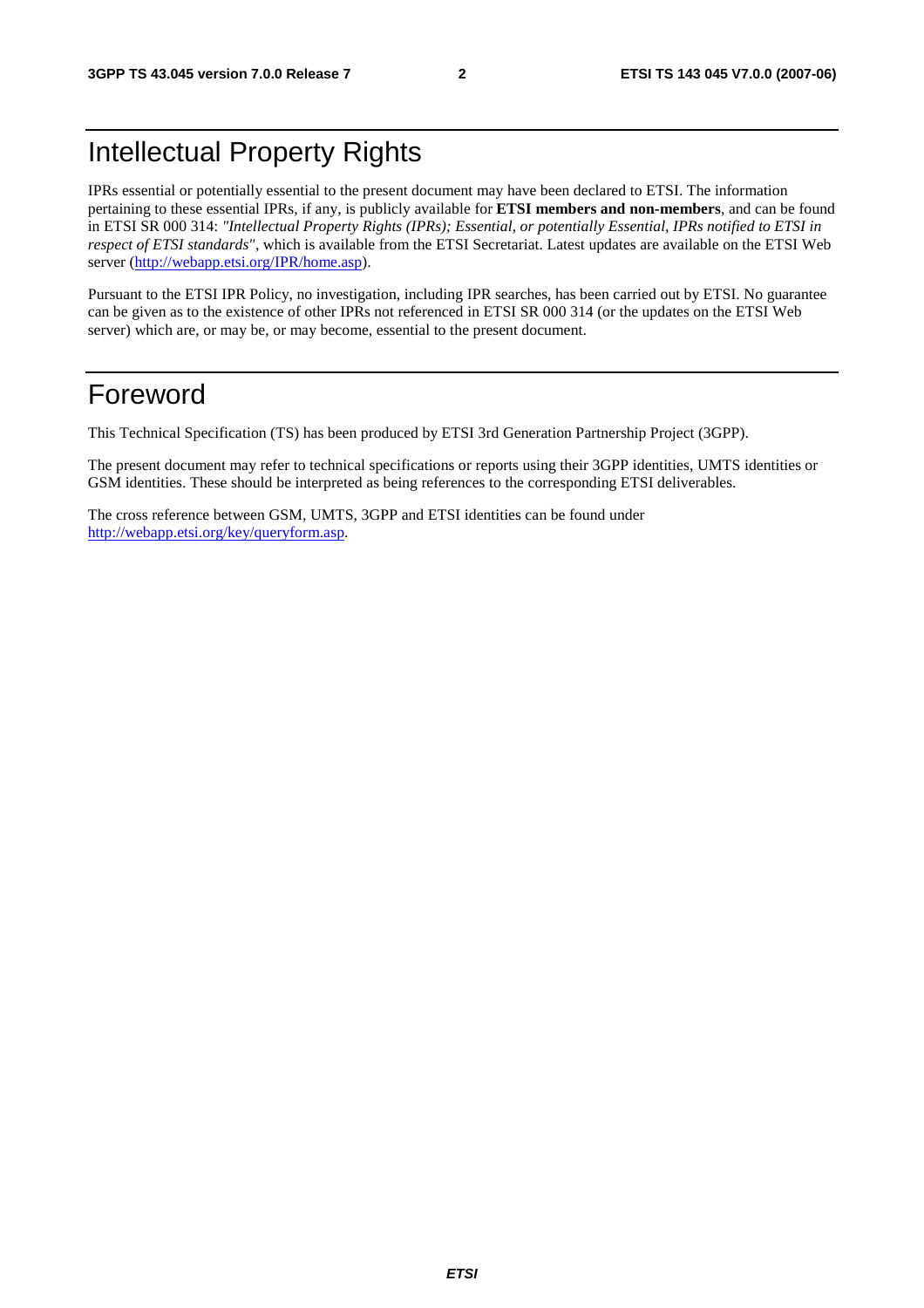$\mathbf{3}$ 

## Contents

| $\overline{0}$<br>0.1<br>0.2                                   |     |  |  |  |
|----------------------------------------------------------------|-----|--|--|--|
| 1                                                              |     |  |  |  |
| 2                                                              |     |  |  |  |
| 3<br>3.1<br>3.2                                                |     |  |  |  |
| 4<br>4.1<br>4.2<br>4.2.1<br>4.2.1.1                            |     |  |  |  |
| 4.2.2<br>4.2.3<br>4.2.3.1<br>4.2.3.2                           |     |  |  |  |
| 4.2.3.3<br>4.2.3.4<br>4.2.3.5<br>4.2.4                         |     |  |  |  |
| 4.3<br>4.3.1<br>4.3.2                                          |     |  |  |  |
| 5<br>5.1<br>5.2<br>5.2.1<br>5.2.2                              |     |  |  |  |
| 5.2.2.1<br>5.2.3<br>Protocol description<br>5.2.3.1<br>5.2.3.2 | .20 |  |  |  |
| 5.2.3.3<br>5.2.3.4<br>5.2.3.5<br>5.2.4                         |     |  |  |  |
| 5.2.5<br>5.2.6<br>5.2.7                                        |     |  |  |  |
| 5.3<br>5.3.1<br>5.3.2<br>5.3.3                                 |     |  |  |  |
| 6<br>6.1<br>6.2<br>6.2.1                                       |     |  |  |  |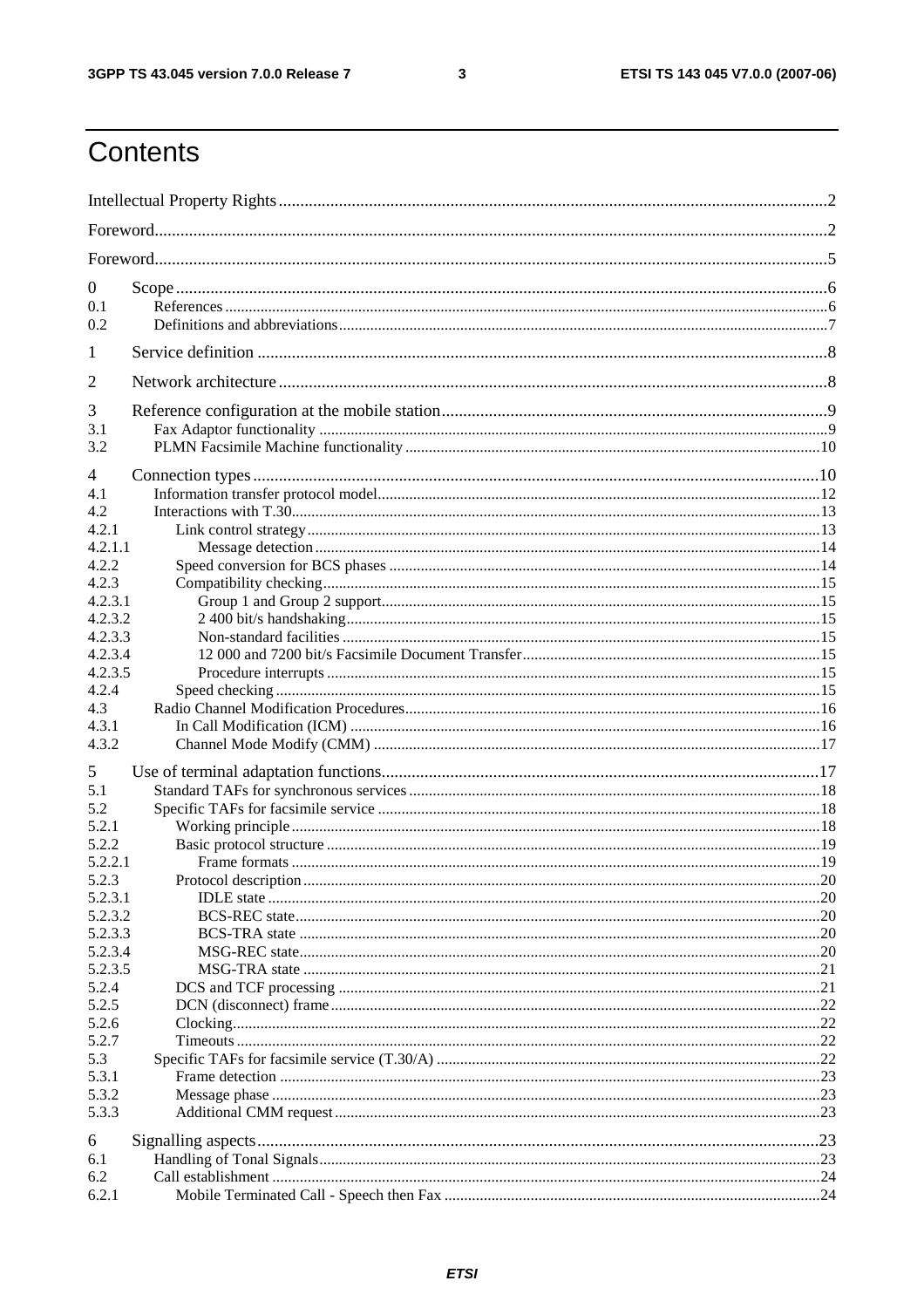$\overline{\mathbf{4}}$ 

| 6.2.2          |                                 |  |  |  |  |
|----------------|---------------------------------|--|--|--|--|
| 6.2.3          |                                 |  |  |  |  |
| 6.2.4          |                                 |  |  |  |  |
| 6.2.5          |                                 |  |  |  |  |
| 6.3            |                                 |  |  |  |  |
| 7 <sup>7</sup> |                                 |  |  |  |  |
| 7.1            |                                 |  |  |  |  |
| 7.2            |                                 |  |  |  |  |
|                | <b>Annex I</b> (informative):   |  |  |  |  |
|                | <b>Annex II (informative):</b>  |  |  |  |  |
|                | <b>Annex III (informative):</b> |  |  |  |  |
|                |                                 |  |  |  |  |
|                |                                 |  |  |  |  |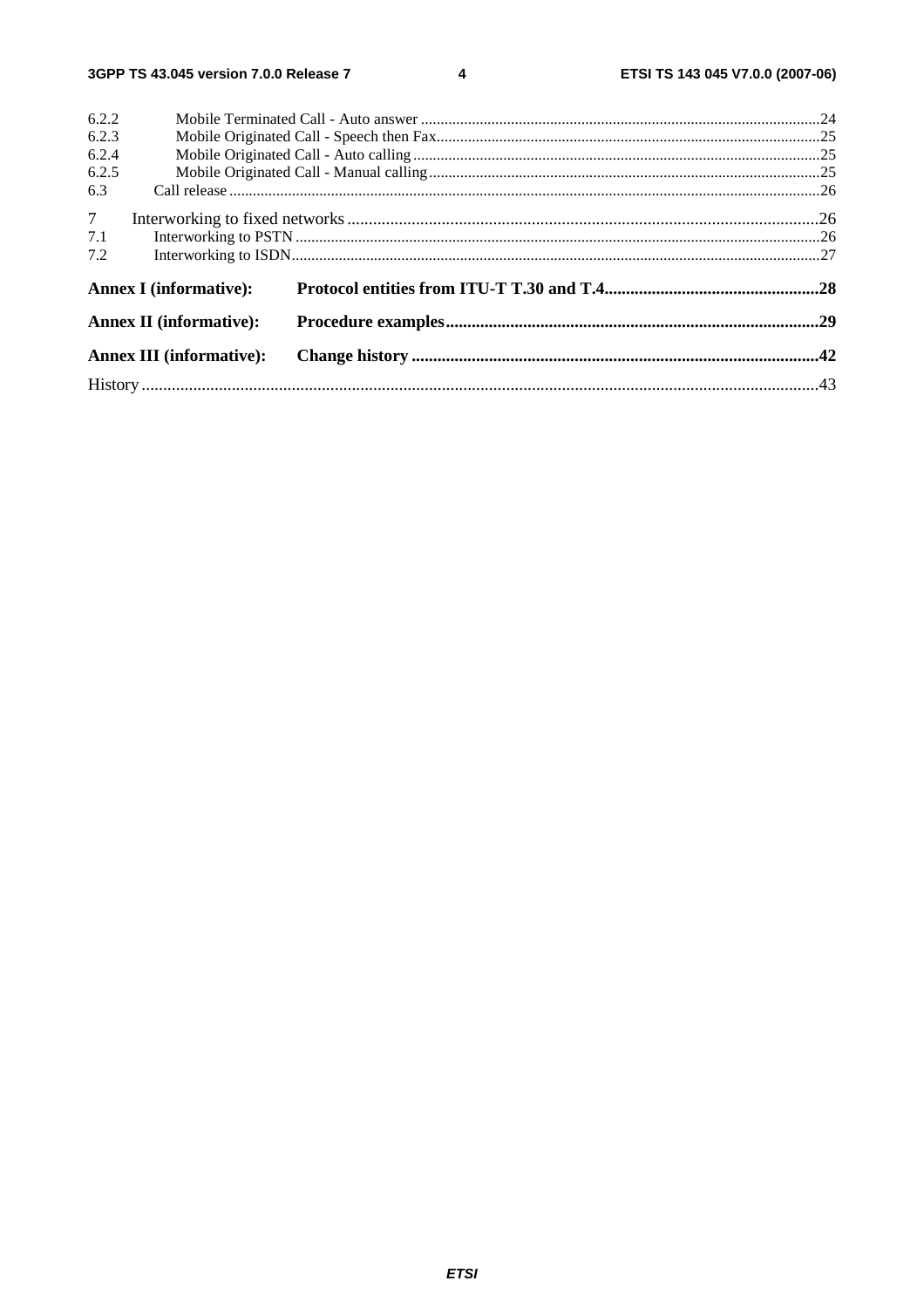## Foreword

This Technical Specification has been produced by the 3<sup>rd</sup> Generation Partnership Project (3GPP).

The contents of the present document are subject to continuing work within the TSG and may change following formal TSG approval. Should the TSG modify the contents of the present document, it will be re-released by the TSG with an identifying change of release date and an increase in version number as follows:

Version x.y.z

where:

- x the first digit:
	- 1 presented to TSG for information;
	- 2 presented to TSG for approval;
	- 3 or greater indicates TSG approved document under change control.
- y the second digit is incremented for all changes of substance, i.e. technical enhancements, corrections, updates, etc.
- z the third digit is incremented when editorial only changes have been incorporated in the document.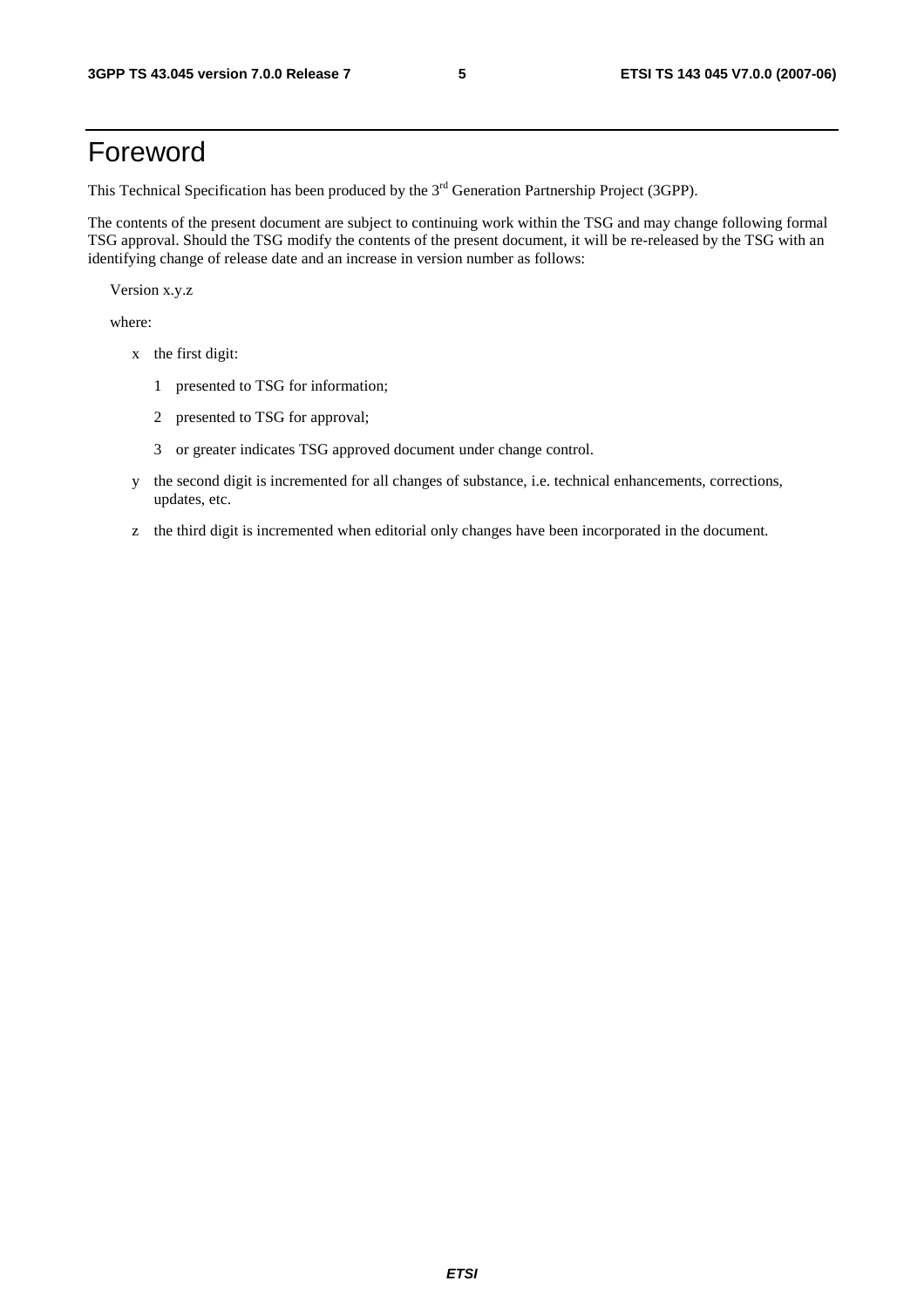## 0 Scope

The present document deals with the procedures allowing the technical realization of the Group 3 facsimile Service within the A/Gb mode PLMN using transparent Network support, according to the definition of Teleservice 61 and 62 specified in the 3GPP TS 22.003 [2].

## 0.1 References

The following documents contain provisions which, through reference in this text, constitute provisions of the present document.

- References are either specific (identified by date of publication, edition number, version number, etc.) or non-specific.
- For a specific reference, subsequent revisions do not apply.
- For a non-specific reference, the latest version applies. In the case of a reference to a 3GPP document (including a GSM document), a non-specific reference implicitly refers to the latest version of that document in the same Release as the present document.
- [1] Void.
- [2] 3GPP TS 22.003: " Teleservices supported by a GSM Public Land Mobile Network (PLMN)".
- [3] 3GPP TS 22.034: 'High Speed Circuit Switched Data (HSCSD) Stage1'.
- [4] 3GPP TS 43.010: " GSM Public Land Mobile Network (PLMN) connection types".
- [5] 3GPP TS 23.034: " High Speed Circuit Switched Data (HSCSD) Stage2.
- [6] 3GPP TS 04.02: " GSM Public Land Mobile Network (PLMN) access reference configuration".
- [7] 3GPP TS 04.08: " Mobile radio interface layer 3 specification".
- [8] 3GPP TS 44.021: " Rate adaption on the Mobile Station Base Station System (MS BSS) interface".
- [9] 3GPP TS 27.001: " General on Terminal Adaptation Functions (TAF) for Mobile Stations (MS)".
- [10] 3GPP TS 27.003: " Terminal Adaptation Functions (TAF) for services using synchronous bearer capabilities".
- [11] 3GPP TS 29.007: " General requirements on interworking between the Public Land Mobile Network (PLMN) and the Integrated Services Digital Network (ISDN) or Public Switched Telephone Network (PSTN)".
- [12] ITU-T Recommendation T.35: "Procedure for the allocation of ITU-T members' codes".
- [13] ITU-T Recommendation F.160 Fascicle II.5: "General operational provision for the international public facsimile".
- [14] ITU-T Recommendation T.4 Fascicle VII.3: "Standardization of group 3 facsimile apparatus for document transmission".
- [15] ITU-T Recommendation T.30 Fascicle VII.3: "Procedures for document facsimile transmission in the general switched telephone network".
- [16] ITU-T Recommendation V.21 Fascicle VIII.l: "300 bits per second duplex modem standardized for use in the general switched telephone network".
- [17] ITU-T Recommendation V.24 Fascicle VIII.l: "List of definitions for interchange circuits between data terminal equipment (DTE) and data circuit-terminating equipment (DCE)".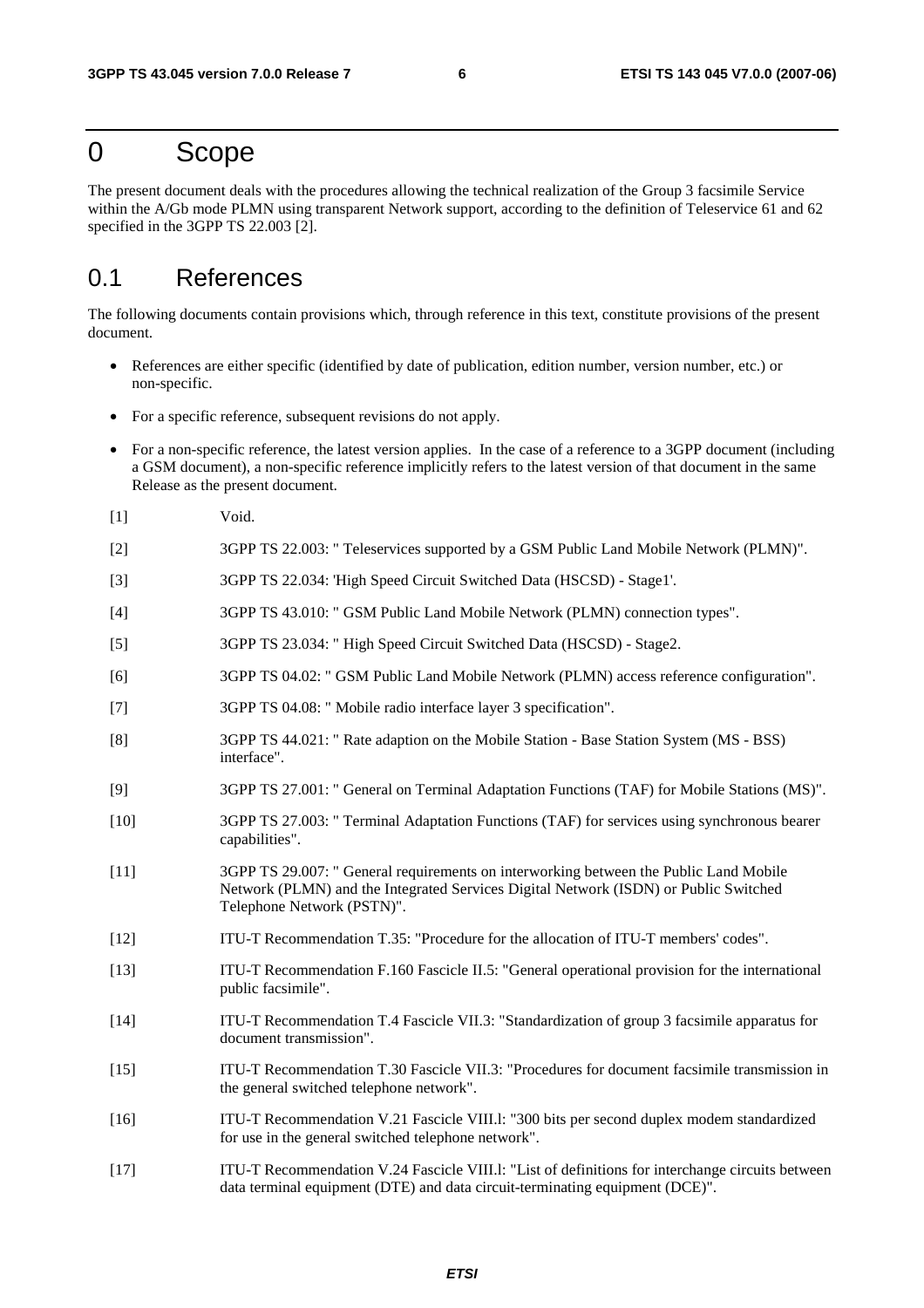| $[18]$             | ITU-T Recommendation V.25bis Fascicle VIII.1: "Automatic calling and/or answering equipment<br>on the general switched telephone network (GSTN) using the 100-series interchange circuits".                      |
|--------------------|------------------------------------------------------------------------------------------------------------------------------------------------------------------------------------------------------------------|
| $[19]$             | ITU-T Recommendation V.27ter Fascicle VIII.1: "4 800/2 400 bits per second modem<br>standardized for use in the general switched telephone network".                                                             |
| $\lceil 20 \rceil$ | ITU-T Recommendation V.29 Fascicle VIII.1: "9 600 bits per second modem standardized for use<br>on point-to-point 4-wire leased telephone-type circuits".                                                        |
| [21]               | ITU-T Recommendation V.33 Fascicle VIII.1: "14 400 bits per second modem standardized for use<br>on point-to-point 4-wire leased telephone-type circuits".                                                       |
| $[22]$             | ITU-T Recommendation X.300 Fascicle VIII.6: "General principles for interworking between<br>public networks, and between public networks and other networks for the provision of data<br>transmission services". |
| [23]               | ITU-T Recommendation V.17: "A 2-wire modem for facsimile applications with rates up to 14<br>$400 \text{ bit/s}$ ".                                                                                              |
|                    |                                                                                                                                                                                                                  |

[24] 3GPP TS 21.905: " Vocabulary for 3GPP Specifications "

## 0.2 Definitions and abbreviations

In addition to those below, abbreviations used in the present document are listed in 3GPP TR 21.905 [1].

| <b>BCS</b>    | Binary Coded Signalling phase of Facsimile transmission as per ITU-T T.30 |
|---------------|---------------------------------------------------------------------------|
| CT105         | Interchange Circuit 105 as per ITU-T V.24                                 |
| CT106         | Interchange Circuit 106 as per ITU-T V.24                                 |
| CT107         | Interchange Circuit 107 as per ITU-T V.24                                 |
| CT108.2       | Interchange Circuit 108/2 as per ITU-T V.24                               |
| CT109         | Interchange Circuit 109 as per ITU-T V.24                                 |
| CT114         | Interchange Circuit 114 as per ITU-T V.24                                 |
| CT115         | Interchange Circuit 115 as per ITU-T V.24                                 |
| FA/MT         | The Fax Adaptor specifically located at MT side                           |
| <b>FA/IWF</b> | The Fax Adaptor specifically located at IWF side                          |
| <b>MSG</b>    | Message phase of Facsimile transmission as per ITU-T T.30                 |

All protocol entities from ITU-T Facsimile Recommendations (T.4 and T.30) apply; in the present document they are referenced to in the same way as in the above ITU-T Recommendations (see also annex I to the present document).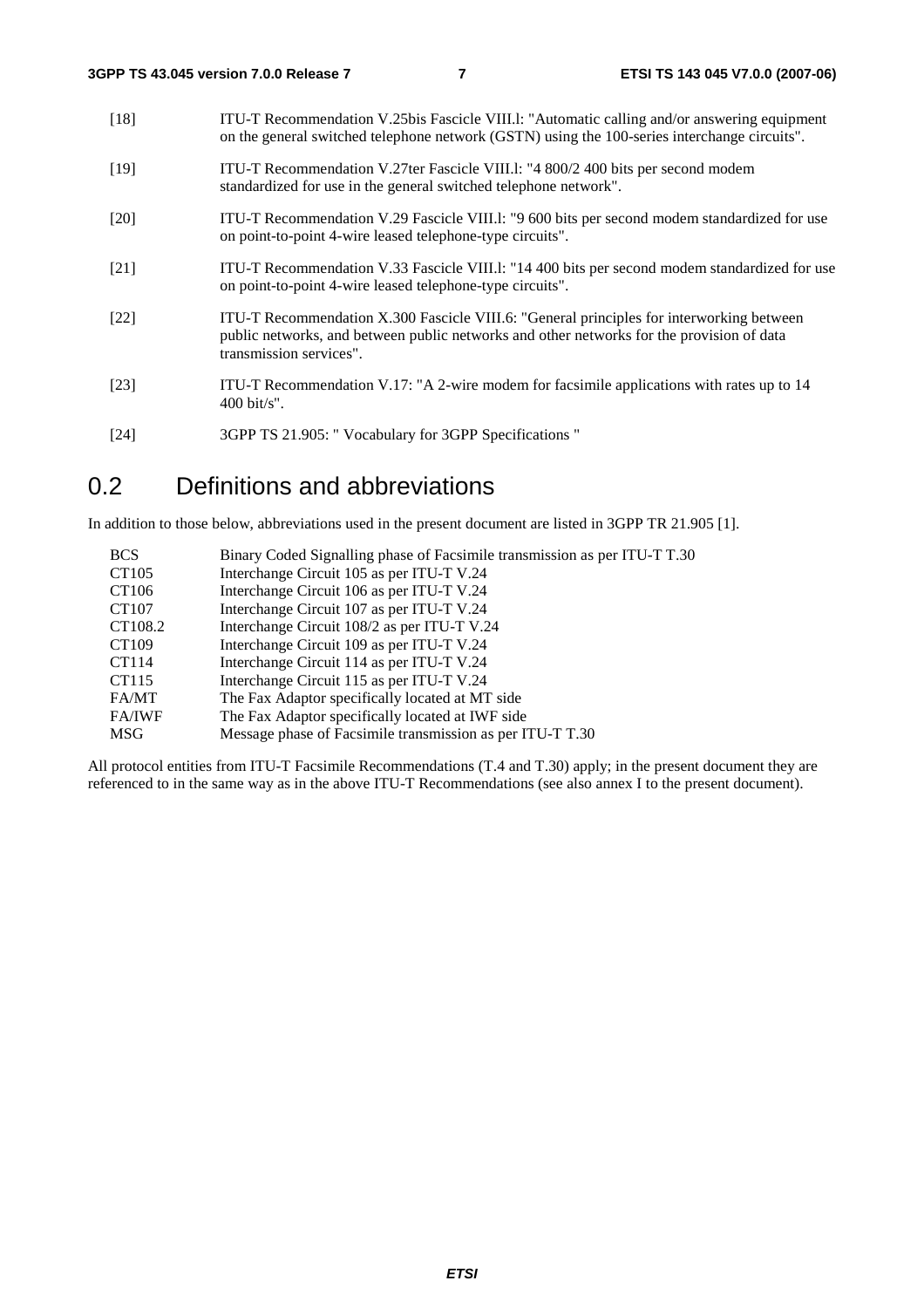## 1 Service definition

The fixed network Group 3 Facsimile service, as basically defined in ITU-T Recommendation F.160, is an international telematic service for ISO A4 document transmission between two facsimile stations.

The service specification is comprised of two parts: the control protocol described in ITU-T Recommendation T.30, and the document transmission coding described in ITU-T Recommendation T.4.

The facsimile Teleservice is intended to allow facsimile connections between group 3 apparatus using:

- a PLMN as a stand alone facility, for mobile to mobile communication;
- a PLMN to gain access to fixed networks PSTN and ISDN, for mobile to/from land communication.

For this Teleservice, the document coding is as ITU-T Recommendation T.4 with no modifications. The protocol used is ITU-T Recommendation T.30 modified within the PLMN as detailed in the present document.

The interworking between different networks is based on ITU-T Recommendation X.300.

The particular features of this Teleservice are:

- it uses point-point communication;
- the information transfer capability is dual "Speech"/"Group 3 Facsimile" for Teleservice 61 and "Group 3 Facsimile" only for Teleservice 62;
- both mobile originated and terminated calls are supported;
- the information transfer mode is circuit, duplex, synchronous and symmetric;
- different end-to-end transfer rates are used within the same call to take advantage of the better radio path error rate;
- use of a standard synchronous terminal adaptation function (as per 3GPP TS 27.003) within the MS.

## 2 Network architecture

The network architecture applicable to this Teleservice is shown in figure 1/43.045, below.



**Figure 1/43.045: Network architecture** 

This shows the case of mobile to fixed network interworking. For mobile to mobile calls, there would effectively be a loop back within the PLMN, using two IWFs.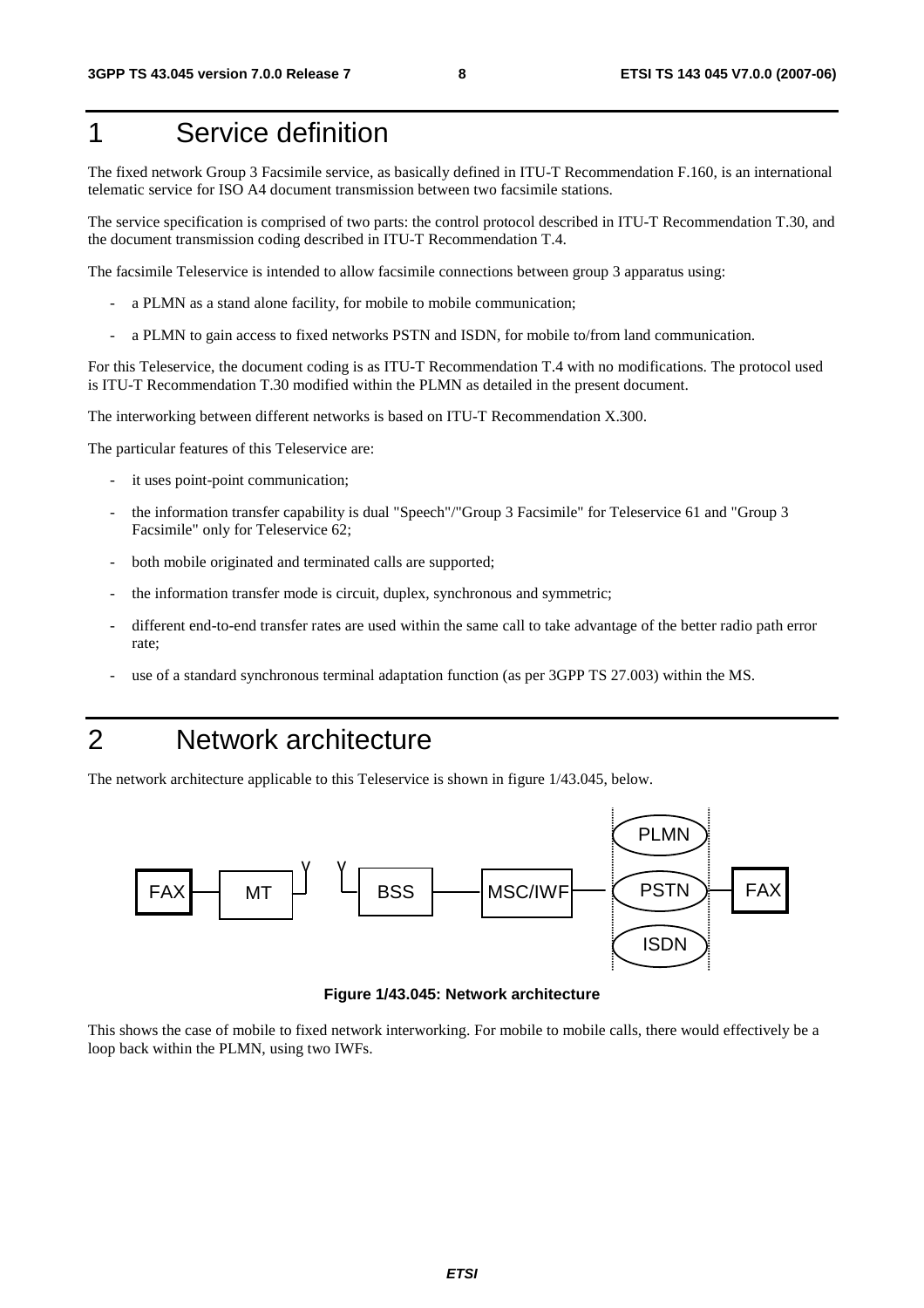## 3 Reference configuration at the mobile station

The mobile reference configurations described in this clause are defined as per 3GPP TS 24.002.



**Figure 2/43.045: Reference configurations** 

The Teleservice definition in 3GPP TS 22.003 regards the group 3 facsimile terminal as a 2-wire analogue terminated equipment. In order to connect this to the MT2 a separate "Fax Adaptor" device is necessary.

This configuration, shown in figure 2a/43.045, has to be considered as the standard configuration, so that all the existing Group 3 facsimile apparatus can be connected to the PLMN.

An alternative realization would be to combine a standard group 3 facsimile machine and the Fax Adaptor into a specially developed "PLMN facsimile machine", directly providing a digital output. Although such a device must appear to the MT2 as identical to the Fax Adaptor (i.e. with an identical interface and protocol), it would allow for a significantly smaller and simpler facsimile machine. This configuration is shown in figure 2d/43.045 and is regarded as a desirable alternative.

In addition of course, it is always possible to realize an MT0, as per figure 2f/43.045, where both the facsimile and mobile termination functions are considered to be part of one integrated unit.

The remaining configurations concern the use of an S interface and are considered as optional configurations. Their use is for further study.

The particular terminal adaptation functions used are those detailed in 3GPP TS 27.003 and the interface to the MT2 used is synchronous V.24 with an option for support of V.25bis procedures for autocalling and autoanswering.

## 3.1 Fax Adaptor functionality

The Fax Adaptor block, figure 3/43.045, is intended to specifically complement the Group 3 facsimile apparatus in order to be able to communicate over a PLMN.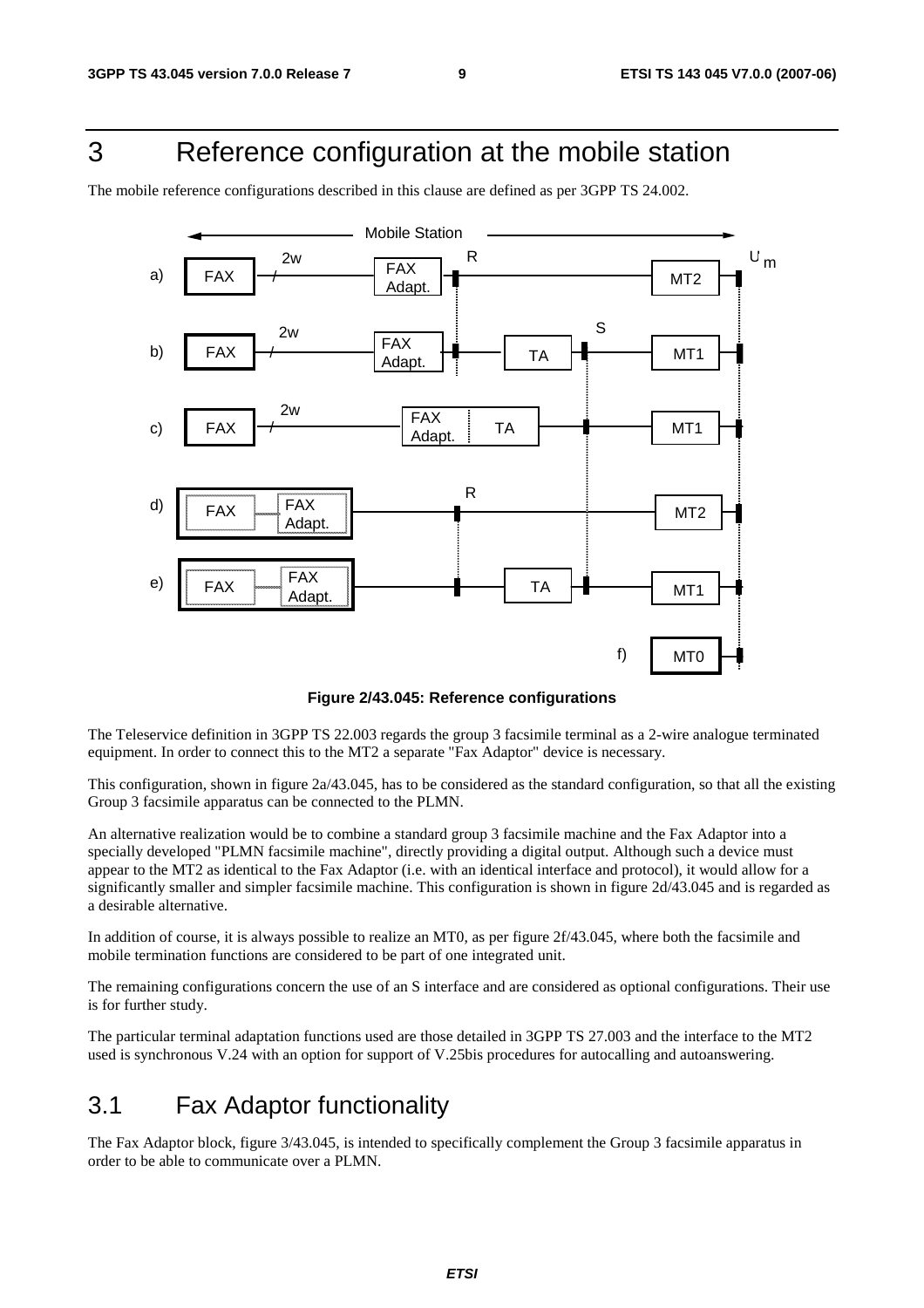

**Figure 3/43.045: Fax Adaptor scheme** 

Whether it has to be a function internal to the PLMN, or an external accessory associated with the Group 3 apparatus, is beyond the scope of the present document, and in any case, does not affect at all the working of the procedure as here described.

It can be functionally partitioned in two sections:

- an analogue section, dealing with:
	- the modulation and demodulation processes according to ITU-T Recommendation V.21, V.27ter, V.29 and V.17 as explained in T.4 and T.30;
	- handling of the signalling on the 2-wire path to the facsimile machine, including autocalling and autoanswer functions where necessary (see clause 6).
- a digital section, dealing with:
	- monitoring and where necessary, manipulation of the T.30 protocol as detailed in the rest of the present document;
	- overall control of the adaptor;
	- connection over the synchronous V.24 interface to the MT as described in 3GPP TS 27.003;
	- where necessary, autocalling and autoanswering functions according to V.25bis.

In the following this specification will reference the Fax Adaptor functionality, considering the most general case where it operates as a full-featured (see figure 3/43.045) separate block (see figure 2a/43.045), as this reference configuration is implicitly or explicitly exhaustive of all service related technical aspects.

## 3.2 PLMN Facsimile Machine functionality

The special PLMN facsimile machine shown in the MS configuration of figure 2d/43.045 has a similar functionality to the digital part of the Fax Adaptor, but without any of the analogue portions.

It appears over the V.24 interface as identical to the Fax Adaptor, i.e. the MT2 needs to have no knowledge of the particular configuration used.

When necessary this reference configuration, will be explicitly referenced to in the following; otherwise all technical aspects relevant to the configuration implicitly apply.

## 4 Connection types

Table 1/43.045 shows the connection elements attributes applicable to this Teleservice (note), adapted from 3GPP TS 43.010.

NOTE: Teleservice 61 includes both speech and data connection types, but Teleservice 62 only the data connection type.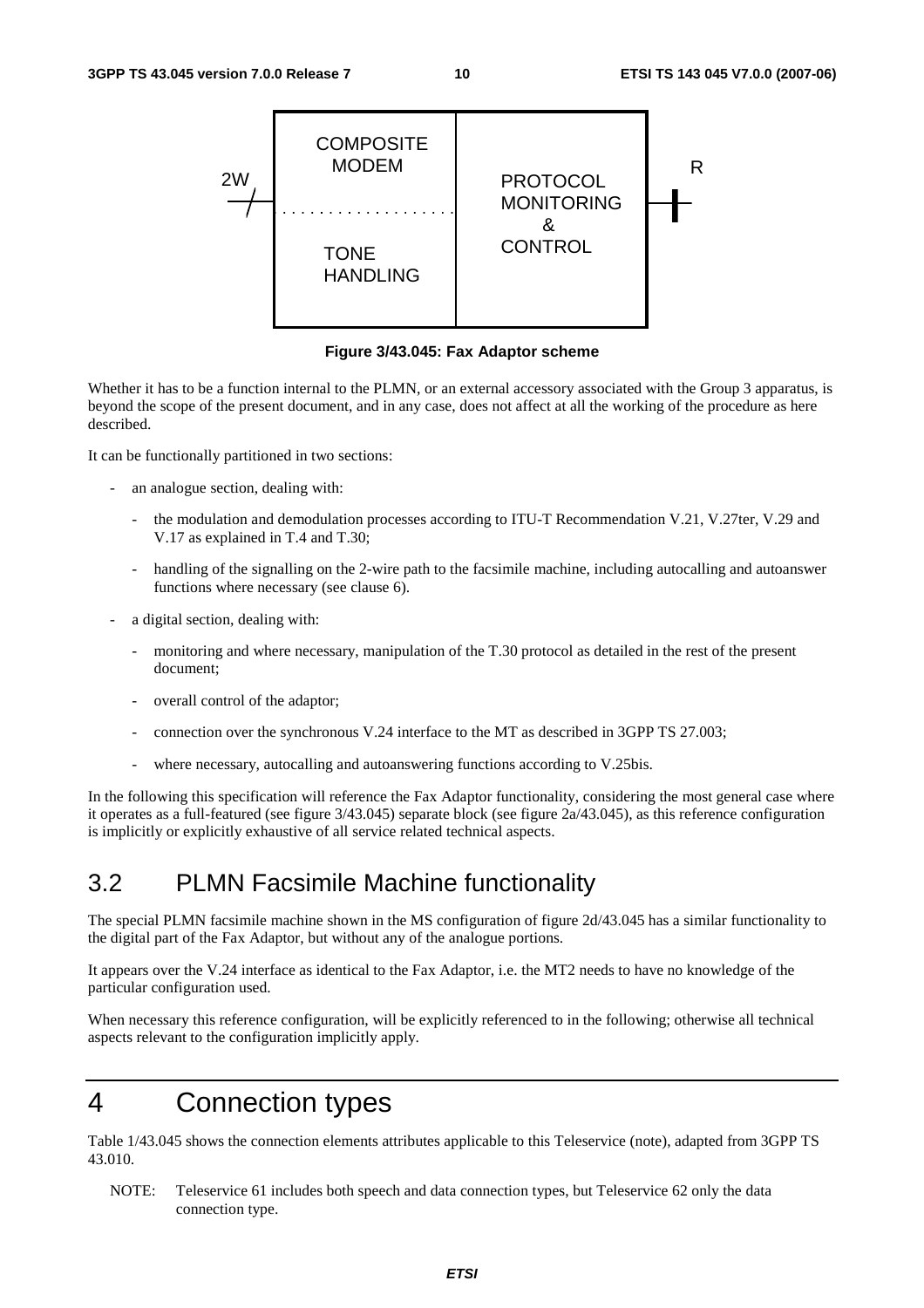| <b>Protocol type</b><br>of Figure 6 of TS<br>3GPP TS 43.010 | <b>Access to TAF</b><br>of the Mobile<br><b>Station</b> | Radio interface<br>connection element | Intermediate<br>rate<br>RA1 to RA2 | <b>BS-MSC/IWF</b><br>connection<br>element |
|-------------------------------------------------------------|---------------------------------------------------------|---------------------------------------|------------------------------------|--------------------------------------------|
| Model 6: Speech                                             |                                                         | Speech/GSM                            |                                    | IITU-T                                     |
|                                                             |                                                         |                                       |                                    | A-law                                      |
| Model 5:                                                    | C/D/S UDI                                               | C/D/S UDI                             | C/D/S UDI                          | C/D/S UDI                                  |
| Facsimile                                                   | $-14.4$ kbit/s                                          | - 14.5 kbit/s                         | $-16$ kbit/s                       | $-64$ kbit/s                               |
| Group 3                                                     | $-9.6$ kbit/s                                           | $-12.0$ kbit/s                        | $-16$ kbit/s                       | $-64$ kbit/s                               |
|                                                             | $-4.8$ kbit/s                                           | $-6.0$ kbit/s                         | $-8$ kbit/s                        | $-64$ kbit/s                               |
|                                                             | $-2.4$ kbit/s                                           | $-3.6$ kbit/s                         | $-8$ kbit/s                        | $-64$ kbit/s                               |
|                                                             | (note)                                                  |                                       |                                    |                                            |
| Model 5b                                                    | C/D/S UDI                                               | C/D/S UDI                             | C/D/S UDI                          | C/D/S UDI                                  |
| Facsimile                                                   | $-14.4$ kbit/s                                          | 14,5 or 2X12 kbit/s                   | 16 or 2X16 kbit/s                  | - 64 kbit/s                                |
| Group 3                                                     | $-9.6$ kbit/s                                           | 12 or 2X6 kbit/s                      | 16 or 2X8 kbits                    | $-64$ kbit/s                               |
|                                                             | $-4.8$ kbit/s                                           | 6 kbit/s                              | 8 kbit/s                           | $-64$ kbit/s                               |
|                                                             | $-2.4$ kbit/s                                           | 6 kbits                               | 8 kbit/s                           | $-64$ kbit/s                               |

#### **Table 1/43.045: Elements of connection types**

NOTE: The highest Access Rate actually supported in this teleservice will be consistent with the highest Access Rate of the Transparent Bearer Service provided by the Network Operator.

 $C =$  Circuit switched  $S =$  Synchronous

 $D = Full-duplex$   $UDI = Unrestricted Digital Information$ 

#### **Table 1a/43.045**

| Fax modem rates | No. of substreams | Radio i/f rate | <b>Intermediate Rate</b> | <b>Padding Scheme</b> |
|-----------------|-------------------|----------------|--------------------------|-----------------------|
| 14.4 kbit/s     |                   | $14.5$ kbit/s  | 16 kbit/s                |                       |
|                 |                   | 12 kbit/s      | 16 kbit/s                |                       |
| $12.0$ kbit/s   |                   | $14.5$ kbit/s  | 16 kbit/s                | $FA(5D + S)$          |
|                 |                   | 12 kbit/s      | 16 kbit/s                | $FA(5D + S)$          |
| 9.6 kbit/s      |                   | 12 kbit/s      | 16 kbit/s                |                       |
|                 | 2                 | 6 kbit/s       | 8 kbit/s                 |                       |
| $7.2$ kbit/s    |                   | 12 kbit/s      | 16 kbit/s                | $FA(3D + S)$          |
|                 |                   | 6 kbit/s       | 8 kbit/s                 | $FA(3D + S)$          |
| 4.8 kbit/s      |                   | 6 kbit/s       | 8 kbit/s                 |                       |
| $2.4$ kbit/s    |                   | 6 kbit/s       | 8 kbit/s                 |                       |

 $FA =$  Padding is performed in the  $FA$ 

 $(nD + mS)$  means that m SYNC frames will be added every n"th DATA frame

The MS must support the combinations in table 1a/43.045, restricted to what has been negotiated between the MS and the network.

All transitions from one combination in table 1a/43.045 to another combination in the same table, must be supported by the MS, as long as the fax modem rate is kept constant or the transition of fax modem rate is performed in steps of 2,4 kbit/s.

The figure 4/43.045 shows the scheme of a typical PLMN connection for this Teleservice, considering respectively R and S access at Network Termination.

To grant full support to the ITU-T Recommendation T.30, requiring different transmission speeds, the following strategy shall be implemented:

- PLMN provides for four Access Rates only, that is 14 400 bits/s, 9600 bit/s, 4800 bit/s, 2400 bit/s;
- radio channel modification procedures are used for switching between Speech phase and facsimile phase, as well as to select the suitable Access Rate (14 400,9600/4800/2400 bit/s) within the facsimile phase, as resulting from the preliminary end-to-end negotiation between the terminals;
- to transport Binary Coded Signalling (BCS) requiring a synchronous 300 bit/s bit-rate, speed conversion will be used at both the PLMN ends.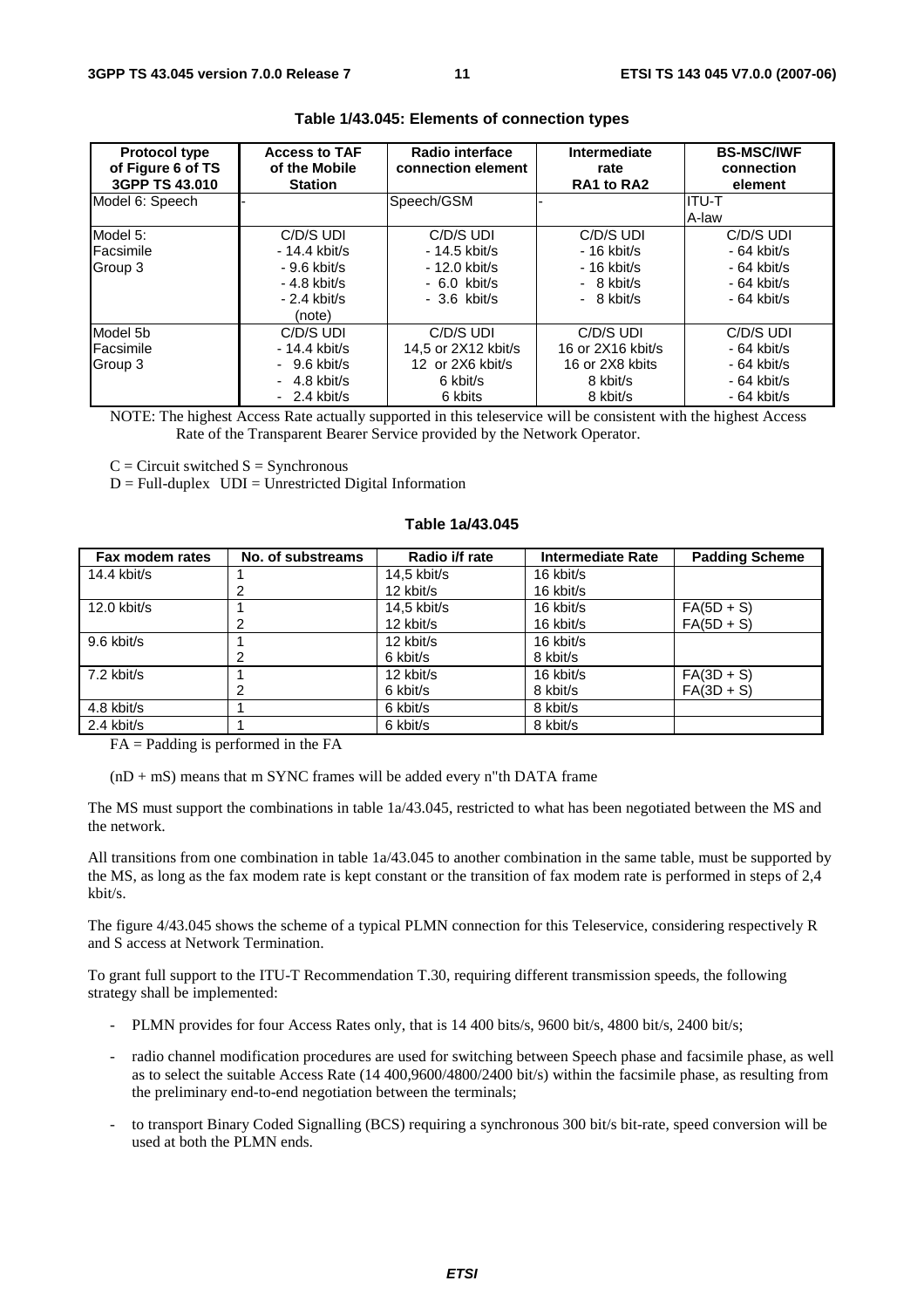

**Figure 4b/43.045: Optional Teleservice connection (F.F.S)** 

## 4.1 Information transfer protocol model

The Figure 5/43.045 depicts the conceptual protocol model for this Teleservice, deduced from model 5 and 5b of Figure 6/43.010.

The main point to be underlined is that all the protocol modules specific for this Teleservice are confined in the Fax Adaptation functions at both the MT and IWF ends. Note that model 5b of figure 6/43.010 details the placing of the splitting and combiner function for multislot configurations.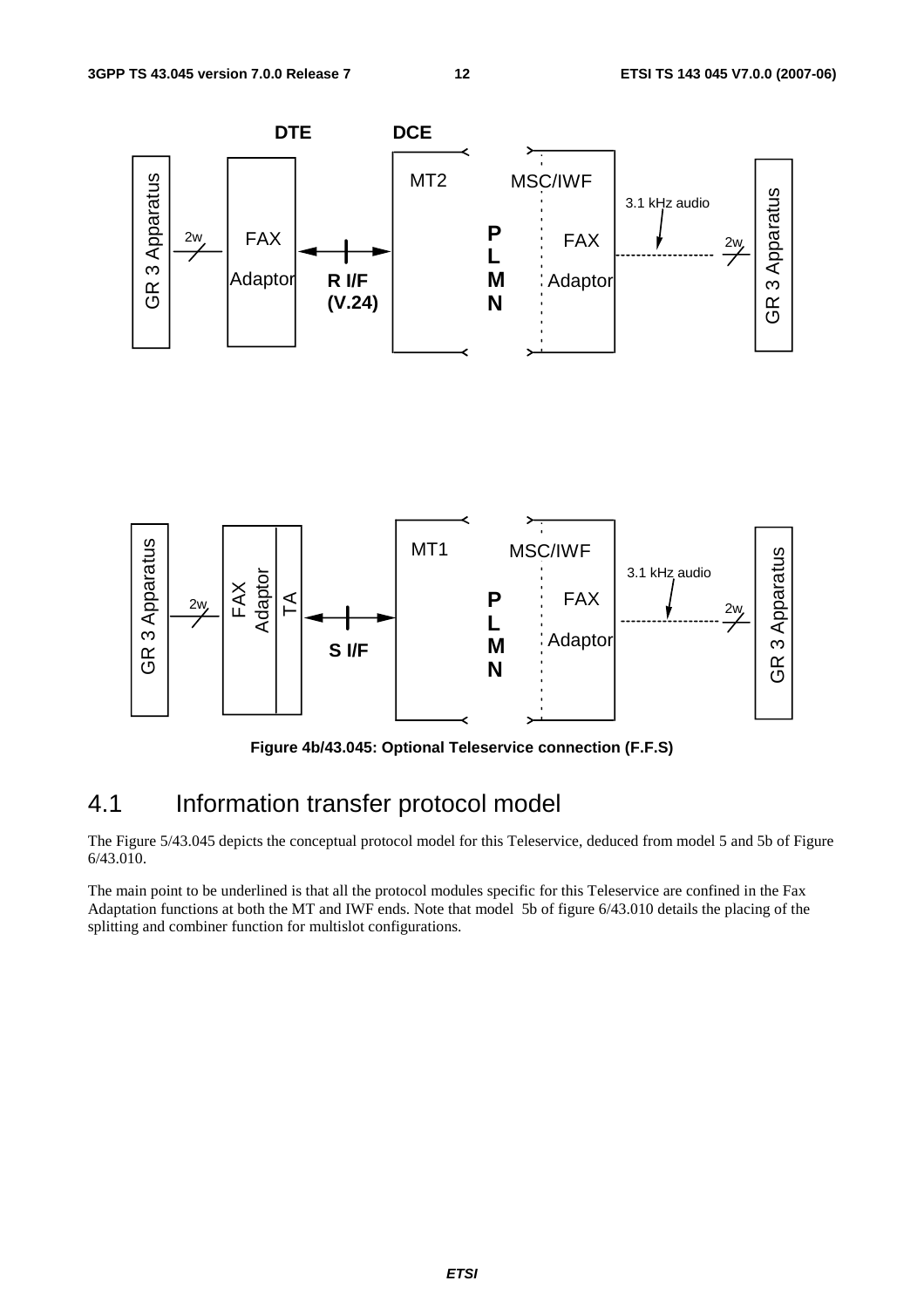

**Figure 5/43.045: Information transfer protocol model** 

## 4.2 Interactions with T.30

The philosophy of this specification is to allow the T.30 protocol to pass transparently wherever possible, through the Fax Adaptors at both ends of the PLMN channel. Manipulations are only made to the protocol where necessary to overcome problems resulting from the differences between the PSTN and the PLMN system. Basically, these problems fall into four categories:

- supporting facsimile on a digital connection type;
- bit errors during transfer of BCS frames:
- the need to change speed to reduce the impact of bit errors during transfer of Fax encoded Messages;
- inability to support some features of T.30.

#### 4.2.1 Link control strategy

Though the T.30 procedure is plain half-duplex, between the FAs at both the PLMN ends a full-duplex mode connection will be established. Information transfer is structured in fixed length blocks, carrying either data received from the local modem, or idle synchronization patterns.

Establishment, maintenance and release of the data circuit is performed autonomously by each FA, by properly handling the physical interface to its local modem.

Due to the rigid timeout constrains in T.30 protocol procedure, which will be actually concatenated to the procedure defined here for the PLMN connection part, a strictly forwardonly approach is adopted for data link control; that is no retransmission means are explicitly introduced to recover corrupted information blocks.

Although in the majority of cases the T.30 protocol can take care of lost frames and easily recover, there are some particularly critical points where two consecutive segments in the procedure, without any interposed acknowledgement, require different transmission speeds (BCS speed/Message speed).

In these cases, to grant that a correct change-over from one modem type to another takes place at both the PLMN ends, some additional protection is necessary in the PLMN environment. This protection, actually at the beginning and at the end of the Fax page transmission, is given by means of a confirmation mechanism, whereby the originating FA waits while transmitting a fixed pattern until an explicit acknowledgement is received from the terminating FA. In these cases an interruption of the normal T.30 information flow may eventually result.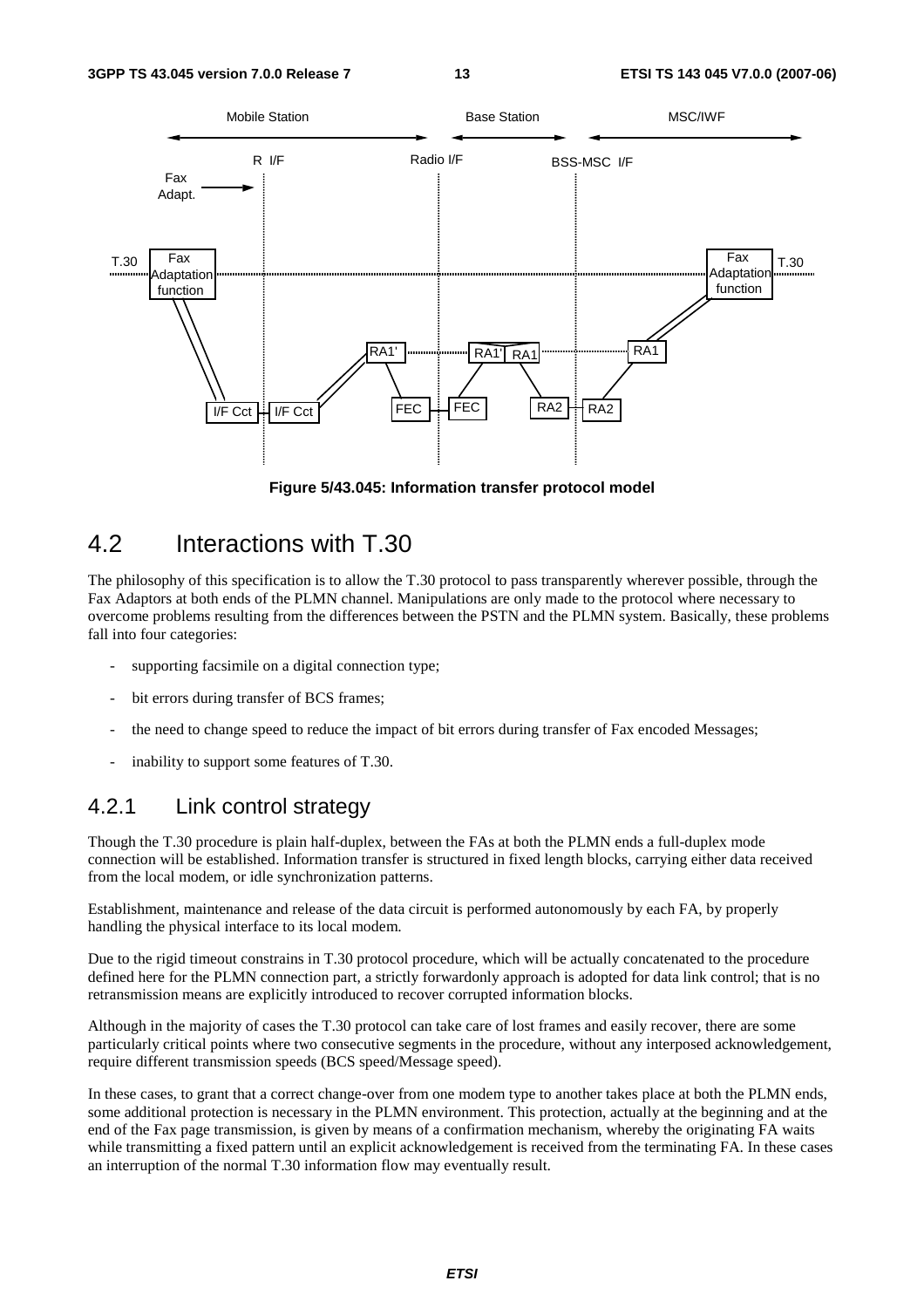Aiming at minimizing any possible delay in the end-to-end transmission between the two facsimile apparatuses, the FAs will pass on information without error control of the message integrity (note). To this regard, however, it is worth underlining that an essential requirement in this procedure is the detection of some key messages exchanged between the terminals, carrying basic control information. Hence, in parallel to the primary information passing process, a continuous monitoring of the information flowing across the FA is necessary, to detect these messages, fully checked in their logical integrity.

NOTE: All V.21 modems in the FAs shall use the faster response time provided by ITU-T Rec. V.21 (see table 2/V.21) for OFF to ON transition of CT109 and CT106.

In addition, as detailed below, some fields in some frames may need to be changed.

#### 4.2.1.1 Message detection

While in BCS, the following frames have to be detected:

- DIS/DTC, to monitor all operational parameters proposed to the sender terminal by the receiver terminal;
- DCS, to realize (see table  $2/T.30$ ) the actual message transmission speed accepted by the sender terminal and the relevant message transfer direction;
- NSF, to inhibit Non-Standard Facilities, if explicitly required by the user Fax Adaptor configuration;
- DCN, to initiate the Call release procedure.

During the Message phase (C phase of T.30) a single bit pattern has to be detected, the EOL character, a unique codeword that can never be found within a valid line of Fax coded Data (see ITU-T Recommendation T.4, subclause 4.1.2), and therefore used to control the buffer level in each FA, as detailed in the following subclause 5.2.6.

#### 4.2.2 Speed conversion for BCS phases

Given the signalling load caused by the Channel Mode Modify procedure, rather than changing the radio channel speed to 300 bit/s to carry the BCS frames, a speed conversion mechanism is exploited at both the PLMN ends, allowing to maintain the Channel rate of the Message phase (14 400/9600/4800/2400 bit/s) during BCS phases.

A speed conversion factor can be defined as:

Fax Message speed (14 400 or 9600 or 4800 or 2400 bit/s)

---------------------------------------------------------------------

Standard BCS speed (300 bit/s)

which will assume the value 8 or 16 or 32 or 48, depending on the actual Message speed negotiated between the terminals.

On the basis of the above speed conversion factor, in the originating FA up-conversion to Message speed will be performed according to the repetition algorithm specified in subclause 5.2.3.2.

In the terminating FA, down-conversion to the BCS speed will require a decimation algorithm (see subclause 5.2.3.3); this algorithm is assumed implementation dependent, and hence its actual definition is beyond the scope of the present document.

As the actual Access Rate over the GSM-TCH may change throughout the Call, speed conversion factor needs to be updated in both FAs.

The FA/IWF will update this value upon successful completion of a CMM procedure (see subclause 4.3.2).

The FA/MT which does not have direct access to the PLMN signalling channel (except for MT0 configuration), shall estimate the actual Access Rate established over the GSM-TCH from the effective Access Rate of the MT data interface (or any other means in case of MT0); this check shall be performed whenever a BCS frame is sent towards the Radio path after which a change for GSM-TCH Access Rate may be expected (e.g., DIS and DCS frames for Normal Fax mode, PPR and CTC frames for Error Correction Mode).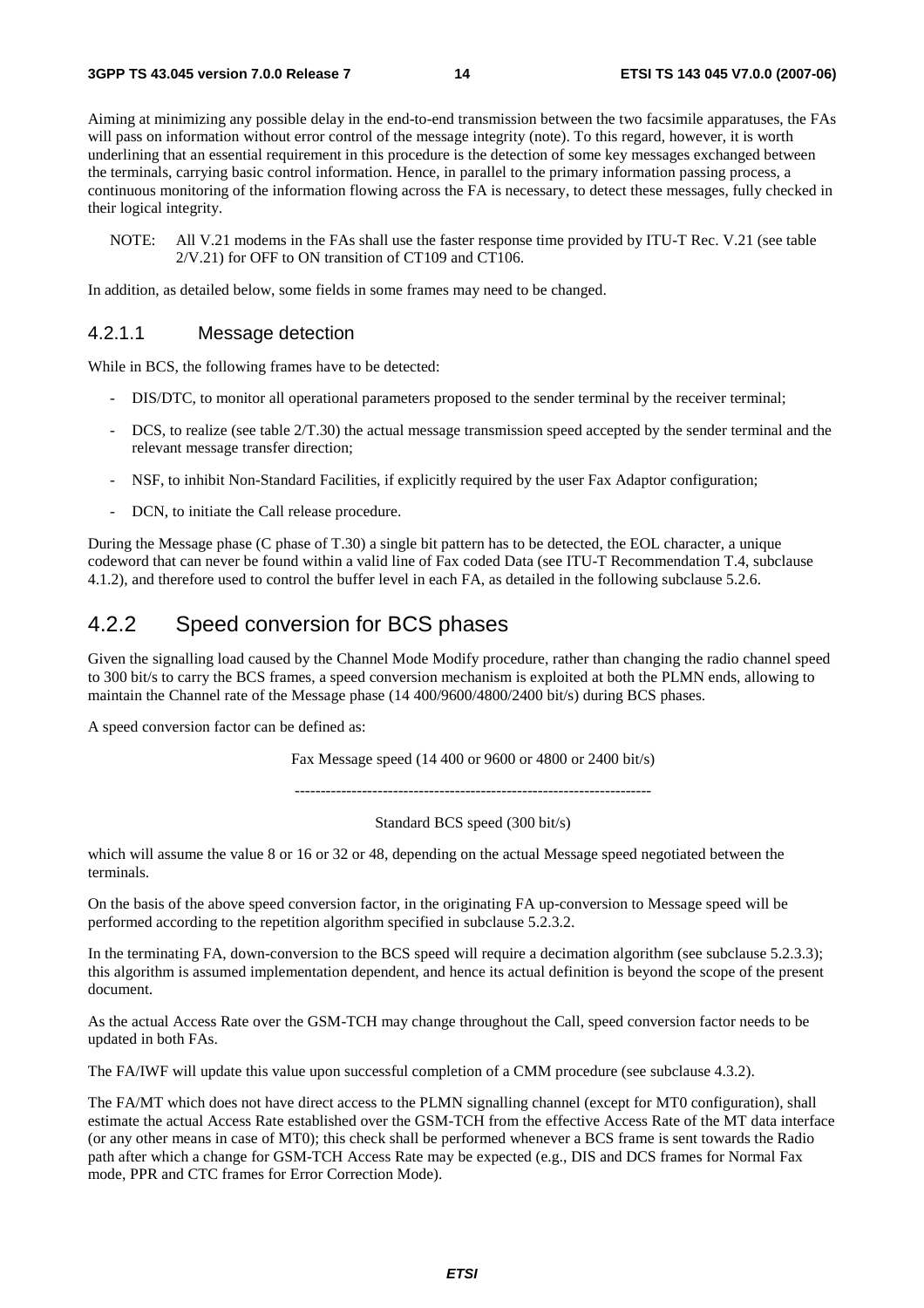## 4.2.3 Compatibility checking

Some features of T.30 cannot be supported in the PLMN environment. Fax Adaptation function is in charge of dealing with such compatibility checking.

#### 4.2.3.1 Group 1 and Group 2 support

Group 1 and Group 2 equipments are not supported by the Teleservice as described in the present document.

To this purpose, any tonal signalling specific to the above kind of Fax apparatus will be ignored by the Fax adaptation function at MS and IWF.

#### 4.2.3.2 2 400 bit/s handshaking

Only standard 300 bit/s Binary Coded Signalling is supported. To this purpose the FA will ignore this capability within the B segment of T.30 procedure, looking for DIS frame, by default, from V.21 modem only.

#### 4.2.3.3 Non-standard facilities

Non-standard facilities are supported in so far they are not in conflict with the standard procedure described in the present document. All the relevant BCS frames are passed end-to-end, unless an explicit deletion is required by the user (e.g. by a specific input at the Fax Adaptor associated with the MS). In this case, upon detection (see subclause 4.2.1.1) of the NSF frame identifier (the Facsimile Control Field octet according to T.30 terminology), the whole HDLC frame shall be stripped and replaced by a PLMN specific NSF frame, containing a Country Code and a unique identification of the FA manufacturer, encoded as per ITU-T T.35 and according to national regulations; the Information field of this NSF frame shall have a maximum length of 6 octets, and shall not require any specific functionality in the PLMN.

#### 4.2.3.4 12 000 and 7200 bit/s Facsimile Document Transfer

End-to-end transfer of T.4 information at 12 000 and 7 200 bit/s can be supported, even if this Bearer Service is not provided by a PLMN.

To this purpose a 14 400 bit/s or 9 600 bit/s Access Rate shall be used in the PLMN, by exploiting only part of the available bandwidth. The originating FA will add padding information to data received from the MSG modem, before transmission over the GSM-TCH; the terminating FA will remove the same information to restore the net 12 000 or 7 200 bit/s continuous data stream to be transmitted over its local MSG modem.

The relevant procedures are fully described in sections 5.2.3.4 and 5.2.3.5.

#### 4.2.3.5 Procedure interrupts

Procedure interrupts are only possible in Teleservice 61; in case of Teleservice 62 any attempt to invoke procedure interrupts by MMI on the MT (see subclause 4.3.1 below) will be ineffective.

### 4.2.4 Speed checking

Upon receiving DIS/DTC frame, the FA/IWF shall perform a basic speed checking procedure, aiming at verifying compatibility between the bit-rate possibilities offered by the called Fax apparatus (bit fields 11, 12, 13, 14 in the IF) and the actual Access Rates allowed on the PLMN (2 400/4 800/9 600/14400 bit/s); in addition, some of these bit rates may result inhibited during the call, if a speed lower than 9 600 bit/s has been chosen by the user in the call set up message (for example if a better error rate is required).

The following cases may occur:

some of the bit-rates indicated in DIS/DTC are not allowed on GSM-TCH (e.g. the max speed indicated in setup is 9 600 bit/s, while DIS/DTC requests V.33); a possible strategy to cater for this case is altering the indication in DIS/DTC to a compatible value (e.g. V.29) by forcing appropriately the relevant bits (note); other strategies are possible and allowed, as long as the same goal of supporting the progress of the call is pursued, by constraining the Fax apparatuses to use as message speeds the access rates actually available in the PLMN.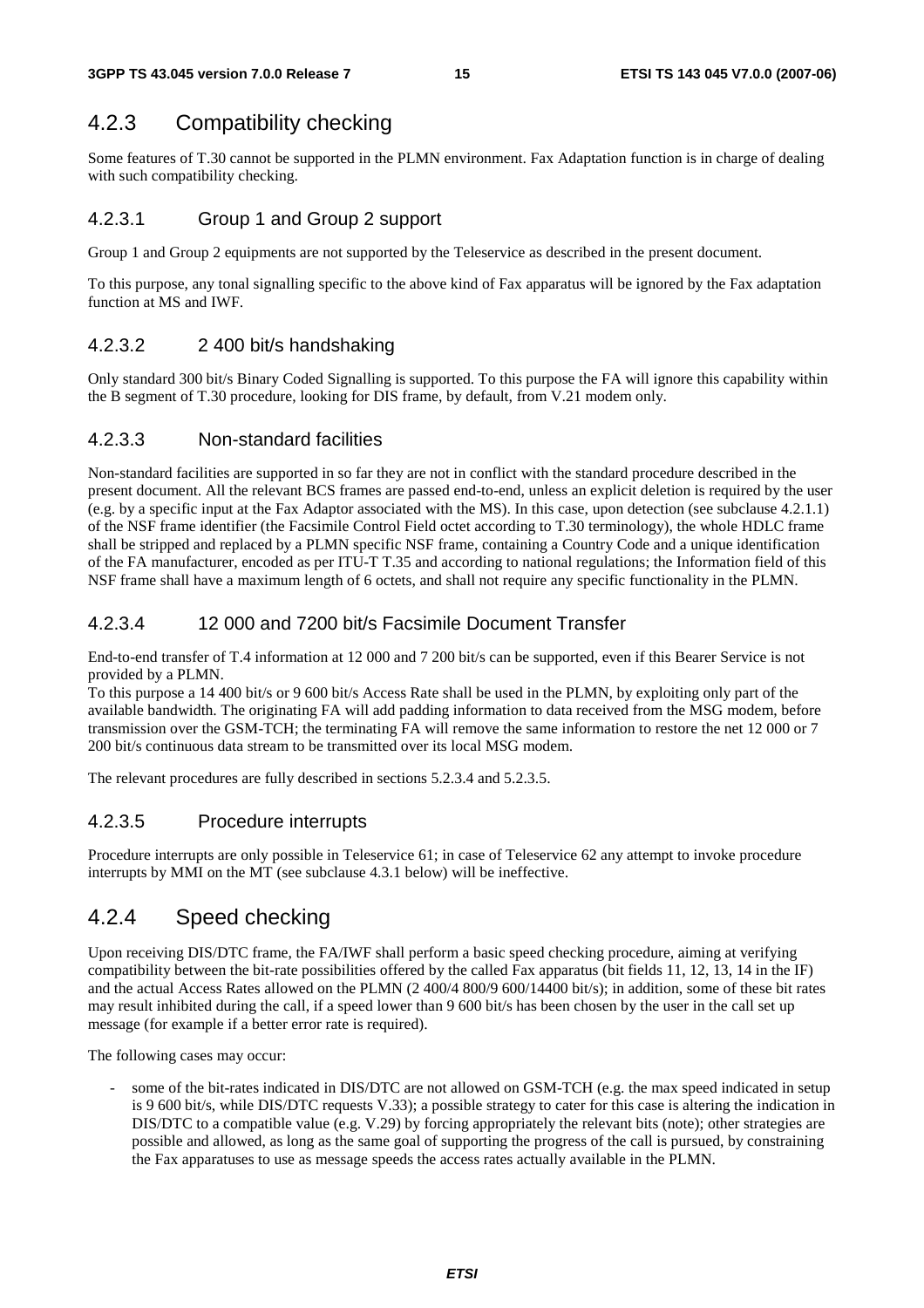- NOTE: Is beyond the scope of this specification to specify the implementation strategy adopted to recalculate the frame CRC after the manipulation; additional delays, if any, shall not have a significant impact on T.30 operability.
- the full set of bit-rates indicated in DIS/DTC are not compatible with the allowed Access Rates on GSM-TCH (e.g. the max speed indicated in setup is 2 400 bit/s while DIS/DTC requests V.29 only); in this case the call shall be failed;
- the full set of bit-rates indicated in DIS/DTC are compatible with the allowed Access Rates on GSM-TCH; in this case no action shall be taken, independently of the access rate actually established.

It should be noted that the "14400 bit/s" as max speed indication in the SETUP message, does not preclude the establishment of a Call towards a Fax GR 3 equipment supporting only 9600, 4 800 and 2 400 bit/s as Message speed. As a matter of fact, due to the multiplexing mechanism for BCS phases the initial Access Rate (14 400 bit/s) will affect only the connection part between the called MS and the associated IWF, whilst the appropriate Message speed will be actually negotiated during the initial BCS phase, and settled upon reading the appropriate field in DCS frame (see subclause 4.2.1.1). Therefore, if a request for MSG transmission is received, without a valid DCS frame being detected in advance (hence the message speed is undefined), the FA/IWF shall release the call immediately.

## 4.3 Radio Channel Modification Procedures

There are two reasons why the characteristics of the radio channel may need to be changed during a call.

Firstly, for the swap from speech to data and vice versa. In this case the In Call Modification procedure as detailed in 3GPP TS 24.008 is carried out.

Secondly, if a T.30 speed drop back is requested, a channel mode modify procedure as detailed in 3GPP TS 24.008 is initiated to match the radio channel rate to the facsimile transmission speed to optimize the error rate.

#### 4.3.1 In Call Modification (ICM)

Applies only for Teleservice 61.

The speech to facsimile change is initiated by MMI at the MS as in other data services starting the ICM procedure via MODIFY signalling. CT108.2 ON condition towards MT is a basic requirement to allow speech/data transition take place.

Additionally, the data call direction (DCD) must be known to both the FA's because of a correct tone handling. The DCD identifies the call direction from the calling to the called station according to ITU-T T.30 phase "A" tonal signals.

The DCD is derived from the evaluation of the behaviour of the mobile Fax machine. No later than 3 sec after connecting the Fax apparatus to the line the FA/MT is able to determine the DCD. If a CNG tone or nothing is detected by the FA/MT the mobile Fax station is the calling station, if a CED tone or a BCS signal is detected by the FA/MT the mobile Fax station is the called station. The FA/MT indicates this towards the MT by means of CT105: CT105 OFF condition indicates "mobile terminated", CT105 ON condition indicates "mobile originated". The detection of CT105 condition and subsequent triggering of the MODIFY message has to be done 3 sec after reception of the ON condition of CT108.2.

A reverse DCD compared with the initial call setup direction is indicated to the FA/IWF by means of the "Reverse Call Setup Direction" (RCSD) information element within the MODIFY message. If the MODIFY message had contained this information element, the same information element shall be included in the MODIFY COMPLETE message (ACK). On the basis of RCSD and additional information about the initial call setup direction (e.g. Transaction Identifier flag as per 3GPP TS 24.007), the FA/IWF shall resolve the actual DCD.

At DCD condition "mobile originated" the FA/IWF has to transmit CNG if neither CED nor a BCS signal has been already received, otherwise nothing. At the DCD condition "mobile terminated" the FA/IWF has to transmit CED. At the moment when the CT107 goes to ON condition the FA/MT has to generate CED if CT105 was in ON condition, otherwise nothing (see subclauses 6.2.1 and 6.2.3).

Selection of the speech phase from the data phase (T.30 Procedure Interrupt request) may be initiated by the mobile Fax machine as well as by the fixed network fax machine (refer to the diagrams in figure II.-10/43.045 and II.-11/43.045). Upon receipt of the "alert operator" tone request will be accepted by manual intervention via MT (phone off-hook), and is reflected to the Fax Adaptor (PLMN Facsimile machine) by CT106 and CT109 going in OFF condition.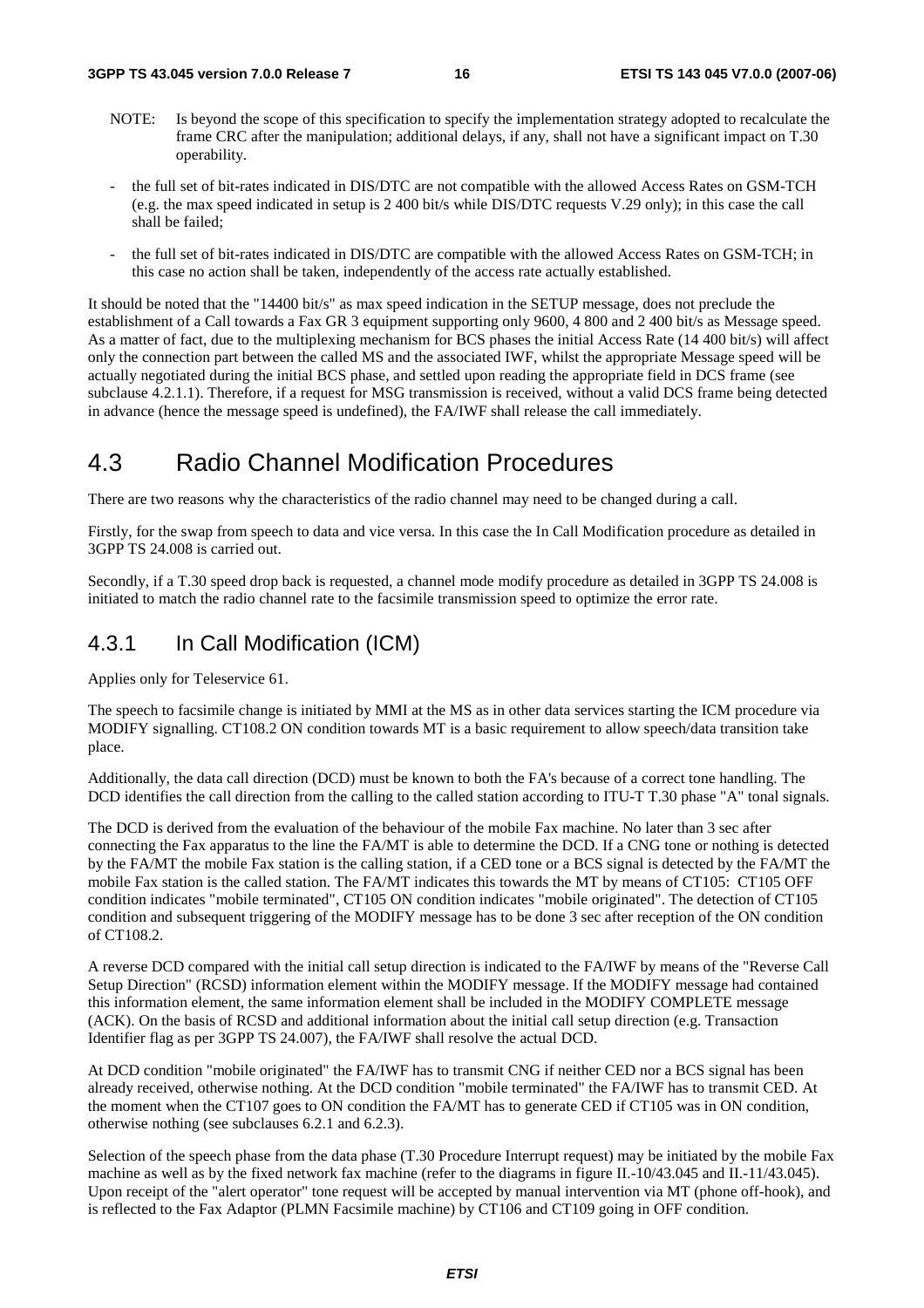Upon monitoring the transit of the necessary sequence of BCS signals specific for PRI the CT108.2 goes to OFF condition causing ICM from the Fax data phase to the speech phase. In case of Procedure Interrupt request from the fixed network side (figure II-10/43.045), a guard timer in the MS is necessary to protect against the possible loss of the response to the PRI-Q(PIN/PIP) sent from the MS. After the execution of ICM CT107 is set to OFF condition finishing the Fax data phase.

Subsequent re-selection of the data phase will be by manual intervention via the MS causing CT108.2 going to ON condition initiating ICM.

During the speech phase of a procedure interrupt, the "phone off-hook" condition of the MT is reported via the Fax Adaptor "R" interface (CT106/109 in OFF condition) to the fax apparatus which must remain functionally connected to the Fax Adaptor to maintain the connection.

The precise operation of the Fax Adaptor for the support of procedure interrupt is implementation dependent.

#### 4.3.2 Channel Mode Modify (CMM)

The channel mode modification procedure is only initiated by the FA/IWF. Its purpose is to adjust the radio channel bit rate to match the message speed negotiated end-to-end between the facsimile machines.

The FA/IWF enters the CMM routine upon detecting the DCS frame sent either from the MS or from the PSTN.

In the first case, FA/IWF being actually the receiving side in the facsimile document transmission, the CMM procedure is executed as soon as the end of frame is detected.

That is, FA/IWF monitors the DCS frame and, if the requested rate differs from the existing radio channel rate, then in sequence:

- issues a CMM request to the new rate towards the PLMN signalling;
- waits for the acknowledgement of CMM completed (note);
- NOTE: Information sent/received to/from the GSM-TCH while waiting for CMM completed is considered irrelevant, and left implementation dependent in the context of this Recommendation.
- returns back to the usual information passing process.

In the second case, FA/IWF being actually the transmitting side in the facsimile document transmission, the CMM procedure is executed after a suitable delay assumed as the time for transferring the DCS frame across the Radio channel.

That is, FA/IWF monitors the DCS frame and, if the requested rate differs from the existing radio channel rate, then in sequence:

- waits for a fixed time of 150 m/sec.;
- issues a CMM request to the new rate towards the PLMN signalling;
- waits for the acknowledgement of CMM completed;
- returns back to the usual information passing process.

If the CMM procedure fails, the IWF will initiate the release of the call. However, in calls restricted to one channel and radio interface rate not higher than 12 kbit/s, this does not necessarily apply.

As it will be seen below (see subclause 5.2.4), in both cases the execution of the CMM procedure has to be seen like an exception within the usual information passing process, even overlapping it to maintain the overall end-to-end fixed delay.

## 5 Use of terminal adaptation functions

According to the Connection types (figure 4/43.045) there are two classes of TAFs to be considered.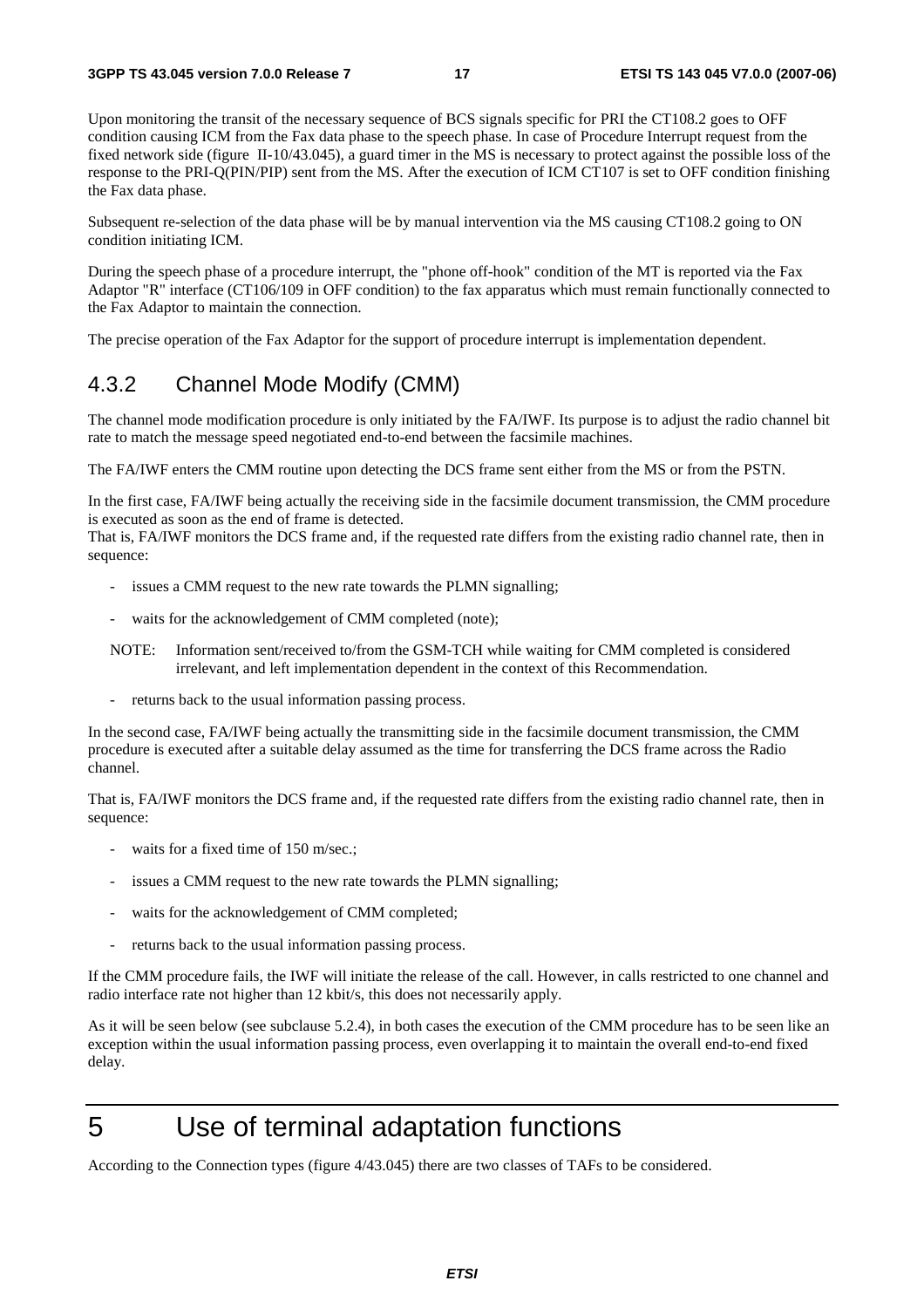## 5.1 Standard TAFs for synchronous services

Are those described in 3GPP TS 27.003 for synchronous bearer capabilities in the transparent mode. The Rate Adaption functions shall comply with the 3GPP TS 44.021.

The interchange circuit signalling mapping is in accordance with the 3GPP TS 27.003.

## 5.2 Specific TAFs for facsimile service

Integral part of an end-to-end connection for this Teleservice is the Fax Adaptation function, located at both the PLMN ends and in charge of adapting the T.30 protocol procedure to the PLMN environment, as described in clause 4 of the present document.

The main features relevant to the adaptation function are detailed in the following. For a better clarification, the Finite State Machine approach will be adopted in the following description of FA functionality, considering it as a set of states defined by specific interactions with both the PLMN digital channel and the analogue channel.

### 5.2.1 Working principle

The working principle of the proposed solution is depicted in figure 6/43.045.



**Figure 6/43.045: Fax Adaptor working principle** 

The Fax Adaptor is split in its main functional blocks:

- a BCS (300 bit/s) modem capability (half duplex);
- a MSG (14400/12000/9600/7200/4800/2400 bit/s) modem capability (half duplex);
- Mux/Demux capability, to connect the PLMN traffic channel (full duplex) to either of these modems.

Looking at the overall Facsimile service architecture in PLMN (figure 5/43.045), half-duplex transmission is initiated in either side of the connection by the actual request on the physical interface (CT109 ON on the local modem), is then continued on the PLMN traffic channel (TCH), and finally terminated on the appropriate modem at the remote side.

On the basis of the above assumptions, considering the Fax Adaptor a finite state machine, the whole Adaptation process can be described by a set of 5 states:

- IDLE state, when the FA is just connected to the GSM-TCH, sending synchronizing patterns over the radio path;
- BCS-REC state, when the FA is receiving data from the V.21 modem (BCS phases);
- BCS-TRA state, when the FA is transmitting data over the V.21 modem (BCS phases);
- MSG-REC state, when the FA is receiving data from the MSG modem (2400/4800/7200/9600/

12000/14400 bit/s);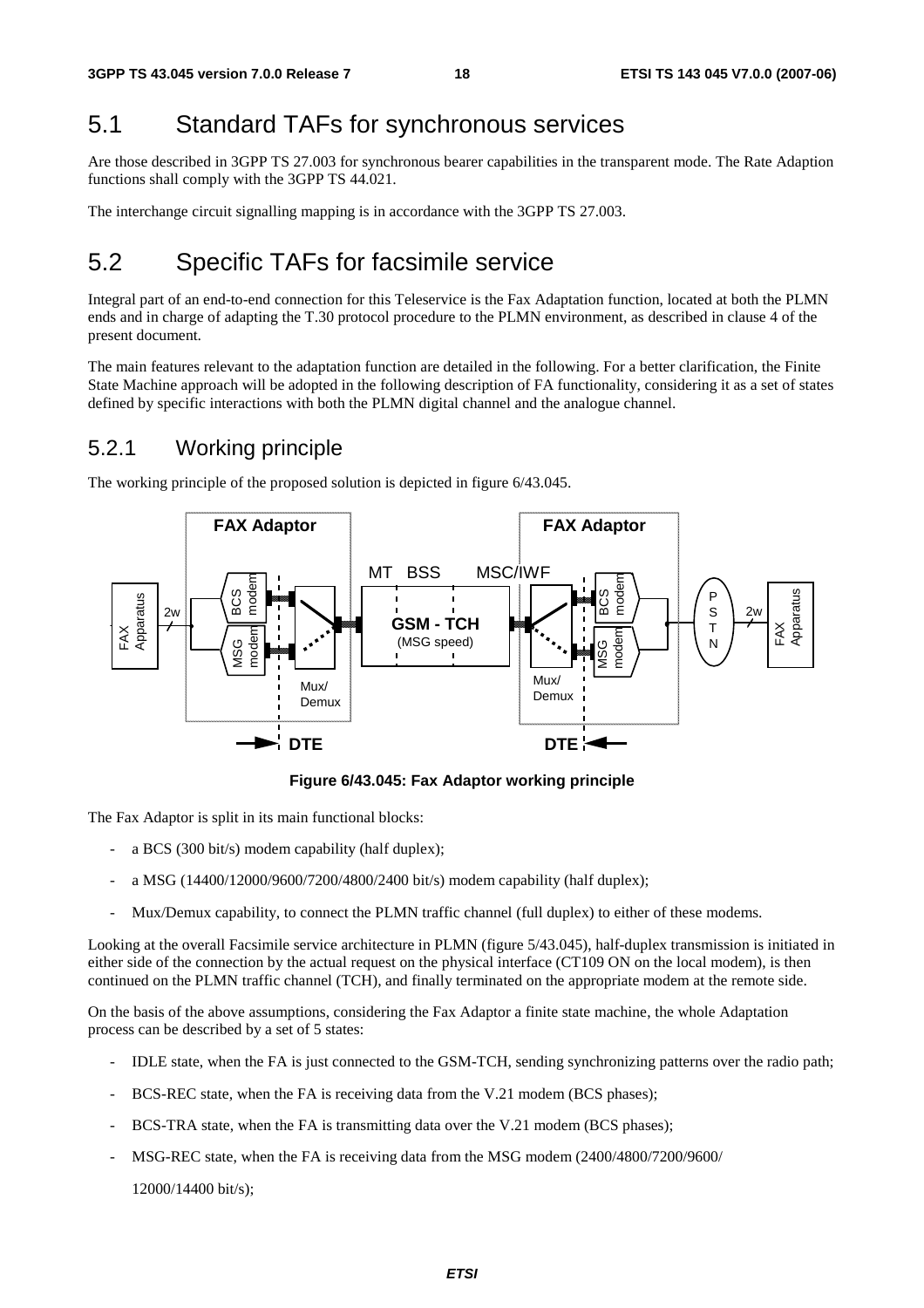MSG-TRA state, when the FA is transmitting data over the MSG modem.

### 5.2.2 Basic protocol structure

The protocol structure is based on a strictly synchronous approach, using 64 bit fixed length frames; that is each FA actually sends/receives information as 64 bit frames, in sequence and without interruption, during the whole duration of a call; the content of each frame depends on the specific state currently implemented.

The following set of frame types encompasses the full range of capabilities required:

- SYNC frame, explicitly designed to allow synchronization at the remote end, even in the adverse transmission environment like the cellular radio channel; it is a unique frame, used even as idle frame whenever there is no information to be sent over the radio path;
- STATUS frame, intended to carry both state identification codes, along with state specific information; this frame has a unique structured format to allow synchronization checking at remote side; the actual information content is related to the specific state;
- DATA frame which is fully unstructured, and carries Fax coded information during MSG phases.

#### 5.2.2.1 Frame formats

To reduce complexity of finding synchronization over a 64 bit pattern, SYNC frames are obtained by concatenating two 32 bit sync codewords, the second one being the 1's complement notation of the first one.

The following codes shall be used for sync codewords:

MSB

hex code 3E375096: first sync codeword

hex code ClC8AF69: second sync codeword

To improve the probability of detecting synchronization, up to 3 errors are tolerate in each single sync codeword; even in this conditions, the false sync probability is quite negligible.



#### **Figure 7/43.045: STATUS frame format**

STATUS frames have an internal 8 bit modularity (see figure 7/43.045), where odd octets contain state identification codes (IDENT), and even octets contain status specific information (INFO). IDENT octets are split in two (four bit) fields, each one repeating the same code for status identification:

hex code 1: BCS-REC state

hex code 3: MSG-REC state

hex code 4: MSG-TRA state

To improve the probability of detecting the correct state, up to 3 corrupted codes are tolerate in the total 8 instances repeated within a single STATUS frame. INFO octets contain the same code repeated 4 times within one frame; in particular:

- for BCS-REC state this octet contains 8 bits received from the BCS modem;
- in all other states an idle code (hex code 0F) is inserted.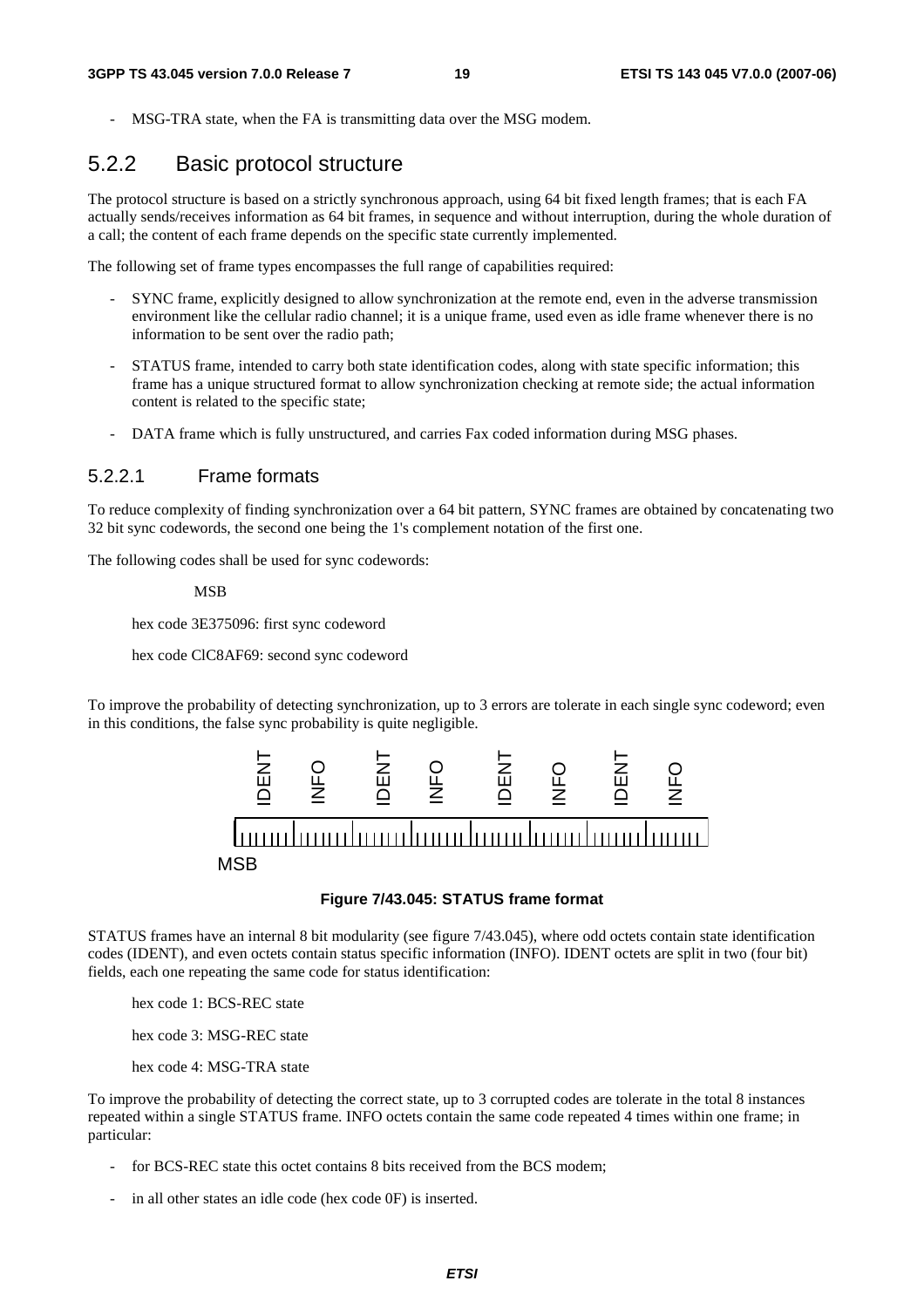DATA frames are 64 bit fully unstructured information blocks; the last DATA frame in a Message phase will be truncated to the actual length of the bit stream to be transmitted.

A general rule concerning all the above frames is that most significant bits are transmitted first; in addition, a basic First-In First-Out functionality will be implemented in the information passing process.

### 5.2.3 Protocol description

The above defined Finite State Machine model will be used to fully describe the protocol procedure.

#### 5.2.3.1 IDLE state

In each FA this state implies a continuous transmission of SYNC frames towards the radio path, to allow frame synchronization at the remote end. This state is entered into immediately after the end of the synchronization process over GSM-TCH, and will be returned to whenever loss of synchronization is assumed.

#### 5.2.3.2 BCS-REC state

The basic function of FA in this state is transferring BCS information from local modem to GSM-TCH.

Transition to this state is triggered by CT109 ON condition of V.21 modem. Towards the radio path continuous transmission of STATUS frames is performed, according to the format described in the above subclause 5.2.2.1, as soon as 8 bits at least are available from the modem; information received from GSM-TCH is ignored while CT109 (local modem) is in the ON condition.

Every 8 bits received from the V.21 modem, the appropriate number of STATUS frames (1 or 2 or 4 or 6 depending on the current TCH access rate) will be originated.

Following CT109 (local modem) OFF condition, padding bits (e.g. ls) will be inserted to assemble the last octet.

Monitoring the content of certain BCS frames is required; the DCS frame requires a specific procedure, detailed in the following subclause 5.2.4 in the present document.

#### 5.2.3.3 BCS-TRA state

The basic function of FA in this state is transferring BCS information from GSM-TCH to its local V.21 modem.

Transition to this state is triggered by reception of BCS-REC code from TCH. Towards the radio path continuous transmission of SYNC frames is performed, according to the format described in the above subclause 5.2.2.1.

The information received from GSM-TCH, after proper decimation (likely a voting algorithm, implementation dependent), is passed to the V.21 modem. Upon detecting again a SYNC frame, the modem is turned OFF and a transition to the IDLE state is performed.

Monitoring the content of certain BCS frames is required; the DCS frame requires a specific procedure, detailed in the following subclause 5.2.4 in the present document.

In addition a supervisoring function is required to check maintenance of synchronization, by examining the inherently structured STATUS frame format. Loss of synchronization will be assumed in case of reception of unstructured STATUS frames, that is, when the repetition mechanism for both the IDENT and the INFO octets does not allow unambiguous result to the voting algorithm. In this case an estimate of the INFO octet value in the received STATUS frames is anyway passed on to the V.21 modem, up to a maximum BCS-TRA duration of 2.5 sec.; at this point, if the correct synchronization has not been recovered yet, the modem is turned OFF and a transition to the IDLE state is performed.

In case of loss of V.110 synchronization on the PLMN side, the FA shall transmit 0s towards the analogue interface, as long as no data is available.

#### 5.2.3.4 MSG-REC state

The basic function of FA in this state is transferring MSG information from its local modem to GSM-TCH.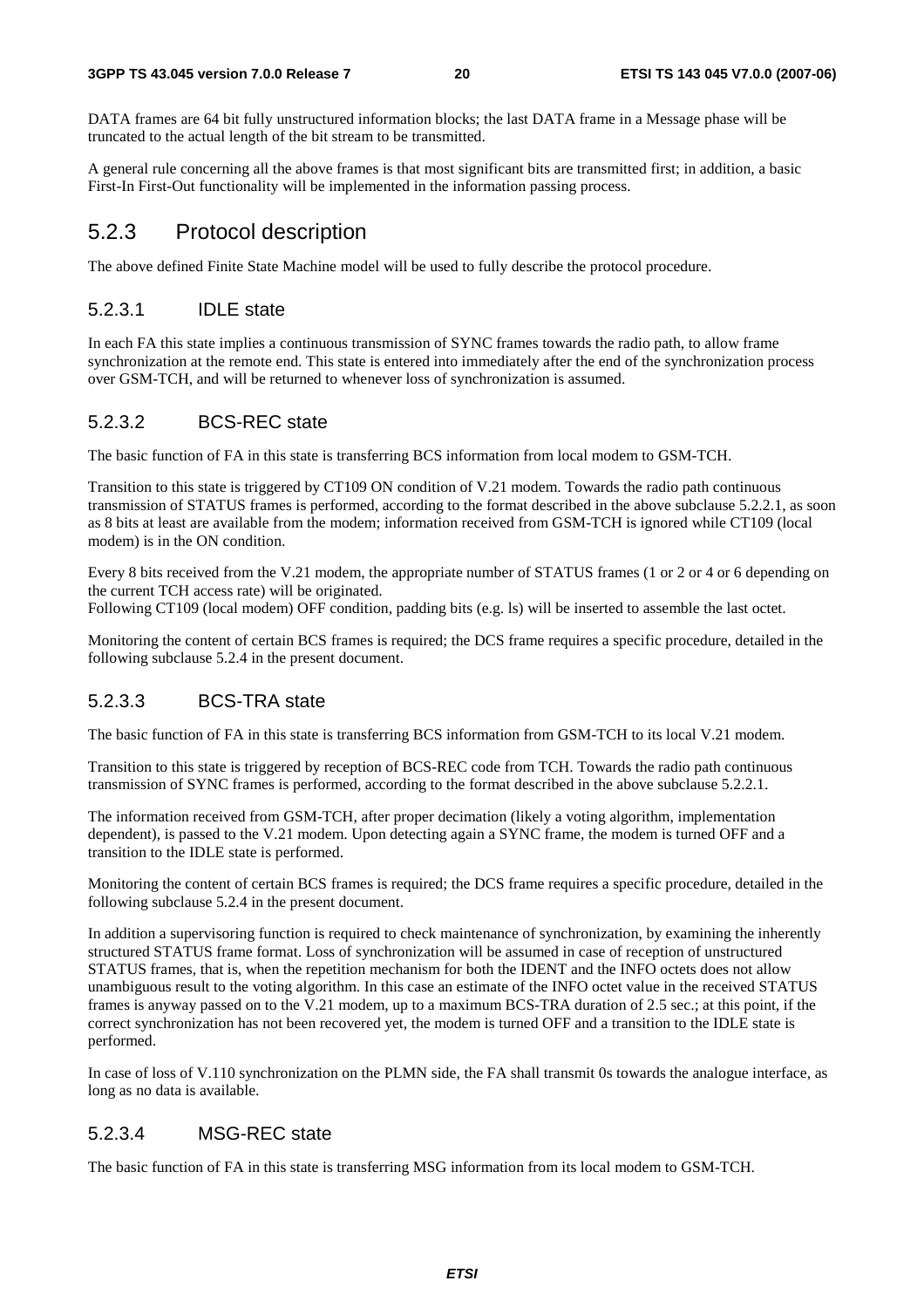Transition to this state is triggered by the MSG modem being trained. Towards the radio path continuous transmission of STATUS frames interleaved with SYNC frames is performed. Actual transfer of Fax coded data over the radio path can be initiated only after the specific acknowledgement is received from the remote side, that is reception of MSG-TRA indication in a STATUS frame, signifying the correct state transition. All data received from the MSG modem will be stored in the FA buffer, to be passed on to GSM-TCH (First-In First-Out mechanism) as soon as this confirmation message is received. Transmission is performed by means of unstructured DATA frames, aligned to the last SYNC or STATUS frame; in this phase, information received from GSM-TCH is ignored.

Following CT109 OFF condition of MSG local modem, after all buffered data are transmitted (the last DATA frame is truncated if necessary), a transition to the IDLE state is performed. In this state the FA waits (meanwhile BCS data received from the local modem are ignored) for a minimum of 5 transmitted SYNC frames, in order to indicate to the remote FA the end of the message.

While waiting for the acknowledgement re-synchronization shall be performed if necessary, following reception of unrecognisable SYNC frames or unstructured STATUS frames.

In case of 7.2 kbit/s MSG speed, a SYNC frame will be stuffed every 3 DATA frames, to produce the data stream at 9.6 kbit/s. The overall protocol structure will result in multi-frame entities (3 DATA frames followed by a single SYNC frame), continuously sent over the radio path. Similar mechanisms for multislot configurations are specified in table 1a/43.045 for MSG speed of 12 kbit/s.

#### 5.2.3.5 MSG-TRA state

The basic function of FA in this state is transferring MSG information from GSM-TCH to its local MSG modem.

Transition to this state is triggered by reception of MSG-REC code from TCH; towards the radio path continuous transmission of STATUS frames interleaved with SYNC frames is performed.

The MSG modem is trained and a timer (300 m/sec) corresponding to the round trip time over the GSM-TCH is started. After timeout, loss of synchronization in the information received from TCH, will be assumed as the first Fax coded DATA frame. From the receipt of Message on, continuous transmission of SYNC frames is performed.

All data received from the GSM-TCH will be stored in the FA buffer, to be passed on to the MSG modem (First-In First-Out mechanism) as soon as the modem training terminates (CT106 ON).

From this time on, re-synchronization will be attempted continuously; when an IDLE state is recognized again in the data stream received from the radio path, end of MSG phase will be assumed; then a transition to the IDLE state will be executed, where the FA will wait (ignoring data received from GSM-TCH) until the buffered information has been fully transmitted to the local MSG modem; the procedure will then proceed in the normal way.

In case of 12.0 or 7.2 kbit/s MSG speed, the above general rule applies as well.

NOTE: In this case, no longer an isolate SYNC frame can be interpreted as the end of MSG phase (transition to the IDLE state of the originating FA at the remote side).

However multi-frame synchronization shall be checked in addition, to remove the SYNC frame stuffed by the originating FA to match the 14.4 kbit/s or 9.6 kbit/s Access Rate over the PLMN. If necessary multi-frame resynchronization shall be performed.

In case of loss of V.110 synchronization on the PLMN side, the FA shall transmit 0s towards the analogue interface, as long as no data is available.

#### 5.2.4 DCS and TCF processing

Transmission of TCF is performed end-to-end between the two Fax apparatuses, and requires in both FAs a specific routine triggered by DCS command.

As far as the originating FA is concerned, the general procedure as described above for MSG phase (MSG-REC state) applies, but no acknowledgement is required, both at the beginning and at the end, and so no buffering is necessary. That is, just following CT 109 ON condition of the MSG modem, unstructured DATA frames are sent over the radio path, aligned to previous frames; upon CT 109 OFF condition the last frame is sent (truncated if necessary), and a transition to the IDLE state is performed.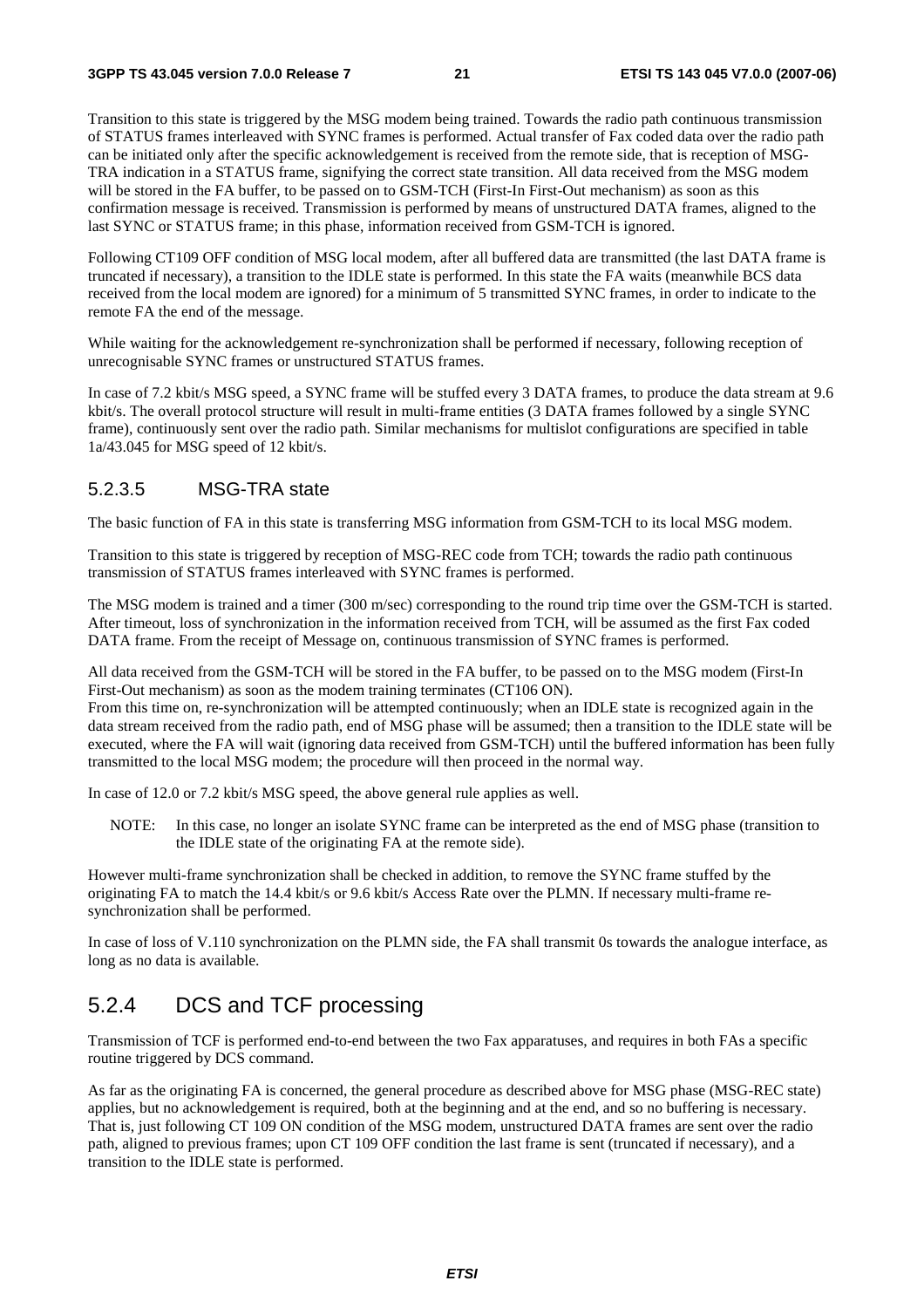As far as the terminating FA is concerned, after passing DCS command and waiting for the appropriate delay (75 m/sec), transition to the MSG-TRA is executed; here modem training shall be pre-empted and, as soon as the modem is ready for sending (CT 106 ON), loss of synchronization on TCH will be assumed as the first DATA frame containing TCF information and will be passed to the MSG modem. After 1.5 sec. timeout (standard TCF duration), the MSG modem will be turned OFF and the IDLE state entered as usual. Fill information (i.e. logical 0s) will be sent on the local modem if real TCF bit stream is not available.

When DCS frame requires a different Message speed with respect to the actual Access Rate established on the PLMN channel, CMM procedure will be issued (at IWF side only) as detailed in subclause 4.3.2 of the present document, just upon detecting the end of DCS frame, before any other task.

To ensure that the time gap between the DCS and TCF is within  $75 +/20$  ms period as specified in ITU-T/T.30, the training shall be pre-empted in the terminating FA, as defined above.

### 5.2.5 DCN (disconnect) frame

The FA/MT, upon detection of the DCN frame (see T.30) sent by the local terminal to indicate the end of facsimile transmission, passes this information to GSM-TCH in the normal way and then, initiates the disconnection procedure towards MT, as defined in subclause 6.3/43.045. When the DCN frame is received from GSM-TCH, disconnection procedure is initiated immediately by the FA/MT, as defined in subclause 6.3/43.045.

### 5.2.6 Clocking

At MS the Fax Adaptor or PLMN facsimile machine will acquire received data bit timing on CT115 (from MT). The transmitter element timing CT114 (from MT) shall be synchronized to CT115.

Since a synchronous terminal adapter function is used, the clock rate over the V.24 interface will always reflect the rate over the radio interface.

In this Teleservice the Network Independent Clocking (NIC) mechanism is not used; to compensate against mismatching between PLMN clock speed and local modem clock speed, a FIFO buffering technique shall be adopted in the FAs on both the PLMN sides. The strategy to manage the buffer queue has a direct impact on the overall delay of the MSG phase, and therefore on T.30 operability in the ensuing post-message phase; basically this procedure is regarded as implementation dependent, and hence is beyond the scope of the present document. A possible implementation is described below, aiming at minimizing the addition delay.

In the originating FA, when the modem speed is lower, according to T.4 (subclause 4.1.3/T.4) a pause may be placed in the message flow by transmitting a FILL sequence (variable string of 0s) between a line of Data and an EOL character. When the modem speed is higher, as no flow control is provided by T.4 coding, the buffer will store excess data resulting from a Fax page transmission.

In the terminating FA the same control means will be exploited.

#### 5.2.7 Timeouts

The overall Fax Adaptation function has no intrinsic timeout, and so relies fully on the timing constraints associated to the end-to-end T.30 procedure.

This means that, no matter of the reference configuration used at the MS, either the "standard" one (figure 2a/43.045) or the "PLMN Facsimile Machine" (figure 2d/43.045), the progress of the Call for this Teleservice will be merely subject to the T.30 typical timing protections, settled externally (physically and/or functionally) with respect to the procedure as described above.

## 5.3 Specific TAFs for facsimile service (T.30/A)

The optional error correction procedure, as defined in ITU-T T.4 and T.30 (annex A) Recommendations may be fully supported, provided some specific features are added to the Fax Adaptation procedure as resulting from the previous subclause 5.2/43.045.

These features are relevant to: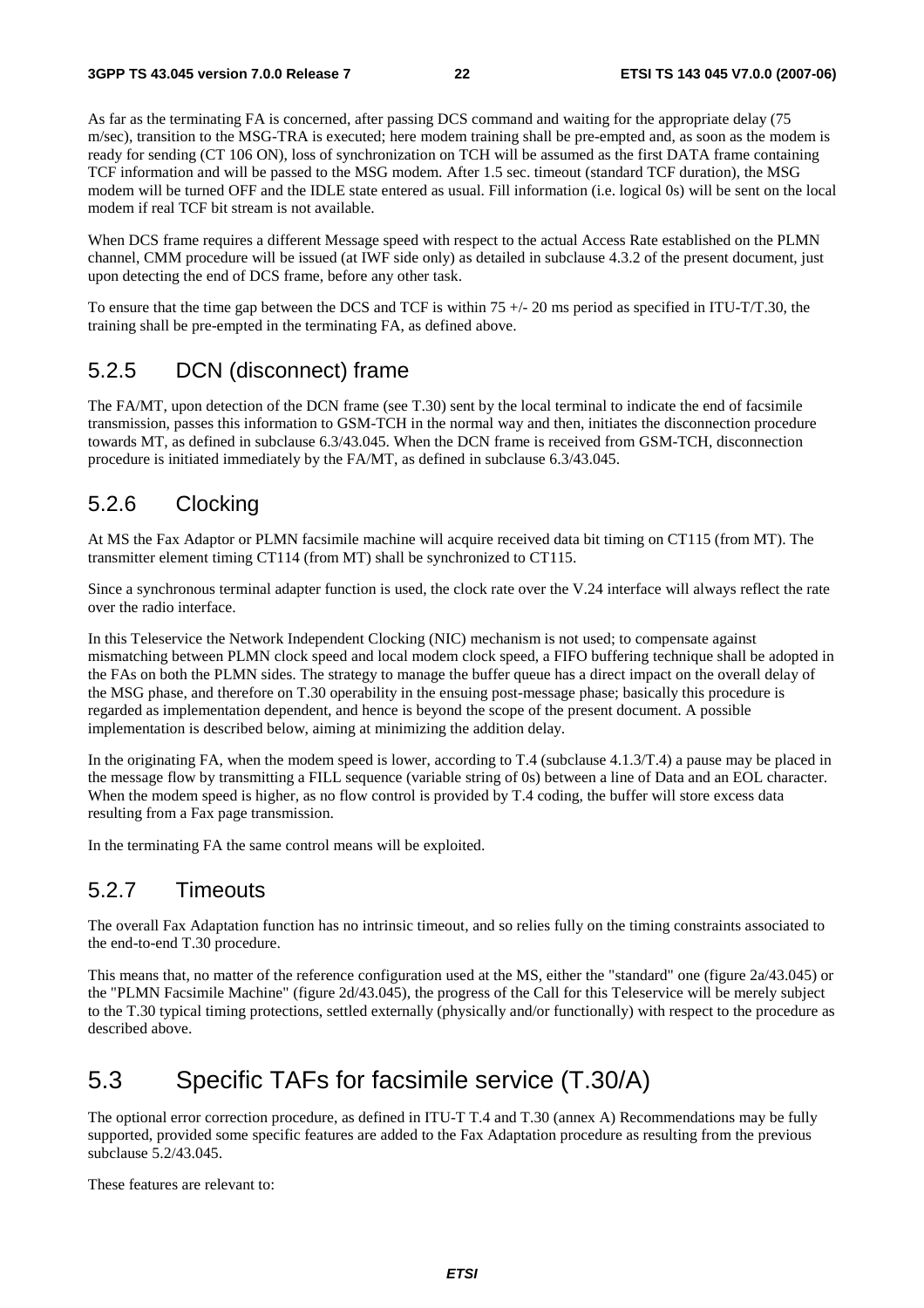- additional HDLC frame to be detected:
- handling of the Message phase;
- modification of the Channel rate (CMM request);

The Error Correction mode is entered upon detection of the relevant bits in the DIS/DTC frame.

If the FA does not support the ECM, the relevant bit in the DIS has to be set to zero by the FA.

#### 5.3.1 Frame detection

During the BCS phases, beside the frames enlisted in subclause 4.2.1.1/43.045, an additional frame (CTC) has to be detected, as it fixes the retransmission strategy chosen by the Fax transmitting terminal.

#### 5.3.2 Message phase

The same buffering approach as for standard T.30 procedure (see subclause 5.2.3.1/43.045) will be exploited to overcome the mismatching in clock speed between PLMN and the local modem; in this case however the HDLC flag code (hex 7E) will be used to control the buffer level, as the Fax coded data are structured in HDLC frames.

### 5.3.3 Additional CMM request

While in BCS the CTC frame has to be detected, due to the possible (not mandatory) request of changing the transmission speed to a fallback bit-rate.

The CMM request towards the PLMN (when appropriate) is issued at the IWF side, by exploiting the bit-rate indication in the CTC frame, similar to the indication in DCS frame.

Upon detecting the CTC frame, either sent by the PSTN or by the MS, provided the transmission speed indication is different from the existing Channel rate, as soon as the end of frame is detected, CMM request is issued, using exactly the same procedure as described for DCS in subclause 4.3.2 of the present document

If a 7,2 kbit/s MSG speed is requested in the CTC frame, no CMM request is necessary, and the specific procedure described in subclause 4.2.3.4 applies, using the same 9,6 kbit/s Access Rate over the PLMN channel.

## 6 Signalling aspects

3GPP TS 27.003 identifies the BC/LLC/HLC requirements to be supported by the MT.

In case of Teleservice 61 (Alternate Speech/Facsimile), both "Speech" and "Group 3 facsimile" Bearer Capability Information Elements (BC-IE) are necessary to set up the call; the sequence order in which these BC-IEs are transmitted identifies the service to be provided first by the PLMN. For Mobile Originated calls, the MT indicates in the SETUP message the first requirement e.g. speech, by sending this as the first BC-IE; for an "autocalling" facsimile request, the "Group 3 Facsimile" BC-IE is sent as the first one.

For Mobile Terminated calls, the MT may change the order of BCIEs and send them back in the CALL CONF message.

In case of Teleservice 62, a single BC-IE ("Group 3 Facsimile") is used.

Interworking between Teleservice 61 and 62 is specified in 3GPP TS 22.003 and 3GPP TS 27.001.

## 6.1 Handling of Tonal Signals

Because the ITU-T defined service uses modems, there are some signals received from the analogue link at the IWF and (where used) the Fax Adaptor which do not have a direct binary representation. These signals cannot therefore be passed across the radio interface in the same way as the T.30 and T.4 information. These signals are the modem Called (CED) and Calling (CNG) tones sent at the start of each Fax data phase of the call; they are generated locally by the FA/MT and FA/IWF, exploiting an end-to-end time alignment mechanism, triggered by appropriate messages on the PLMN signalling channel. The procedure is detailed in the following.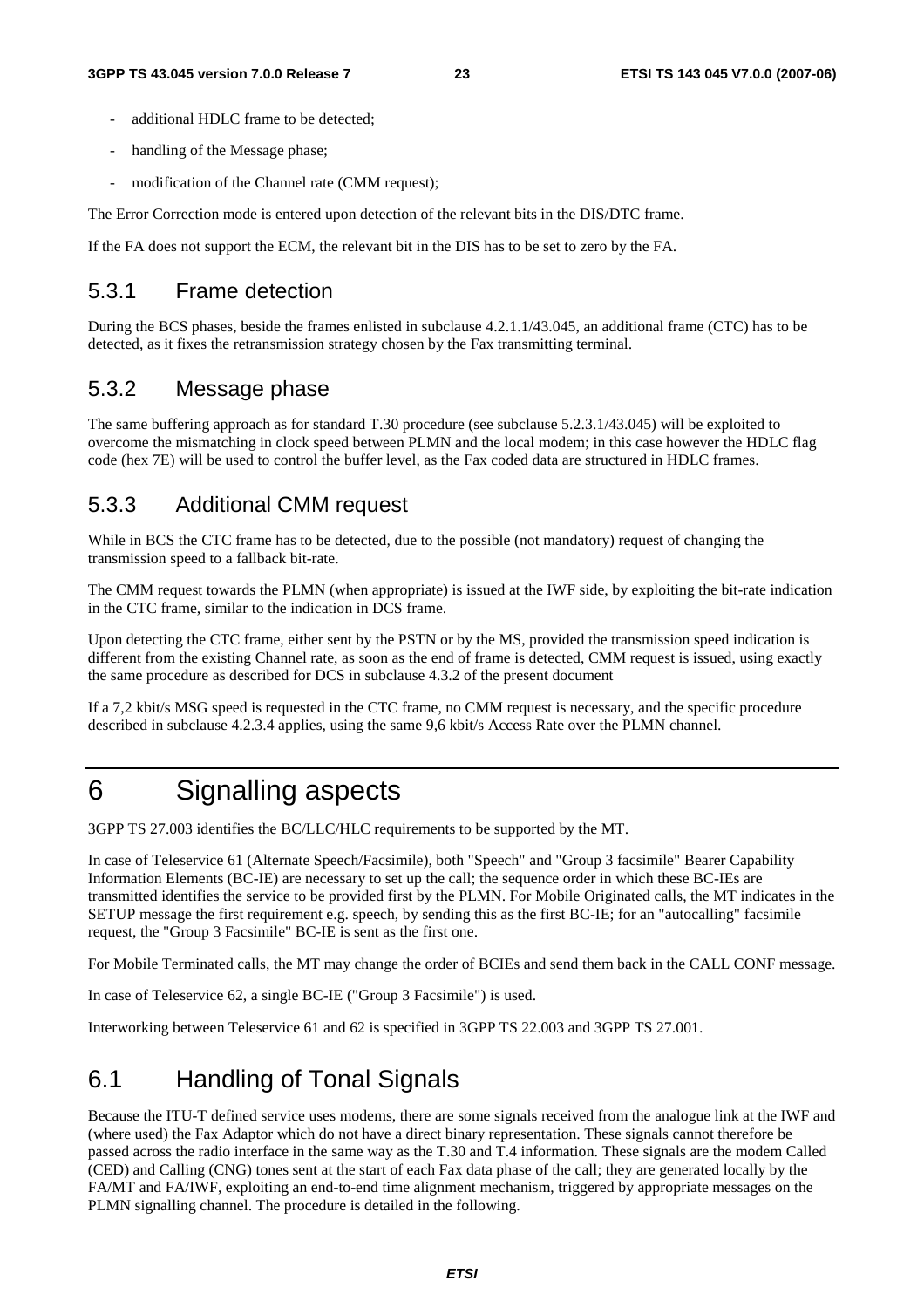## 6.2 Call establishment

The PSTN Facsimile apparatus may be manually or automatically calling.

## 6.2.1 Mobile Terminated Call - Speech then Fax

Refer to diagrams in figure II-5a/43.045 and II-5b/43.045. In both of the figures the initial call setup is mobile terminated. In figure II-5a/43.045 the data call direction is also mobile terminated, in figure II-5b/43.045 it is mobile originated.

In order to make the transition from the speech phase to the facsimile phase, the MODIFY command must be initiated by MMI at the MS

In the case where a PLMN facsimile machine is used, it will turn on CT108.2 when it is connected to the line by manual intervention.

In the case where a Fax Adaptor at MT is used, it will turn on CT108.2 when the mobile Fax Apparatus is connected to the line by manual intervention.

After determination of the data call direction and ICM (see subclause 4.3.1) and on completion of the synchronization process over the radio interface, CT107 shall be turned on by the MT; in the case where a Fax Adaptor is used, on receipt of CT107 from MT, the Fax Adaptor will complete the tonal handshaking according to the rules in subclause 4.3.1. The analogue link at FA/IWF side will be established in accordance with the T.30 Recommendation; provided the synchronization process is completed (CT108.2 ON condition), the appropriate tone according to the rules in subclause 4.3.1 shall be transmitted. In case of data call direction "mobile terminated" the CED tone shall be transmitted after a silence time of 1,8 to 2,5 sec. (see T.30/4.3.3.2) from the call being answered; during transmission of CED tone (2,6 sec. minimum duration, followed by a delay period of  $75 +/- 20$  m/sec) the IWF/FA will process data received from GSM-TCH as usual, but the relevant information (e.g. preamble of a BCS frame) shall be discarded without any buffering.

Note that CT109 and CT106 at the R interface of the MT must be in the ON condition before any further procedure can be carried out end-to-end between the Fax Adaptors; therefore, as soon as the synchronization process over the radio interface is completed, both CT109 and CT106 (MT side) are clamped to the ON condition by the FA/IWF (by setting the appropriate status bits in the V.110 frame), so fixing a full-duplex mode throughout the whole data phase of the call.

## 6.2.2 Mobile Terminated Call - Auto answer

Refer to the diagram in figure II-6/43.045.

A call received from the PSTN will cause the MT to turn on CT125 at the R interface.

In the case where a PLMN facsimile machine is used, V.25bis auto answer process is handled directly by turning on CT108.2. In the case where a Fax Adaptor is used, CT125 will cause ring current to be sent to the mobile Fax apparatus. The Fax Adaptor will turn on CT108.2 when the mobile Fax Apparatus answers the call.

On receipt of CT108.2, the MT will answer the call and initiate the synchronization process over the radio interface.

On completion of the synchronization process over the radio interface, CT107 shall be turned on by the MT; in the case where a Fax Adaptor is used, on receipt of CT107 from MT, the Fax Adaptor will initiate the tonal handshaking by sending CNG (mandatory).

The analogue link at IWF side shall be established in accordance with the T.30 Recommendation; the same considerations apply as detailed in the previous subclause 6.2.1 for CED transmission.

Note that CT109 and CT106 at the R interface of the MT must be in the ON condition before any further procedure can be carried out end-to-end between the Fax Adaptors; therefore, as soon as the synchronization process over the radio interface is completed, both CT109 and CT106 (MT side) are clamped to the ON condition by the FA/IWF.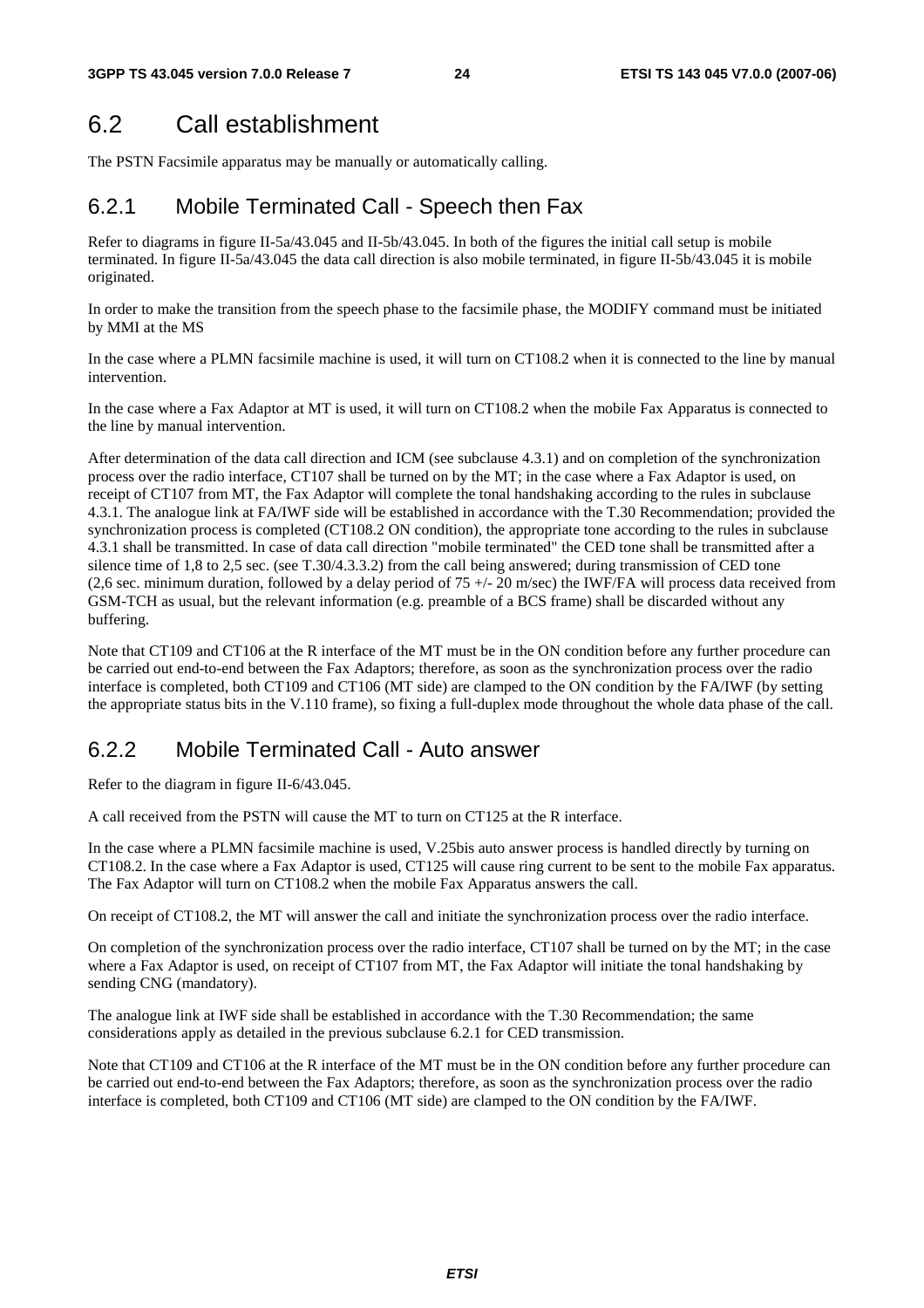## 6.2.3 Mobile Originated Call - Speech then Fax

Refer to diagrams in figure II-7a/43.045 and II-7b/43.045. In both of the figures the initial call setup is mobile originated. In figure II-7a/43.045 the data call direction is also mobile originated, in figure II-7b/43.045 it is mobile terminated.

In order to make the transition from the speech phase to the facsimile phase, the MODIFY command must be initiated by MMI at the MS, which will result in a synchronization phase over the radio interface and connection to line of FA/IWF.

In the case where a Fax Adaptor is used, the mobile Fax apparatus must be connected to line by manual intervention at this stage, and will cause the Fax Adaptor to turn on CT108.2 towards the MT. In the case where a PLMN facsimile machine is used, CT108.2 shall be turned on when the PLMN facsimile apparatus is connected to line by manual intervention.

After determination of the data call direction and ICM (see subclause 4.3.1) and on completion of the synchronization process over the radio interface, the modem at IWF will be automatically selected and send the appropriate modem tone according to the rules in subclause 4.3.1 to the PSTN Fax apparatus. Also CT107 shall be turned on by MT, whereupon the FA/MT will complete the tonal handshaking according to the rules in subclause 4.3.1.

Note that CT109 and CT106 at the R interface of the MT must be in the ON condition before any further procedure can be carried out end-to-end between the Fax Adaptors; therefore, as soon as the synchronization process over the radio interface is completed, both CT109 and CT106 (MT side) are clamped to the ON condition by the FA/IWF.

## 6.2.4 Mobile Originated Call - Auto calling

Refer to the diagram in figure II-8/43.045.

Over the V.24 interface the autocalling procedure of V.25bis is initiated, using the relevant HDLC format commands. This is done either directly from the PLMN facsimile machine or, in the case where a Fax Adaptor is used, by loop disconnect or DTMF dialling information between the mobile Fax apparatus and the Fax Adaptor.

When the call is answered, a synchronization phase will take place over the radio interface.

On completion of the synchronization process over the radio interface, the modem at IWF will be automatically selected and send CNG (mandatory) to PSTN Fax apparatus. Also CT107 shall be turned on by MT. In the case where a Fax Adaptor is used, the receipt of CT107 shall cause the Fax Adaptor to connect to line.

Note that CT109 and CT106 at the R interface of the MT must be in the ON condition before any further procedure can be carried out end-to-end between the Fax Adaptors; therefore, as soon as the synchronization process over the radio interface is completed, both CT109 and CT106 (MT side) are clamped to the ON condition by the FA/IWF.

## 6.2.5 Mobile Originated Call - Manual calling

Refer to the diagram in figure II-9/43.045.

When the call is answered a synchronization phase will take place over the radio interface, provided CT108.2 is in ON condition.

In the case where a Fax Adaptor is used, the mobile Fax apparatus must be connected to line by manual intervention at this stage, and will cause the Fax Adaptor to turn on CT108.2 towards the MT.

In the case where a PLMN facsimile machine is used, CT108.2 shall be turned on when the PLMN facsimile apparatus is connected to line by manual intervention.

On completion of the synchronization process over the radio interface, the modem at IWF will be automatically selected and send CNG (mandatory) to PSTN Fax apparatus. Also CT107 shall be turned on by MT. In the case where a Fax Adaptor is used, the receipt of CT107 shall cause the Fax Adaptor to connect to line.

Note that CT109 and CT106 at the R interface of the MT must be in the ON condition before any further procedure can be carried out end-to-end between the Fax Adaptors; therefore, as soon as the synchronization process over the radio interface is completed, both CT109 and CT106 (MT side) are clamped to the ON condition by the FA/IWF.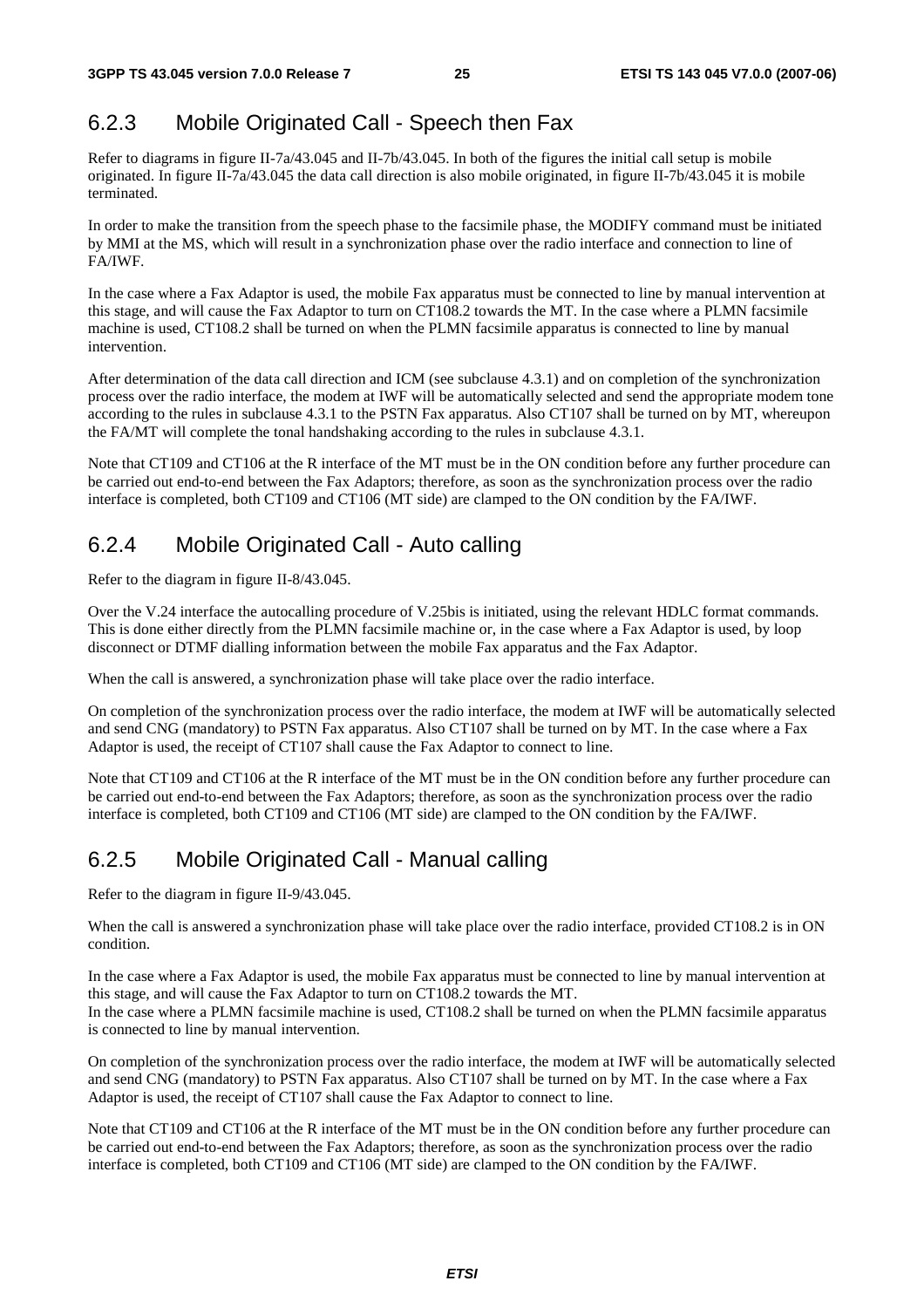## 6.3 Call release

The normal call release procedure will be initiated at the MS, either by the PLMN Facsimile Machine or by the FA/MT, forcing CT108.2 in OFF condition; this will follow DCN frame (disconnect, see subclause 5.2.5 of the present document) occurrence, either sent over the GSM-TCH towards the remote Fax terminal or received via GSM-TCH from the remote Fax terminal.

In the former case CT109 will be actually turned OFF after a time delay of 200 m/sec from DCN being sent. In the latter case no delay is necessary before turning CT108.2 in OFF condition; when the received DCN is corrupted and hence undetected in the MS by the FA, the Call Control entity in the MSC/IWF will release the call over the PLMN connection element, following the disconnection over the PSTN.

## 7 Interworking to fixed networks

PSTN and ISDN only are considered, both used as transit network to complement the PLMN in the end-to-end connection between GR 3 facsimile apparatus, figure 8/43.045.

As far as the signalling aspect are concerned, both general and Facsimile Teleservice specific requirements, as specified in 3GPP TS 29.007, apply. Clarifications given in the following deal with Traffic channel aspects only.

## 7.1 Interworking to PSTN

As the standard access of Group 3 facsimile terminals for this Teleservice is a 2-wire analogue interface, all the technical requirements for network interworking to PSTN are identical in principle to those encountered for the terminal connection to the MT.

The key functional block is the Fax Adaptor described in clauses 4 to 6 of the present document. As far as network interworking is concerned, the main function to be performed by such block is the correct managing of a composite modem, in accordance with the requirements of ITU-T Rec. T.30.

- V.21 synchronous mode, as standard facility for all BCS phases;
- V.27ter for message speeds of 4 800 and 2 400 bit/s;
- V.29 for 9 600 and 7 200 bit/s message speed.
- V.17 for 7200, 9600, 12000 and 14400 bit/s message speed.

The mechanism for selecting the right modem is the following:

- the actual message speed is obtained by detecting the DCS frame (see table  $2/T.30$ ) while in BCS phase;
- on entering the Message phase, there is an interchange between the V.21 modem and the actual modem agreed upon between the terminals for message transmission;
- on exiting the Message phase the V.21 modem is selected again.

Times for settling the modems will be in accordance with the requirements of Recommendation T.30.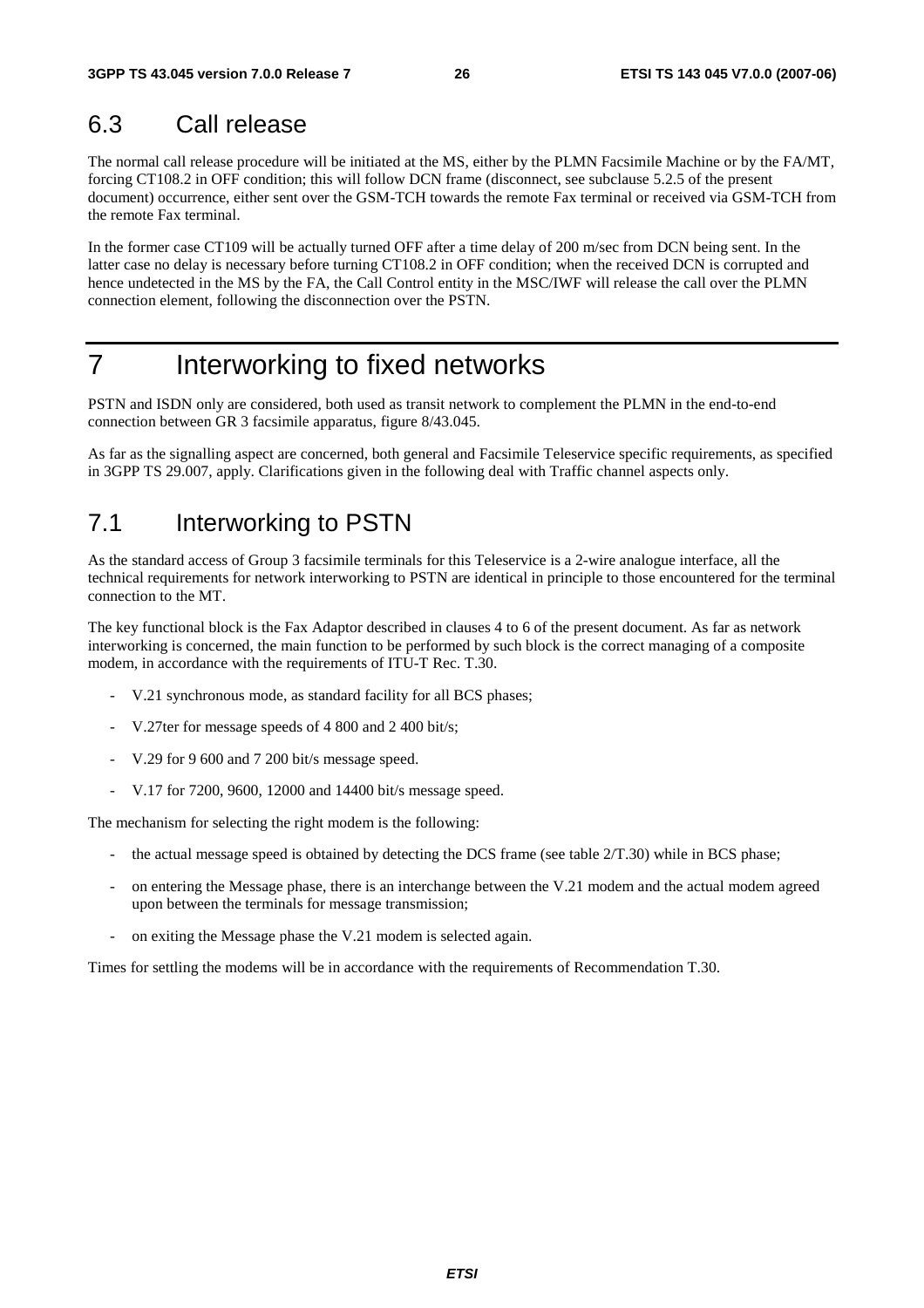

**Figure 8/43.045: Network interworking** 

## 7.2 Interworking to ISDN

The use of 3,1 kHz bearer capability of ISDN allows for an interworking of PLMN very similar in practice to the scheme for PSTN, figure 6/43.045.

The Fax Adaptor function is in conformance with the description given in clauses 4 to 6 of the present document, and operates as detailed in subclause 7.1/43.045.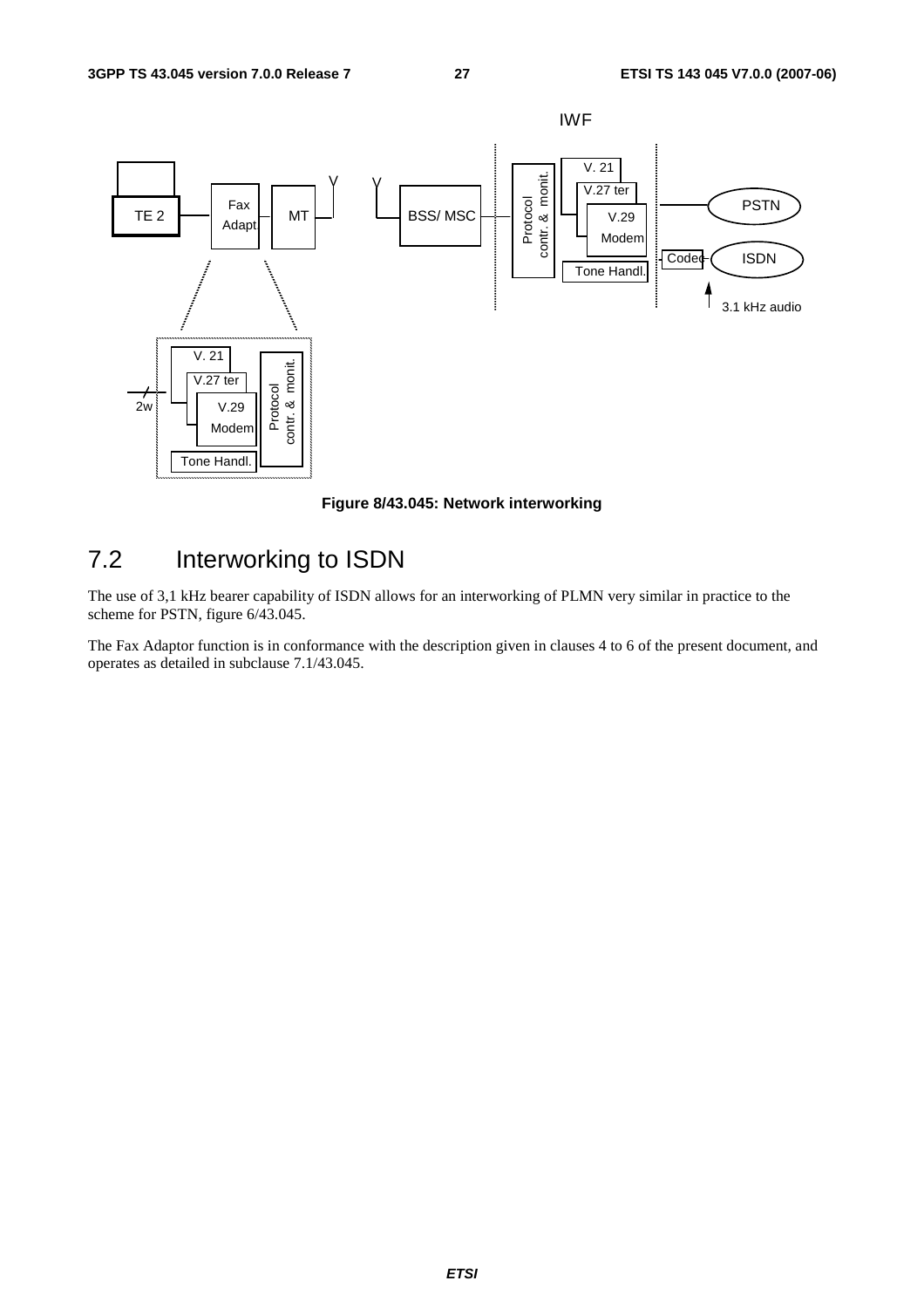## Annex I (informative): Protocol entities from ITU-T T.30 and T.4

List of T.30 signals

| Abbre-     | <b>Function</b>                        | <b>Signal format</b><br>T.30 standard   T.30 err.corr. |                         |                         |  |
|------------|----------------------------------------|--------------------------------------------------------|-------------------------|-------------------------|--|
| viation    |                                        |                                                        |                         |                         |  |
| <b>CED</b> | Called station identification          | 2100 Hz                                                | $\overline{\mathsf{X}}$ | $\overline{\mathsf{X}}$ |  |
| <b>CFR</b> | Confirmation to receive                | X010 0001                                              | X                       | X                       |  |
| <b>CRP</b> | Command repeat                         | X101 1000                                              | X                       | X                       |  |
| <b>CIG</b> | Calling subscriber identification      | 1000 1000                                              | X                       | X                       |  |
| <b>CNG</b> | Calling tone                           | 1100 Hz                                                | X                       | X                       |  |
| <b>CSI</b> | Called subscriber identification       | 0000 0010                                              | $\mathsf{X}$            | X                       |  |
| <b>CTC</b> | Continue to correct                    | X100 1000                                              |                         | X                       |  |
| <b>CTR</b> | Response to continue to correct        | X010 0011                                              |                         | X                       |  |
| <b>DCN</b> | Disconnect                             | X101 1111                                              | $\overline{\mathsf{X}}$ | $\overline{\mathsf{x}}$ |  |
| <b>DCS</b> | Digital command signal                 | X100 0001                                              | X                       | X                       |  |
| <b>DIS</b> | Digital identification signal          | 0000 0001                                              | X                       | X                       |  |
| <b>DTC</b> | Digital transmit command               | 1000 0001                                              | X                       | X                       |  |
| <b>EOM</b> | End of message                         | X111 0001                                              | X                       |                         |  |
| EOP        | End of procedure                       | X111 0100                                              | $\times$                |                         |  |
| <b>EOR</b> | End of retransmission                  | X111 0011                                              |                         | X                       |  |
| <b>ERR</b> | Response to end of retransmission      | X011 1000                                              |                         | X                       |  |
| <b>FCD</b> | Facsimile coded data                   | 0110 0000                                              |                         | $\overline{\mathsf{x}}$ |  |
| FCF        | Facsimile control field                | ---                                                    | X                       | X                       |  |
| <b>FCS</b> | Frame checking sequence                | 16 bits                                                | $\mathsf{x}$            | X                       |  |
| <b>FIF</b> | Facsimile information field            | ---                                                    | X                       | X                       |  |
| <b>FTT</b> | Failure to train                       | X010 0010                                              | $\sf X$                 | $\sf X$                 |  |
| <b>MCF</b> | Message confirmation                   | X011 0001                                              | $\overline{\mathsf{x}}$ | $\overline{\mathsf{x}}$ |  |
| <b>MPS</b> | Multi-page signal                      | X111 0010                                              | X                       |                         |  |
| <b>NSC</b> | Non-standard facilities command        | 1000 0100                                              | X                       | Χ                       |  |
| <b>NSF</b> | Non-standard facilities                | 0000 0100                                              | X                       | X                       |  |
| <b>NSS</b> | Non-standard set-up                    | X100 0100                                              | X                       | X                       |  |
| PIN        | Procedural interrupt negative          | X011 0100                                              | $\overline{\mathsf{x}}$ | $\overline{\mathsf{x}}$ |  |
| PIP        | Procedural interrupt positive          | X011 0101                                              | X                       | X                       |  |
| <b>PIS</b> | Procedure interrupt signal             | 462 Hz                                                 | $\mathsf{x}$            | X                       |  |
| <b>PPR</b> | Partial page request                   | X011 1101                                              |                         | X                       |  |
| <b>PPS</b> | Partial page signal                    | X111 1101                                              |                         | X                       |  |
| PRI        | Procedure interrupt                    | X111 XXXX                                              | X                       |                         |  |
| <b>RCP</b> | Return to control for partial page     | 0110 0001                                              |                         | $\overline{\mathsf{x}}$ |  |
| <b>RNR</b> | Receive not ready                      | X011 0111                                              |                         | Χ                       |  |
| <b>RR</b>  | Receive ready                          | X111 0110                                              |                         | X                       |  |
| <b>RTN</b> | Retrain negative                       | X011 0010                                              | X                       | X                       |  |
| <b>RTP</b> | Retrain positive                       | X011 0011                                              | Χ                       | X                       |  |
| <b>TCF</b> | Training check frame                   | 0 1.5s                                                 | $\overline{\mathsf{x}}$ | $\overline{\mathsf{x}}$ |  |
| <b>TSI</b> | Transmitting subscriber identification | X100 0010                                              | X                       | X                       |  |

#### List of ITU-T T.4 signals

| Abbre-<br>viation | <b>Function</b>          | <b>Signal format</b> |  |  |
|-------------------|--------------------------|----------------------|--|--|
| <b>EOL</b>        | End of line              | 10000 0000 0001      |  |  |
| <b>RTC</b>        | <b>Return to control</b> | $6 * EOL$            |  |  |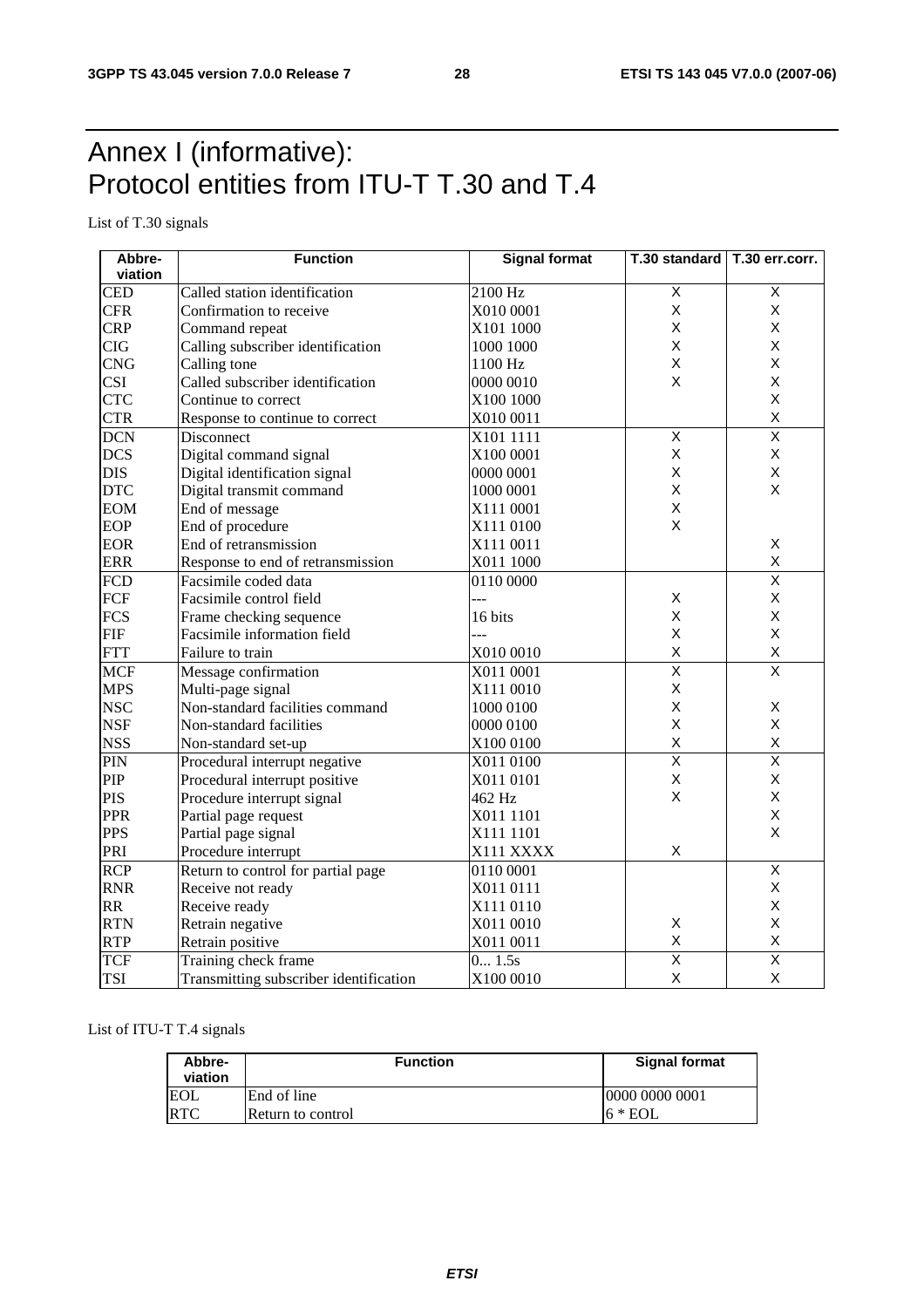

 Fig. II-1/03.45 - Mobile originated facsimile transmission - Typical BCS phase (command/response)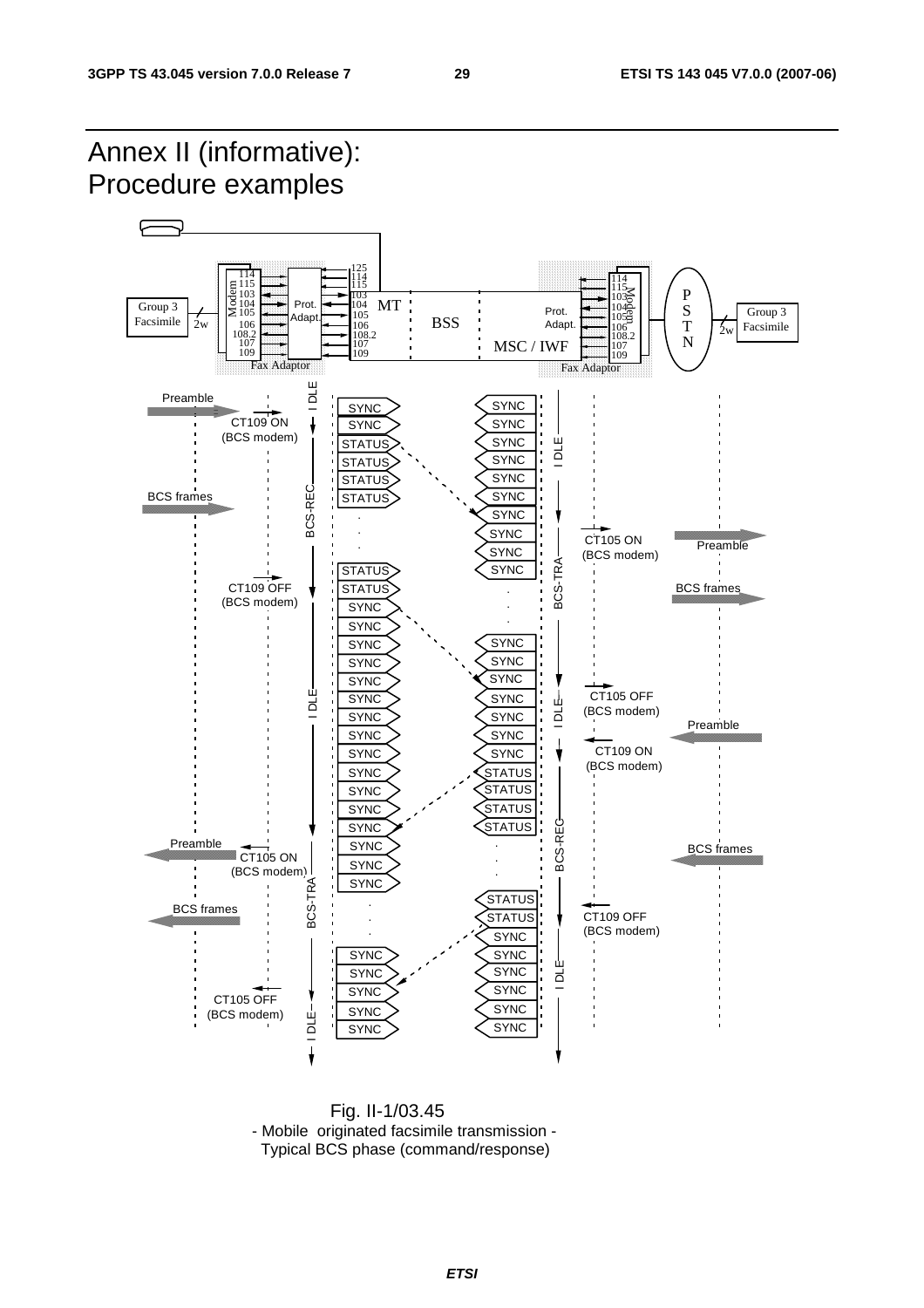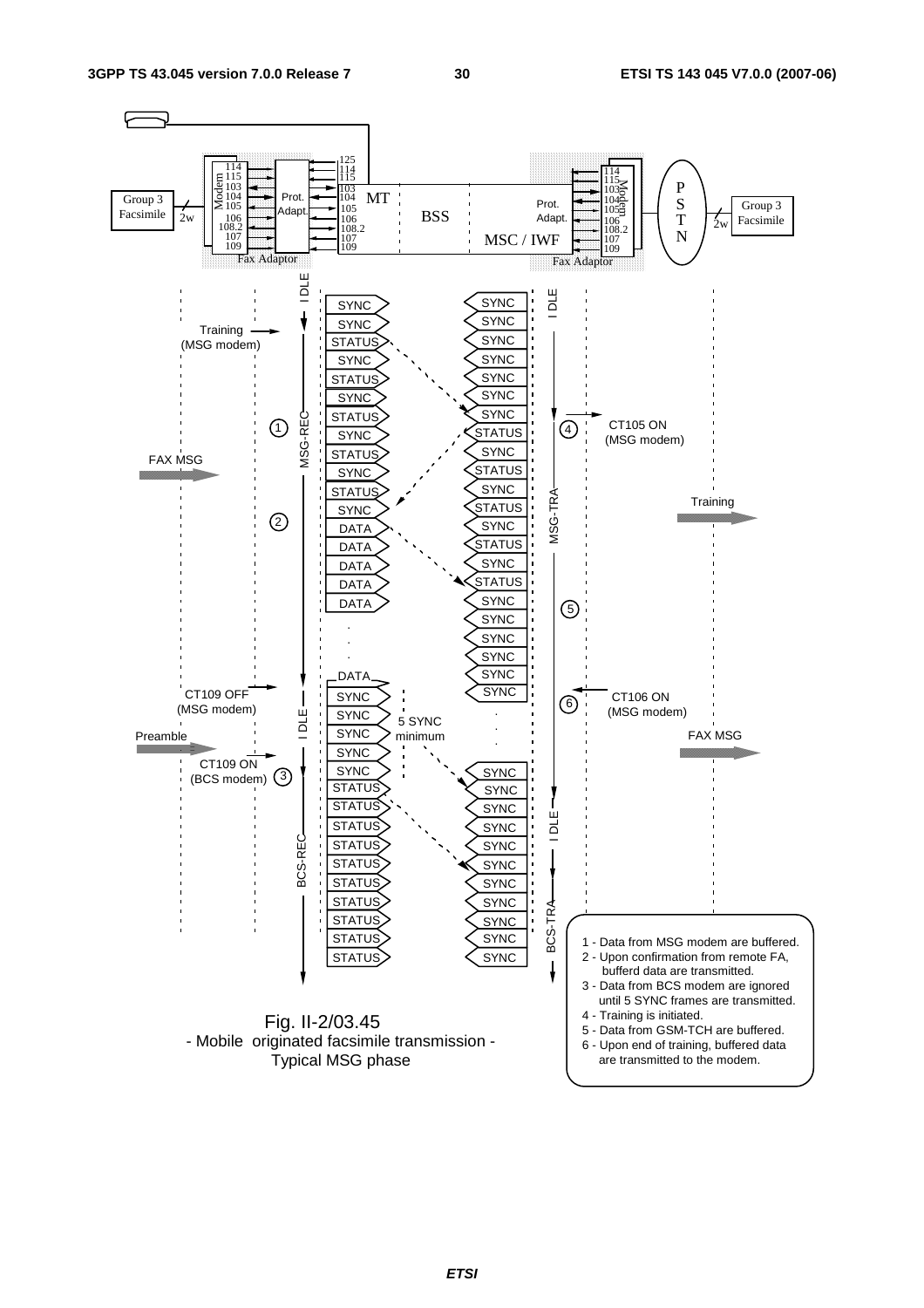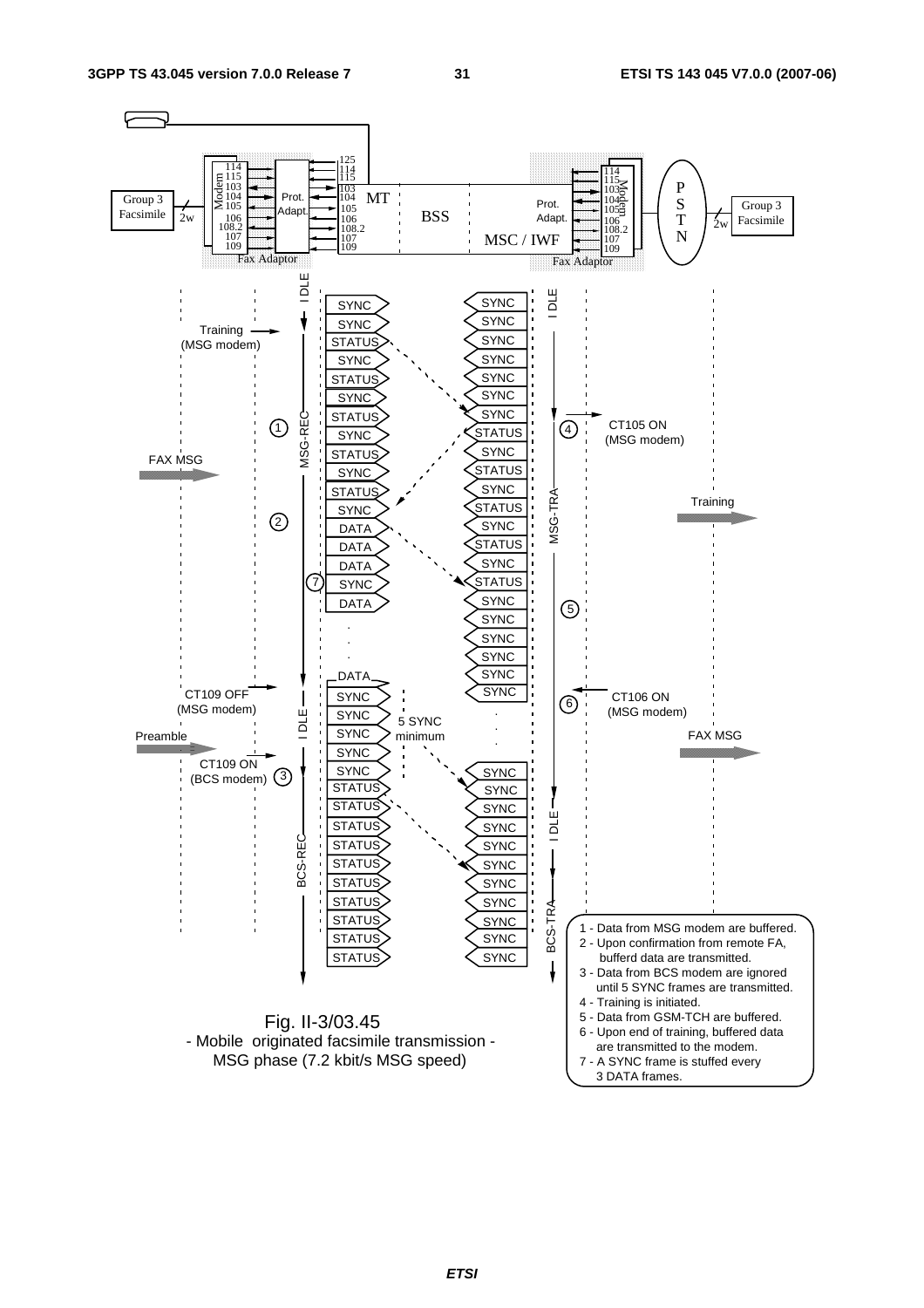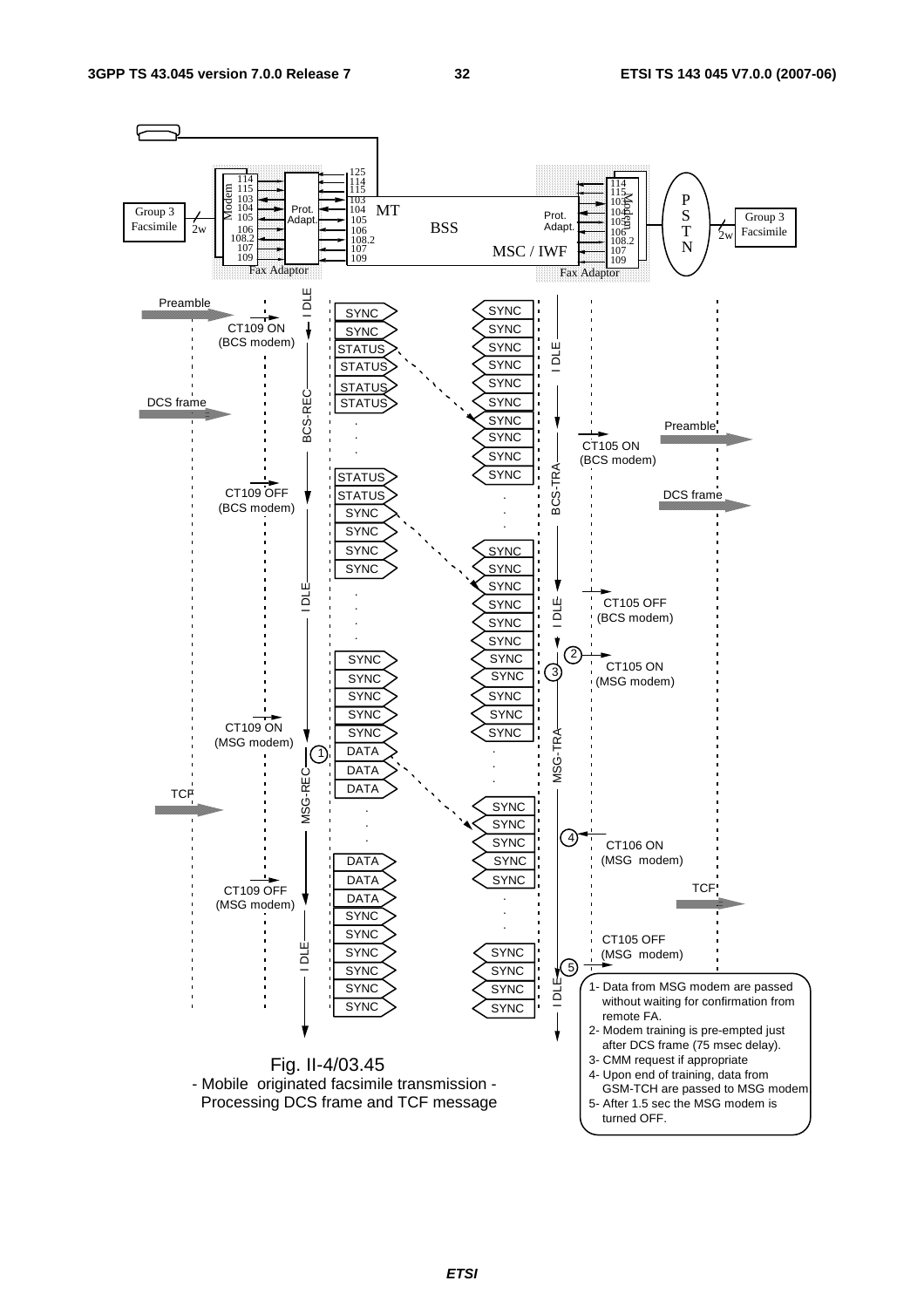

 Fig. II-5a/03.45 - Mobile Terminated Call - Speech then Fax (Data Call Direction is Mobile Terminated)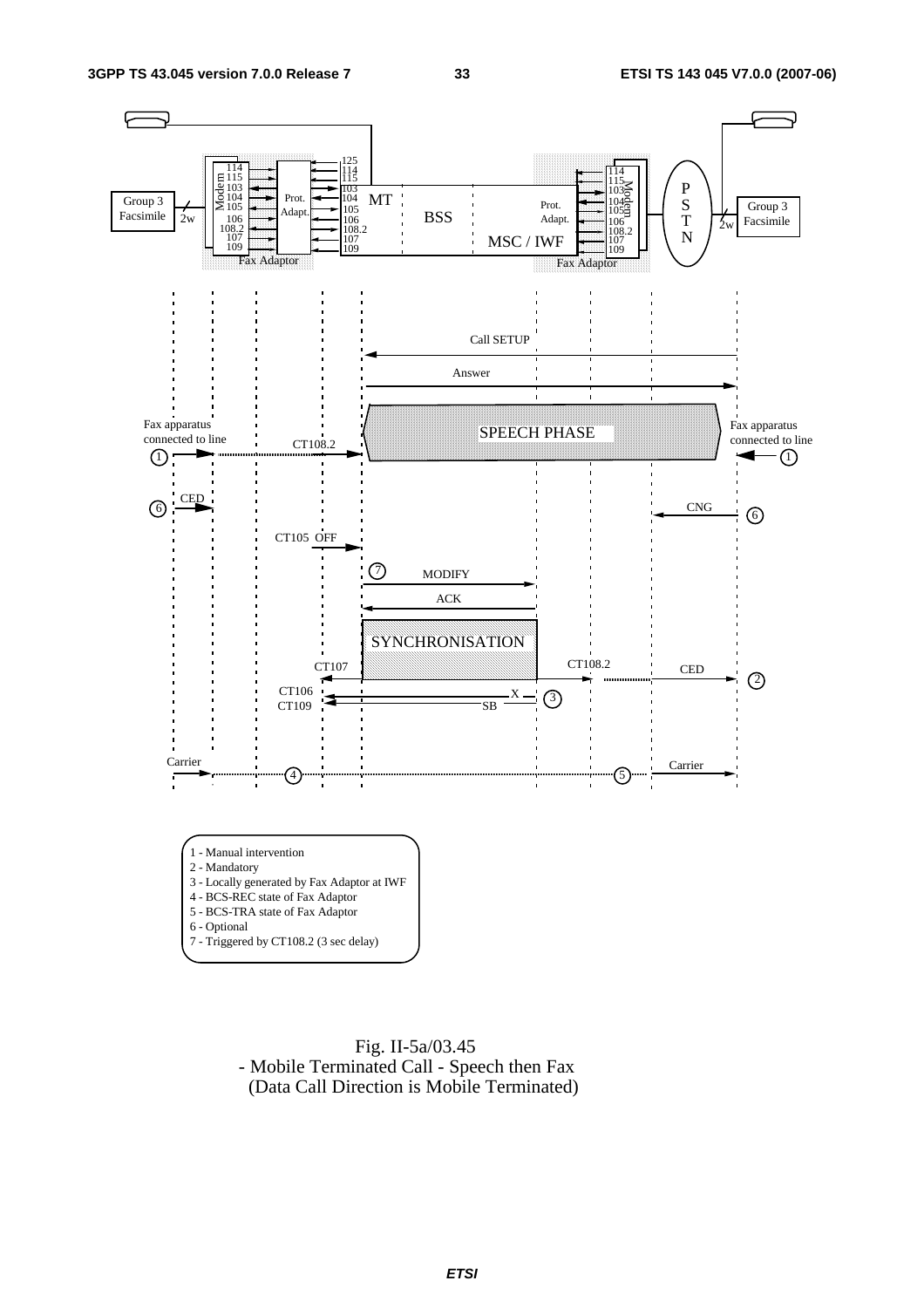

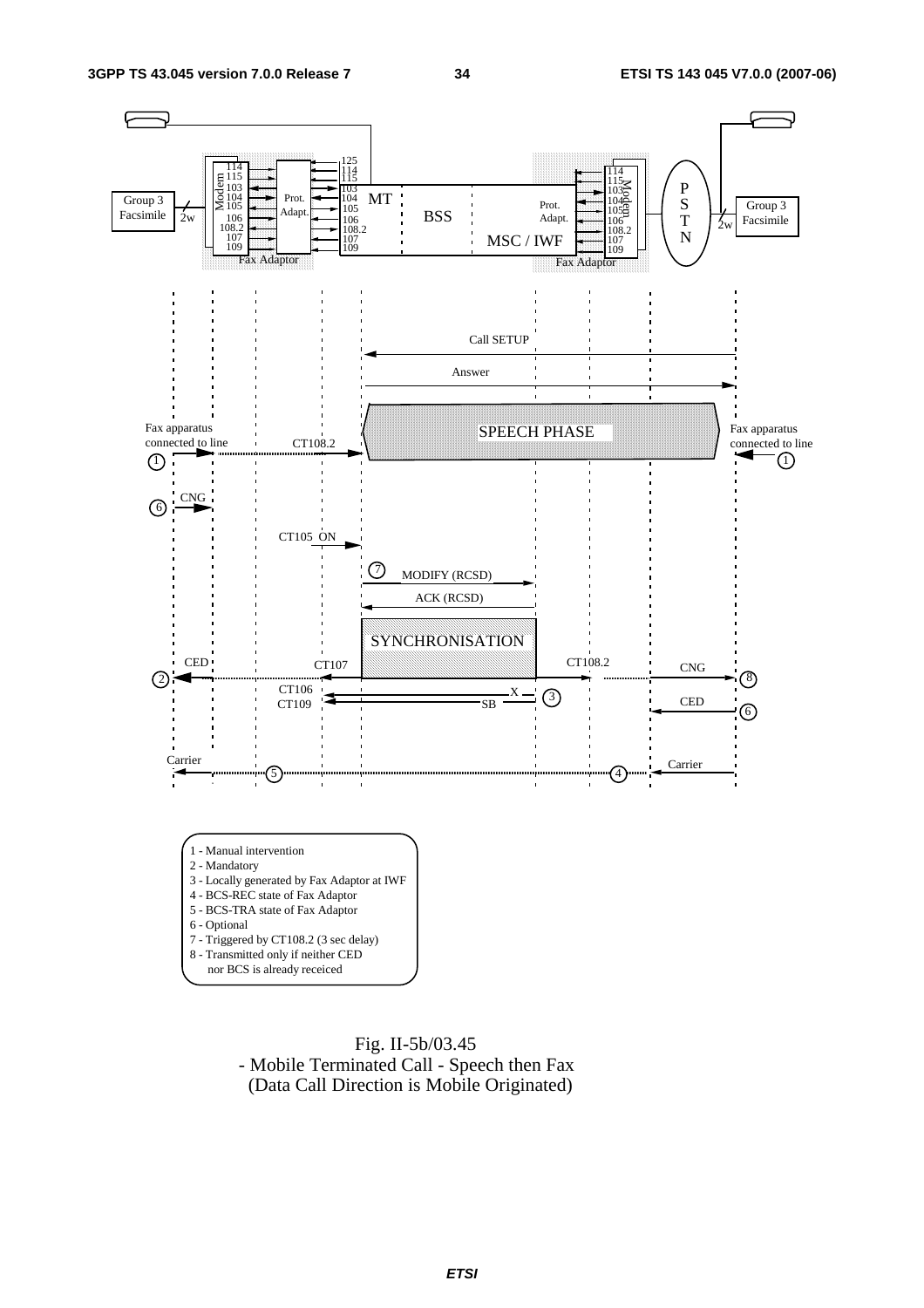

 Fig. II-6/03.45 - Mobile Terminated Call - Auto Answer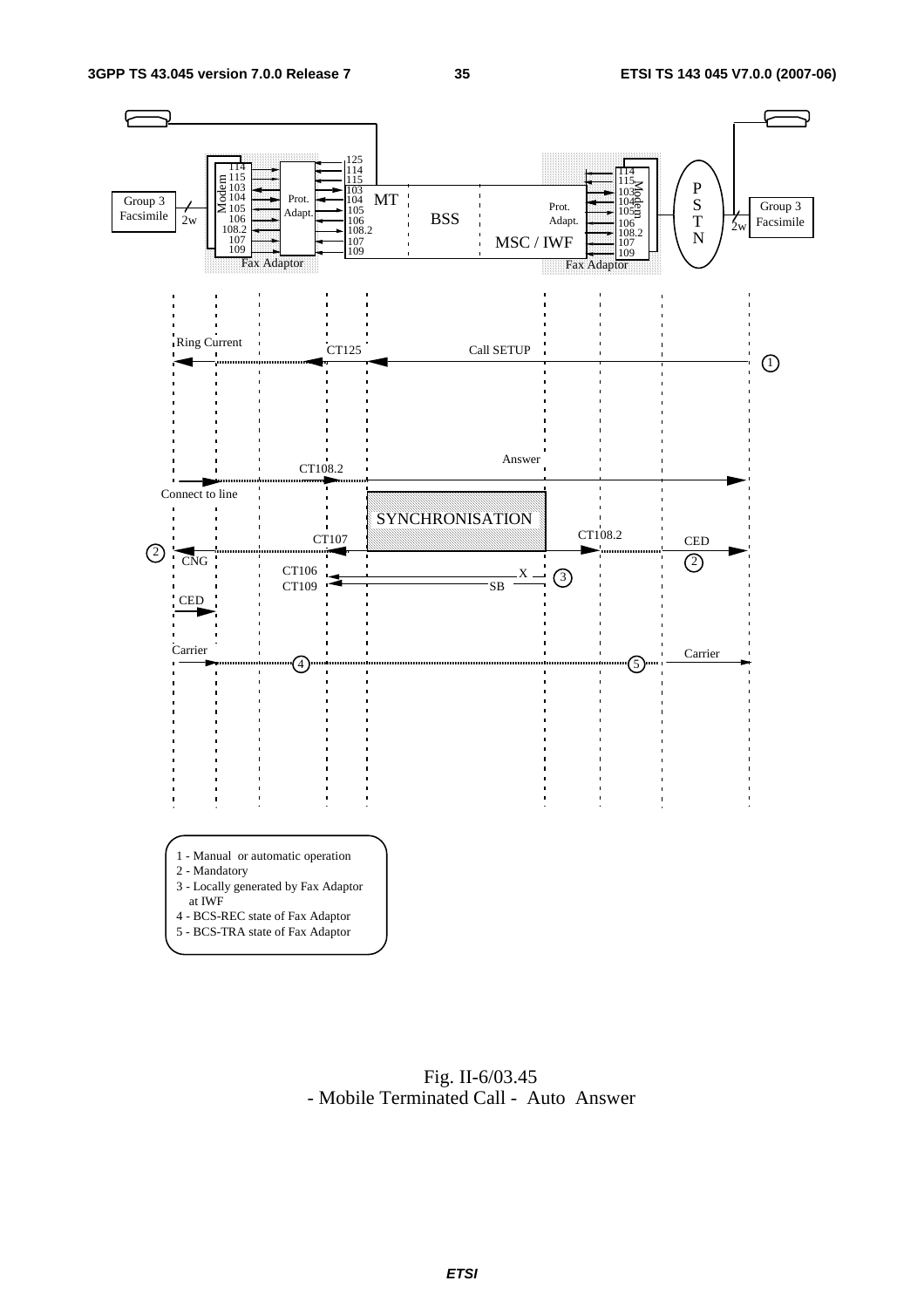

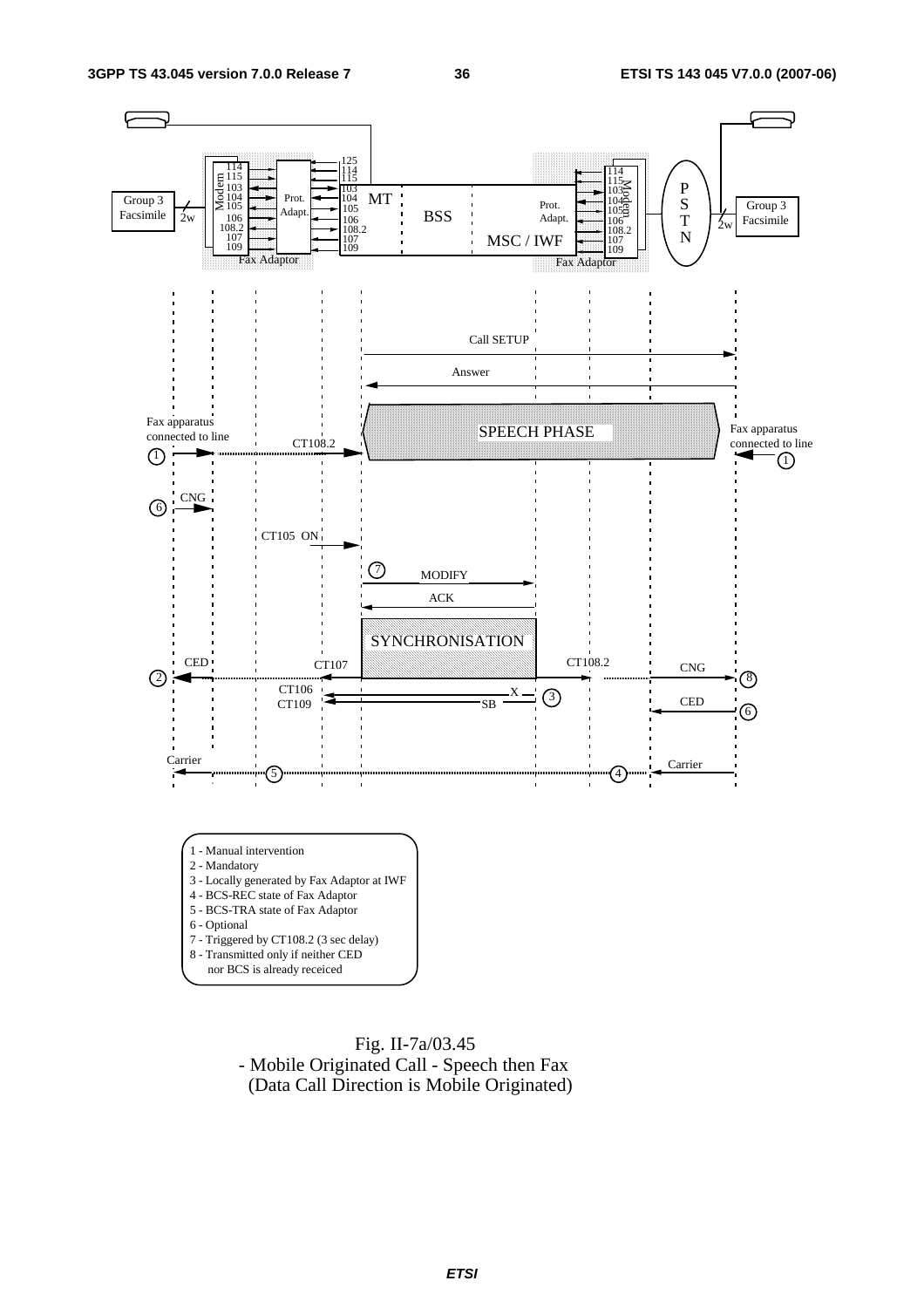



Terminated)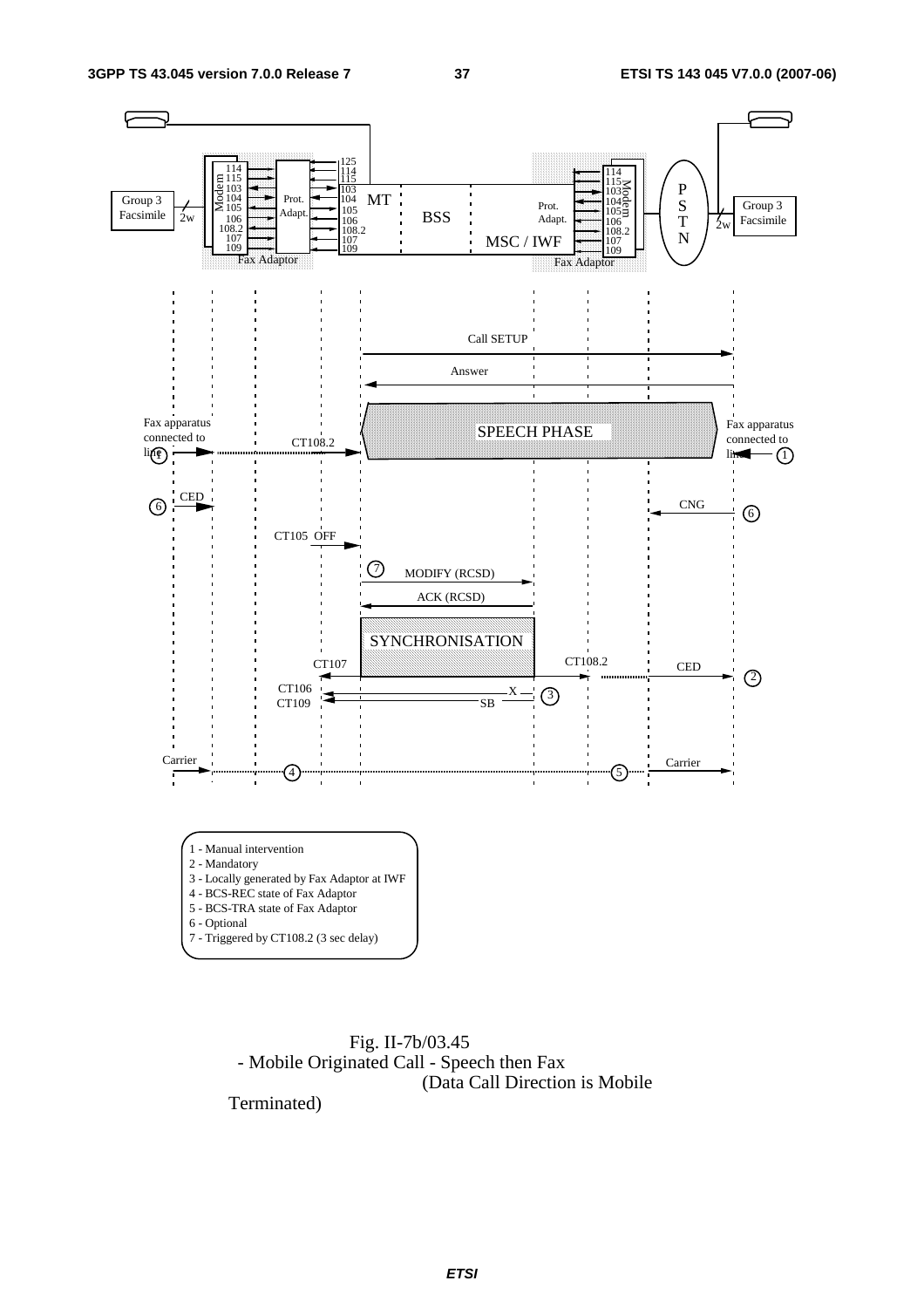

 Fig. II-8/03.45 - Mobile Originated Call - Auto Calling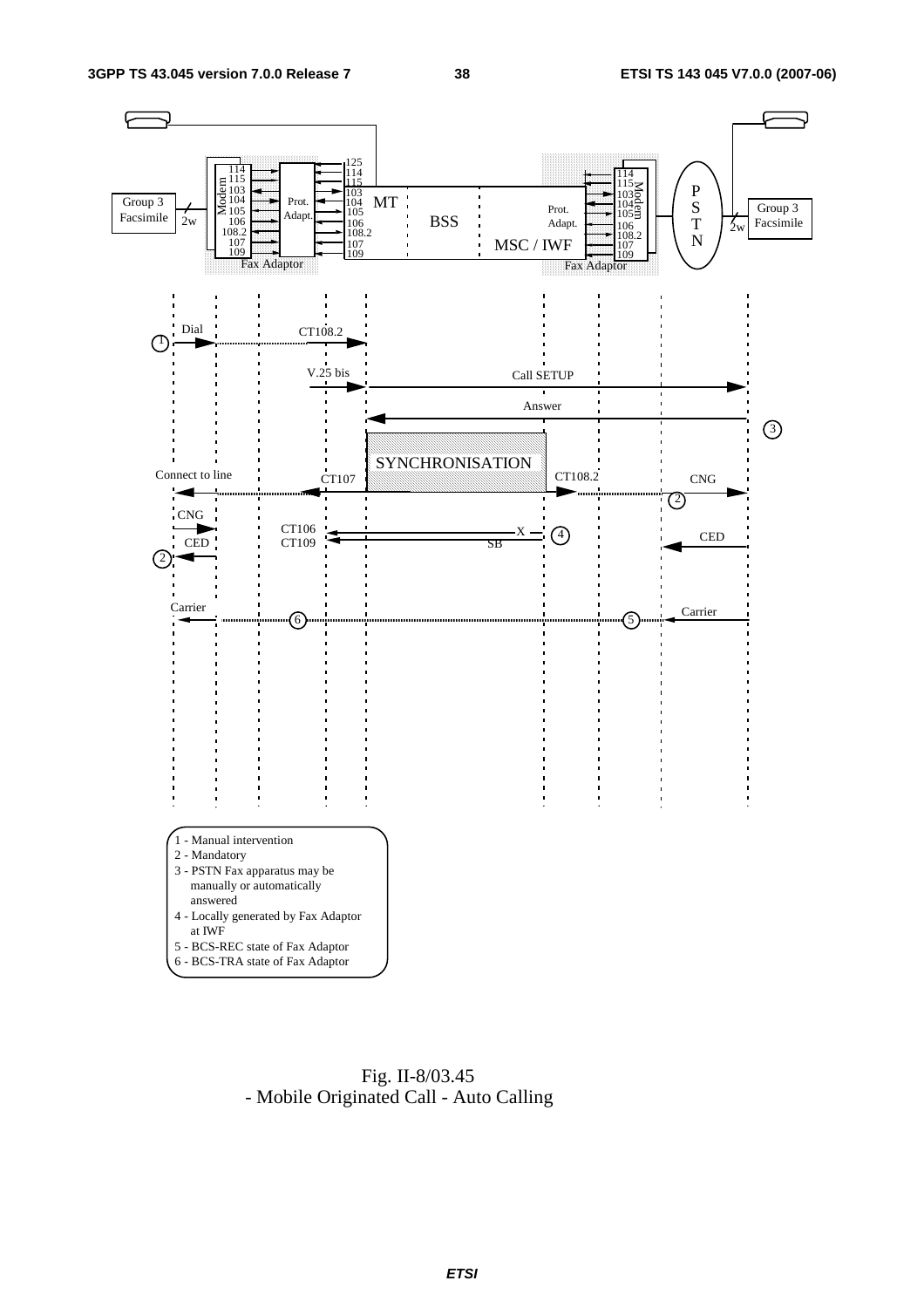

 Fig. II-9/03.45 - Mobile Originated Call - Manual Calling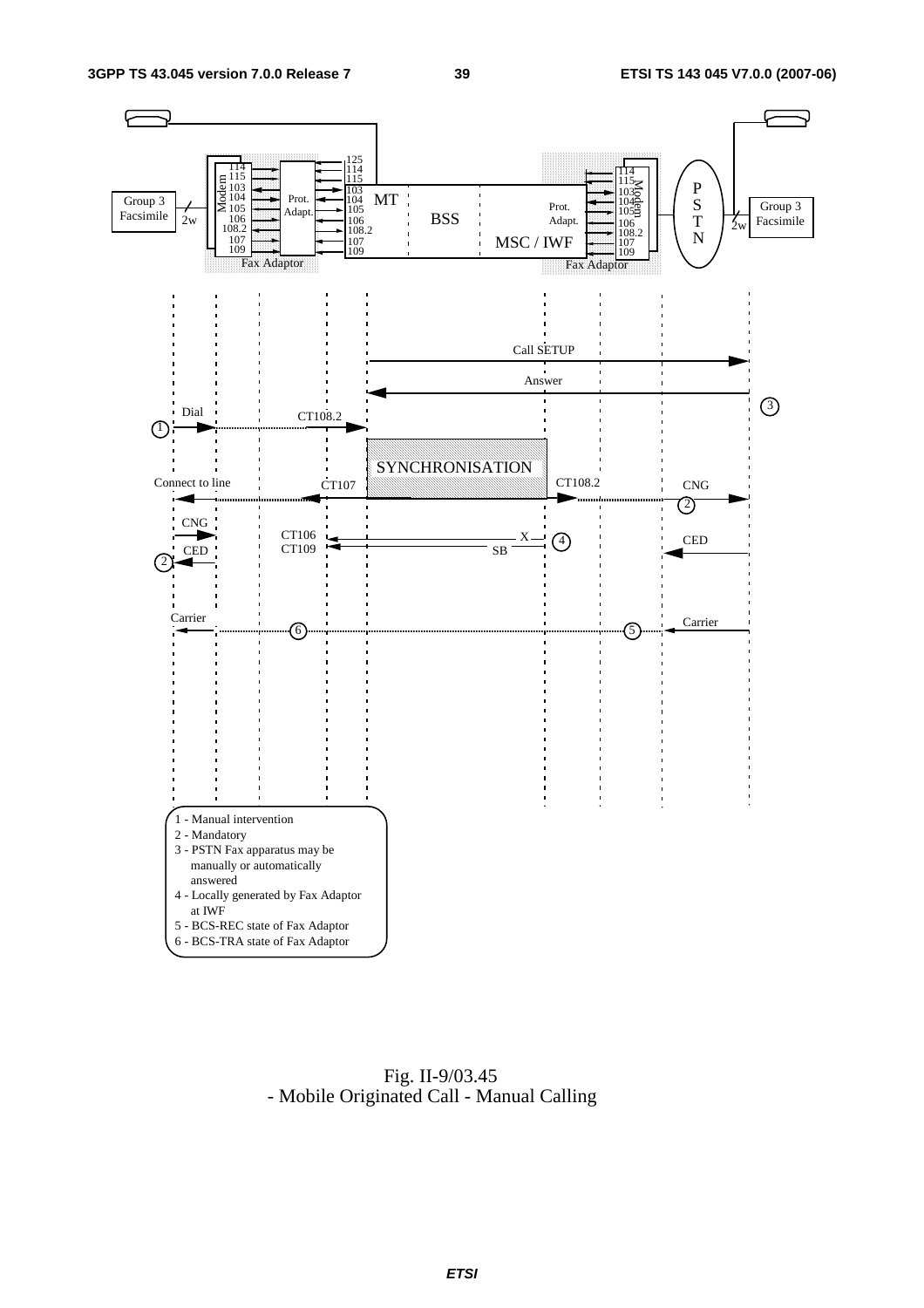

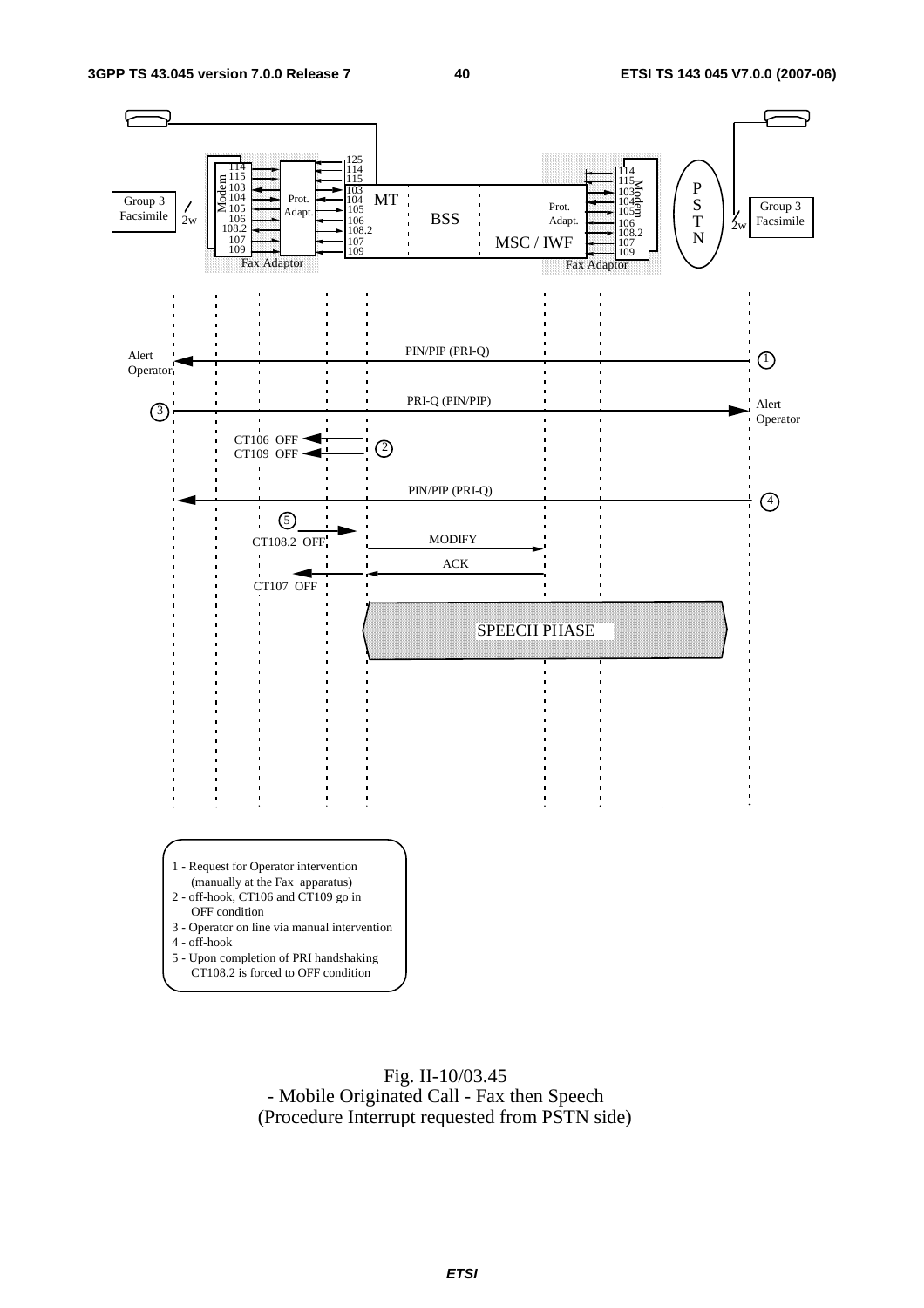

#### Fig. II-11/03.45 - Mobile Originated Call - Fax then Speech (Procedure Interrupt requested from Mobile side)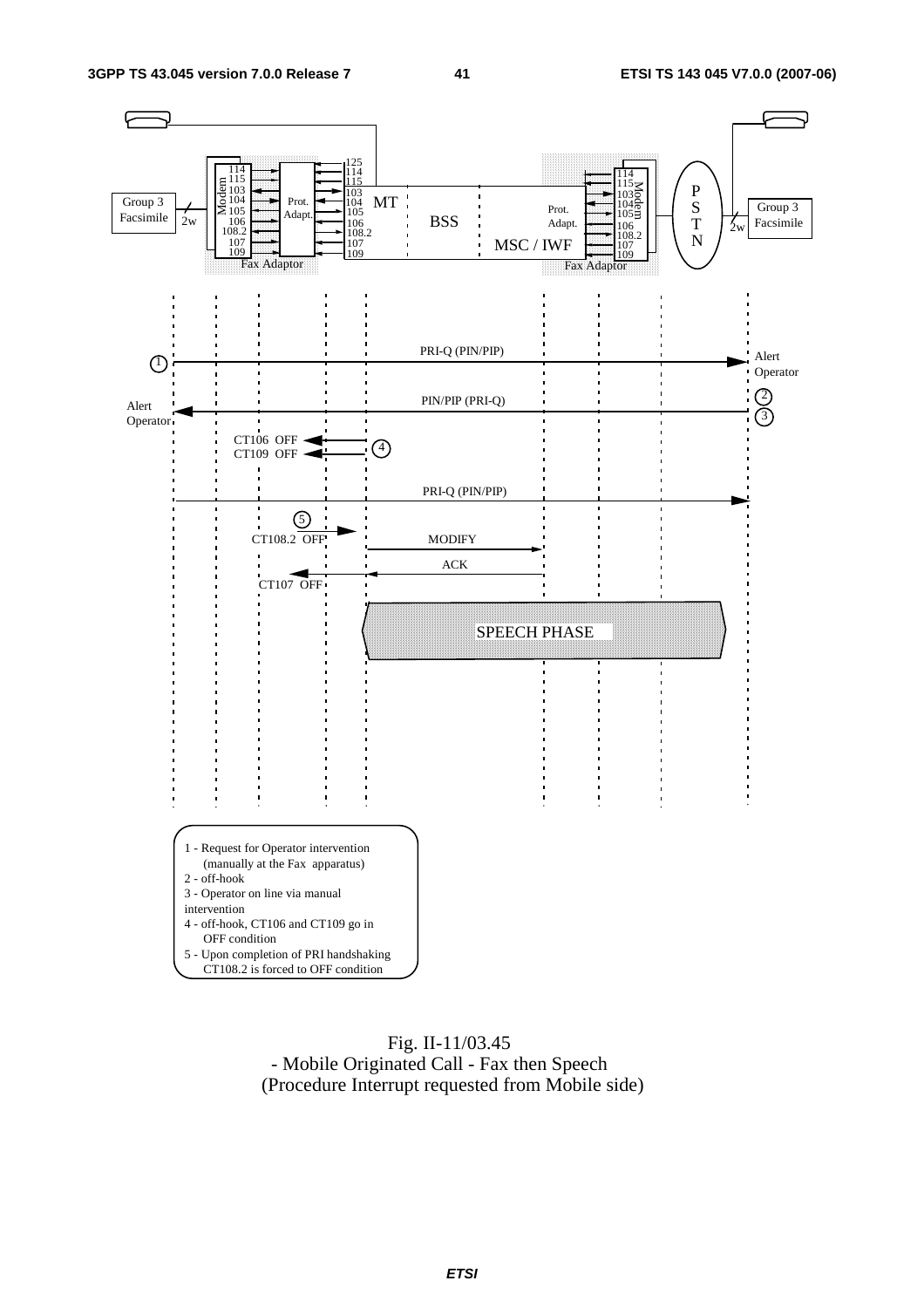## Annex III (informative): Change history

| <b>Date</b> | TSG#          | <b>TSG Doc.</b> | <b>ICR</b> | <b>Rev</b> | Subject/Comment                                      | <b>Old</b> | <b>New</b> |
|-------------|---------------|-----------------|------------|------------|------------------------------------------------------|------------|------------|
|             | <b>SMG#11</b> |                 |            |            | Phase 2 version                                      |            | 4.4.2      |
|             | <b>SMG#20</b> |                 |            |            | Release 1996 version                                 |            | 5.0.0      |
|             | <b>SMG#20</b> |                 |            |            | <b>ETSI</b> version change                           |            | 5.0.1      |
|             | <b>SMG#21</b> | 055/97          | A002       |            | Support of HSCSD                                     |            | 5.1.0      |
|             | <b>SMG#21</b> |                 |            |            | <b>ETSI</b> version change                           |            | 5.1.1      |
|             | <b>SMG#22</b> | 412/97          | A004       |            | Corrections and Alignments HSCSD                     |            | 5.2.0      |
|             |               | 460/97          | A003       |            | Introduction of 14.4 kbit/s                          |            |            |
|             | <b>SMG#22</b> |                 |            |            | <b>ETSI</b> version change                           |            | 5.2.1      |
|             | <b>SMG#27</b> |                 |            |            | Release 1997 version                                 |            | 6.0.0      |
|             | <b>SMG#29</b> |                 |            |            | Release 1998 version                                 |            | 7.0.0      |
| 12-1999     | <b>TSG#06</b> |                 |            |            | Agreed to be created as a version 8 for Release 1999 |            | 8.0.0      |
| 03-2001     | <b>TSG#11</b> |                 |            |            | Upgraded to Release 4                                | 8.0.0      | 4.0.0      |
| 03-2002     | <b>TSG#15</b> | NP-010085       | 001        |            | Terminology Clarifications as requested by TSG GERAN | 4.0.0      | 5.0.0      |
| 04-2004     | <b>CN#26</b>  |                 |            |            | Upgraded to v6.0.0                                   | 5.0.0      | 6.0.0      |
| 06-2006     | CT#36         |                 |            |            | Upgraded to v7.0.0                                   | 6.0.0      | 7.0.0      |